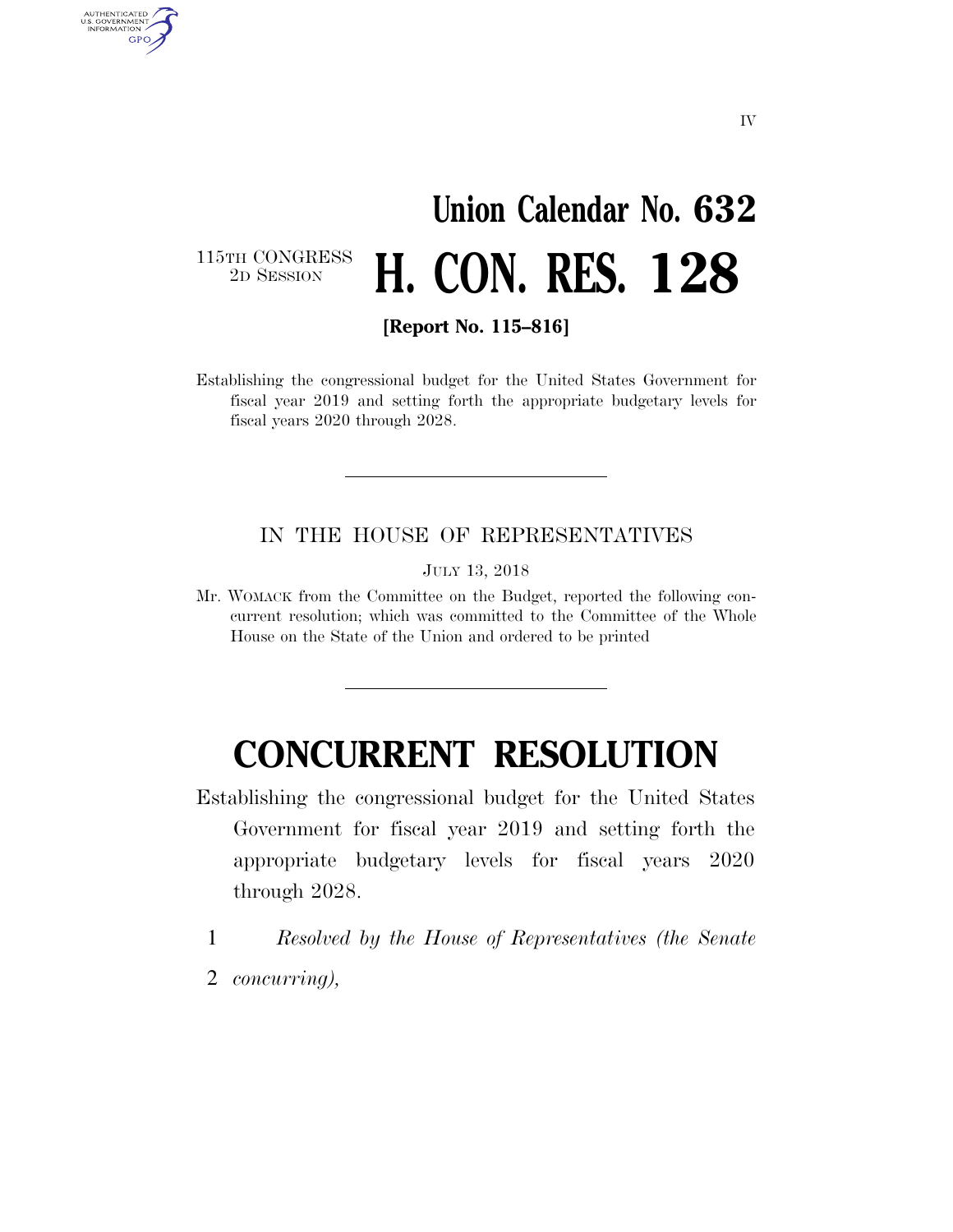### 1 **SECTION 1. CONCURRENT RESOLUTION ON THE BUDGET**  2 **FOR FISCAL YEAR 2019.**

 (a) DECLARATION.—The Congress determines and declares that prior concurrent resolutions on the budget are replaced as of fiscal year 2019 and that this concur- rent resolution establishes the budget for fiscal year 2019 and sets forth the appropriate budgetary levels for fiscal years 2020 through 2028.

9 (b) TABLE OF CONTENTS.—The table of contents for

10 this concurrent resolution is as follows:

Sec. 1. Concurrent resolution on the budget for fiscal year 2019.

#### TITLE I—RECOMMENDED LEVELS AND AMOUNTS

Sec. 101. Recommended levels and amounts.

Sec. 102. Major functional categories.

#### TITLE II—RECONCILIATION AND RELATED MATTERS

Sec. 201. Reconciliation in the House of Representatives.

#### TITLE III—BUDGET ENFORCEMENT IN THE HOUSE OF REPRESENTATIVES

- Sec. 301. Point of order against increasing long-term direct spending.
- Sec. 302. Allocation for Overseas Contingency Operations/Global War on Terrorism.
- Sec. 303. Limitation on changes in certain mandatory programs.
- Sec. 304. Limitation on advance appropriations.
- Sec. 305. Estimates of debt service costs.
- Sec. 306. Fair-value credit estimates.
- Sec. 307. Adjustments for improved control of budgetary resources.
- Sec. 308. Limitation on transfers from the general fund of the Treasury to the Highway Trust Fund.
- Sec. 309. Prohibition on use of guarantee fees as an offset.
- Sec. 310. Budgetary treatment of administrative expenses.
- Sec. 311. Application and effect of changes in allocations and aggregates.
- Sec. 312. Adjustments to reflect changes in concepts and definitions.
- Sec. 313. Adjustment for changes in the baseline.
- Sec. 314. Exercise of rulemaking powers.

#### TITLE IV—RESERVE FUNDS IN THE HOUSE OF REPRESENTATIVES

Sec. 401. Deficit neutral reserve fund for investments in national infrastructure.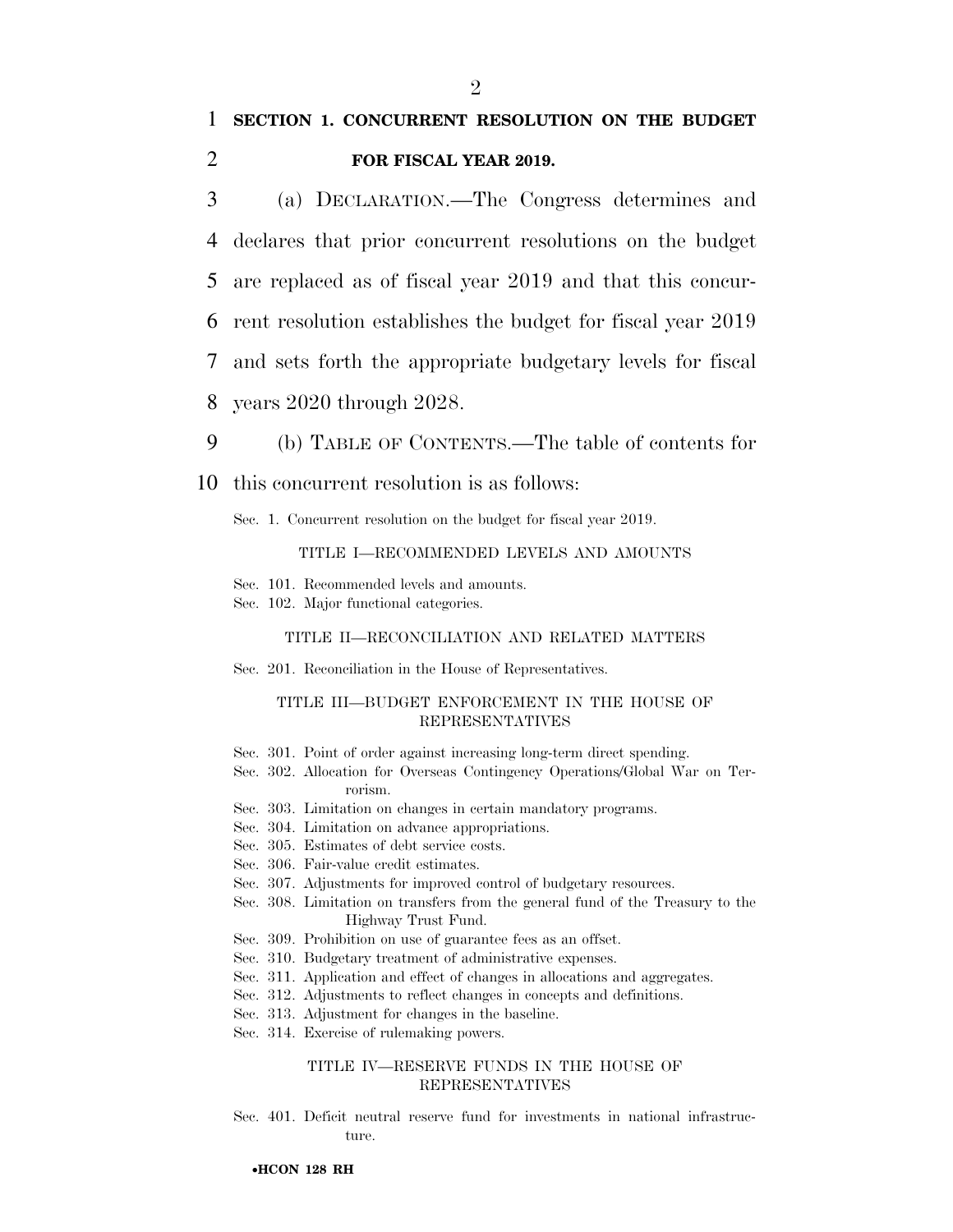- Sec. 402. Deficit neutral reserve fund for amendments to the Internal Revenue Code of 1986.
- Sec. 403. Reserve fund for extending pro-growth tax policies.
- Sec. 404. Reserve fund for the repeal or replacement of President Obama's health care laws.
- Sec. 405. Deficit neutral reserve fund for the clarification of presumptions of service connection for veterans who served offshore of the Republic of Vietnam and Korea.

#### TITLE V—POLICY STATEMENTS IN THE HOUSE OF REPRESENTATIVES

- Sec. 501. Policy statement on unauthorized appropriations.
- Sec. 502. Policy statement on improper payments.
- Sec. 503. Policy statement on expenditures from agency fees and spending.
- Sec. 504. Policy statement on combating the opioid epidemic.
- Sec. 505. Policy statement on medical discovery, development, delivery, and innovation.
- Sec. 506. Policy statement on Medicaid work requirements.
- Sec. 507. Policy statement on Medicare.
- Sec. 508. Policy statement on Social Security.
- Sec. 509. Policy statement on higher education and workforce development opportunity.

Sec. 510. Policy statement on the Judgment Fund.

## 1 **TITLE I—RECOMMENDED**  2 **LEVELS AND AMOUNTS**

#### 3 **SEC. 101. RECOMMENDED LEVELS AND AMOUNTS.**

- 4 The following budgetary levels are appropriate for
- 5 each of fiscal years 2019 through 2028:
- 6 (1) FEDERAL REVENUES.—For purposes of the
- 7 enforcement of this concurrent resolution:
- 8 (A) The recommended levels of Federal 9 revenues are as follows:
- 10 Fiscal year 2019: \$2,590,496,000,000.
- 11 Fiscal year 2020: \$2,736,347,000,000.
- 12 Fiscal year 2021: \$2,845,396,000,000.
- 13 Fiscal year 2022: \$2,990,130,000,000.
- 14 Fiscal year 2023: \$3,164,364,000,000.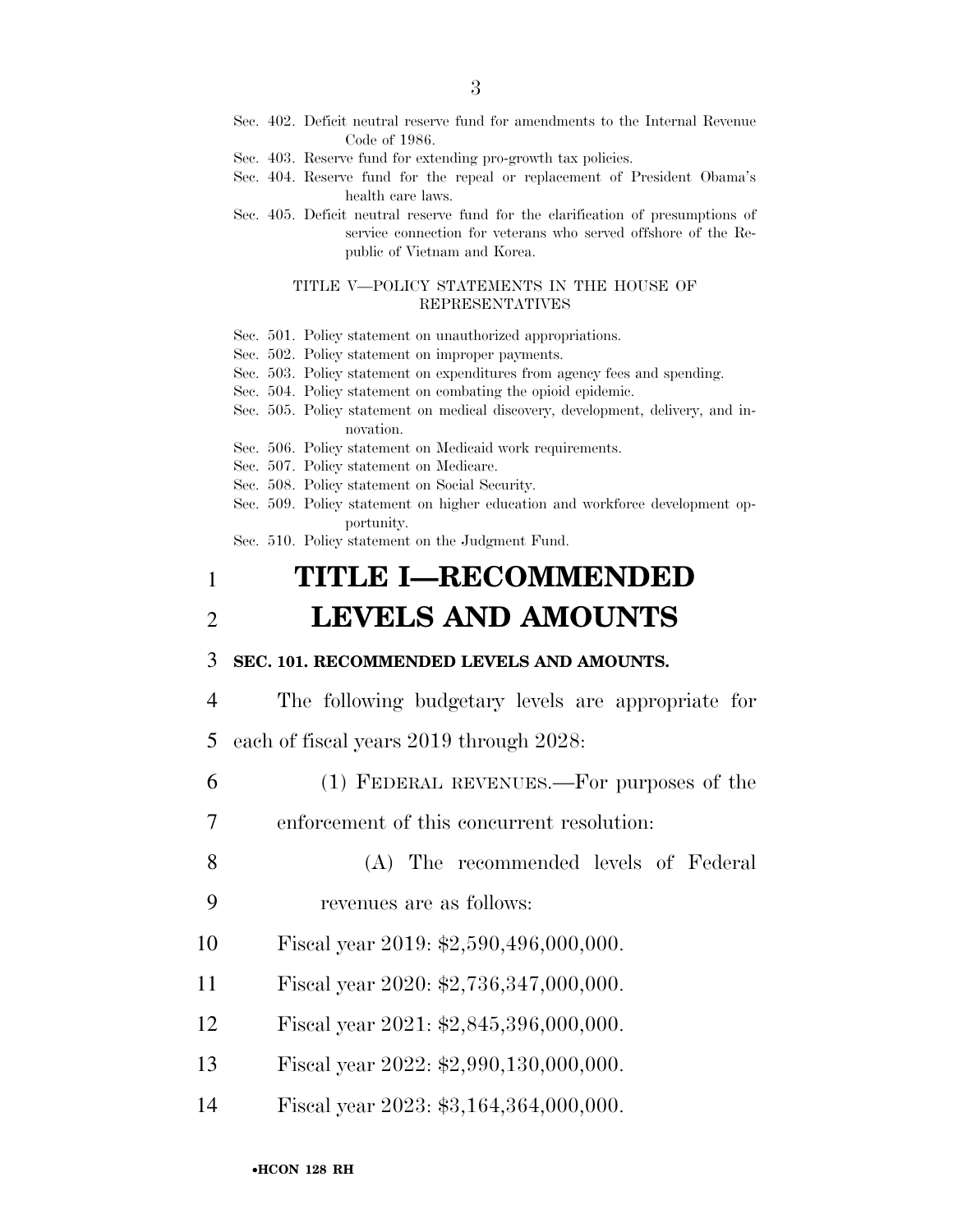| $\mathbf{1}$   | Fiscal year 2024: \$3,338,062,000,000.                |
|----------------|-------------------------------------------------------|
| $\overline{2}$ | Fiscal year 2025: \$3,513,201,000,000.                |
| 3              | Fiscal year 2026: \$3,807,248,000,000.                |
| $\overline{4}$ | Fiscal year 2027: \$4,058,110,000,000.                |
| 5              | Fiscal year 2028: \$4,229,859,000,000.                |
| 6              | (B) The amounts by which the aggregate                |
| 7              | levels of Federal revenues should be changed          |
| 8              | are as follows:                                       |
| 9              | Fiscal year $2019: $0.$                               |
| 10             | Fiscal year $2020: $0.$                               |
| 11             | Fiscal year $2021: $0.$                               |
| 12             | Fiscal year $2022: $0.$                               |
| 13             | Fiscal year 2023: \$0.                                |
| 14             | Fiscal year $2024: $0.$                               |
| 15             | Fiscal year 2025: \$0.                                |
| 16             | Fiscal year $2026: $0.$                               |
| 17             | Fiscal year $2027: $0.$                               |
| 18             | Fiscal year 2028: \$0.                                |
| 19             | (2) NEW BUDGET AUTHORITY.-For purposes                |
| 20             | of the enforcement of this concurrent resolution, the |
| 21             | appropriate levels of total new budget authority are  |
| 22             | as follows:                                           |
| 23             | Fiscal year 2019: \$3,478,974,000,000.                |
| 24             | Fiscal year 2020: \$3,488,774,000,000.                |
| 25             | Fiscal year 2021: \$3,563,231,000,000.                |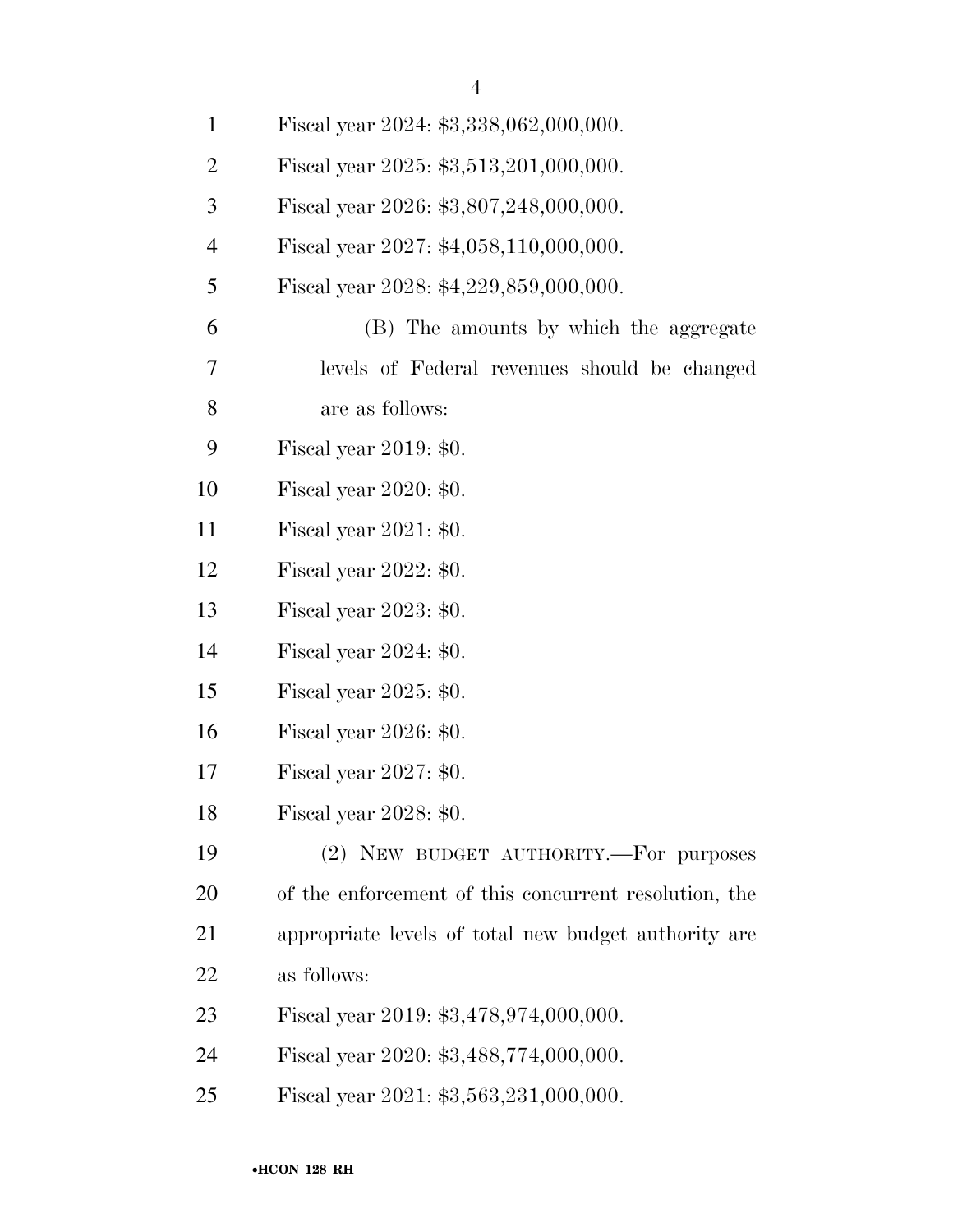| $\mathbf{1}$   | Fiscal year 2022: \$3,669,991,000,000.                |
|----------------|-------------------------------------------------------|
| $\overline{2}$ | Fiscal year 2023: \$3,783,347,000,000.                |
| 3              | Fiscal year 2024: \$3,856,688,000,000.                |
| $\overline{4}$ | Fiscal year 2025: \$3,899,811,000,000.                |
| 5              | Fiscal year 2026: \$4,005,410,000,000.                |
| 6              | Fiscal year 2027: \$4,094,293,000,000.                |
| 7              | Fiscal year 2028: \$4,125,676,000,000.                |
| 8              | (3) BUDGET OUTLAYS.—For purposes of the               |
| 9              | enforcement of this concurrent resolution, the appro- |
| 10             | priate levels of total budget outlays are as follows: |
| 11             | Fiscal year 2019: \$3,379,438,000,000.                |
| 12             | Fiscal year 2020: \$3,458,307,000,000.                |
| 13             | Fiscal year 2021: \$3,545,070,000,000.                |
| 14             | Fiscal year 2022: \$3,673,780,000,000.                |
| 15             | Fiscal year 2023: \$3,761,485,000,000.                |
| 16             | Fiscal year 2024: \$3,817,215,000,000.                |
| 17             | Fiscal year 2025: \$3,870,702,000,000.                |
| 18             | Fiscal year 2026: \$3,982,738,000,000.                |
| 19             | Fiscal year 2027: \$4,066,253,000,000.                |
| 20             | Fiscal year 2028: \$4,131,191,000,000.                |
| 21             | $(4)$ DEFICITS (ON-BUDGET).—For purposes of           |
| 22             | the enforcement of this concurrent resolution, the    |
| 23             | amounts of the deficits (on-budget) are as follows:   |
| 24             | Fiscal year 2019: \$788,942,000,000.                  |

Fiscal year 2020: \$721,960,000,000.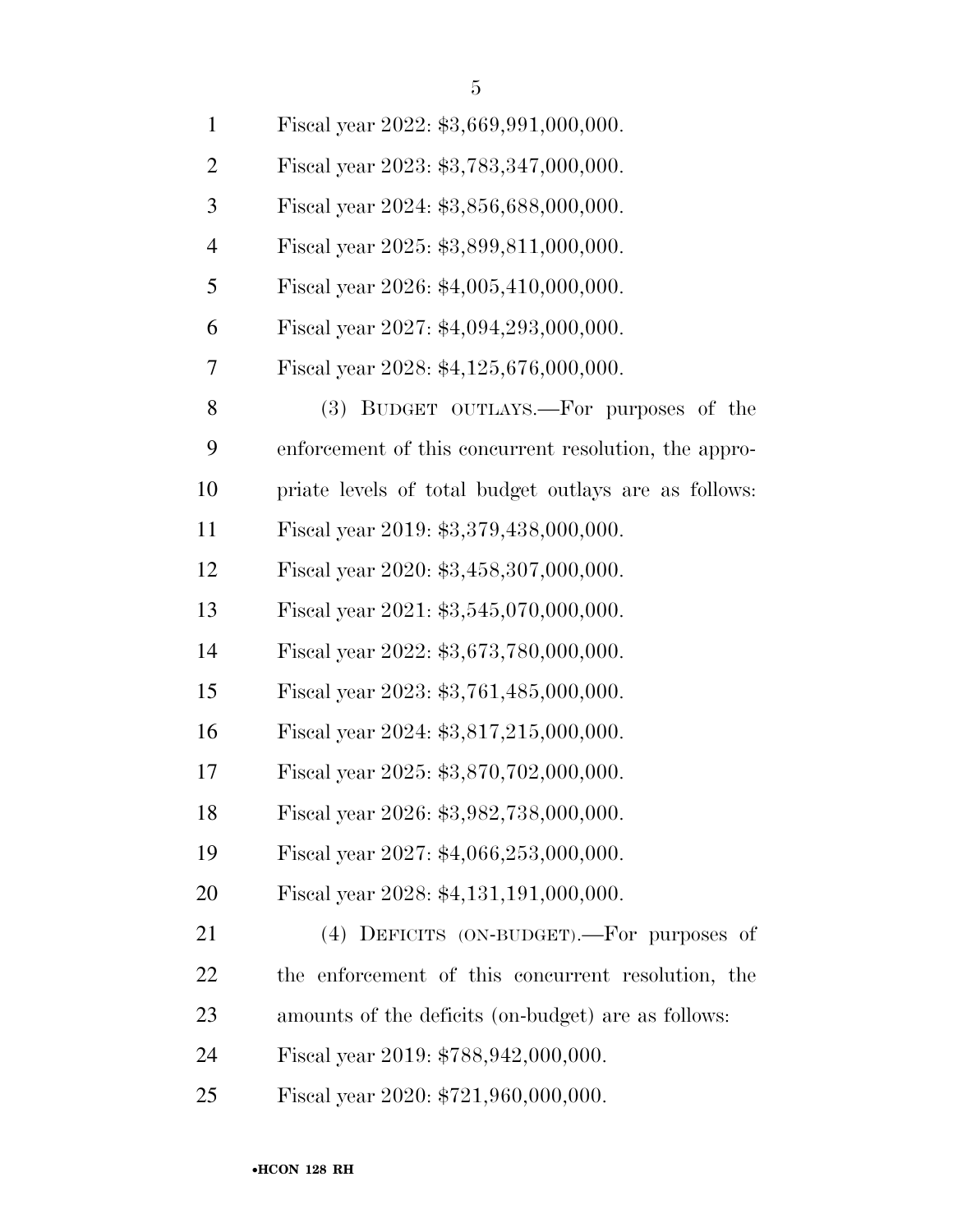| $\mathbf{1}$   | Fiscal year 2021: \$699,674,000,000.                     |
|----------------|----------------------------------------------------------|
| $\overline{2}$ | Fiscal year 2022: \$683,650,000,000.                     |
| 3              | Fiscal year 2023: \$597,121,000,000.                     |
| $\overline{4}$ | Fiscal year 2024: \$479,153,000,000.                     |
| 5              | Fiscal year 2025: \$357,501,000,000.                     |
| 6              | Fiscal year 2026: \$175,490,000,000.                     |
| 7              | Fiscal year 2027: \$8,143,000,000.                       |
| 8              | Fiscal year 2028: -\$98,668,000,000.                     |
| 9              | (5) DEBT SUBJECT TO LIMIT.—The appropriate               |
| 10             | levels of debt subject to limit are as follows:          |
| 11             | Fiscal year 2019: \$22,356,469,000,000.                  |
| 12             | Fiscal year 2020: \$23,216,315,000,000.                  |
| 13             | Fiscal year 2021: \$24,010,615,000,000.                  |
| 14             | Fiscal year 2022: \$24,735,181,000,000.                  |
| 15             | Fiscal year 2023: $$25,350,001,000,000$ .                |
| 16             | Fiscal year 2024: \$25,832,181,000,000.                  |
| 17             | Fiscal year 2025: $$26,124,404,000,000$ .                |
| 18             | Fiscal year 2026: \$26,275,988,000,000.                  |
| 19             | Fiscal year 2027: \$26,109,909,000,000.                  |
| 20             | Fiscal year 2028: \$25,750,525,000,000.                  |
| 21             | $(6)$ DEBT HELD BY THE PUBLIC.—The appro-                |
| 22             | priate levels of debt held by the public are as follows: |
| 23             | Fiscal year 2019: \$16,568,177,000,000.                  |
| 24             | Fiscal year 2020: \$17,363,858,000,000.                  |
| 25             | Fiscal year 2021: \$18,125,630,000,000.                  |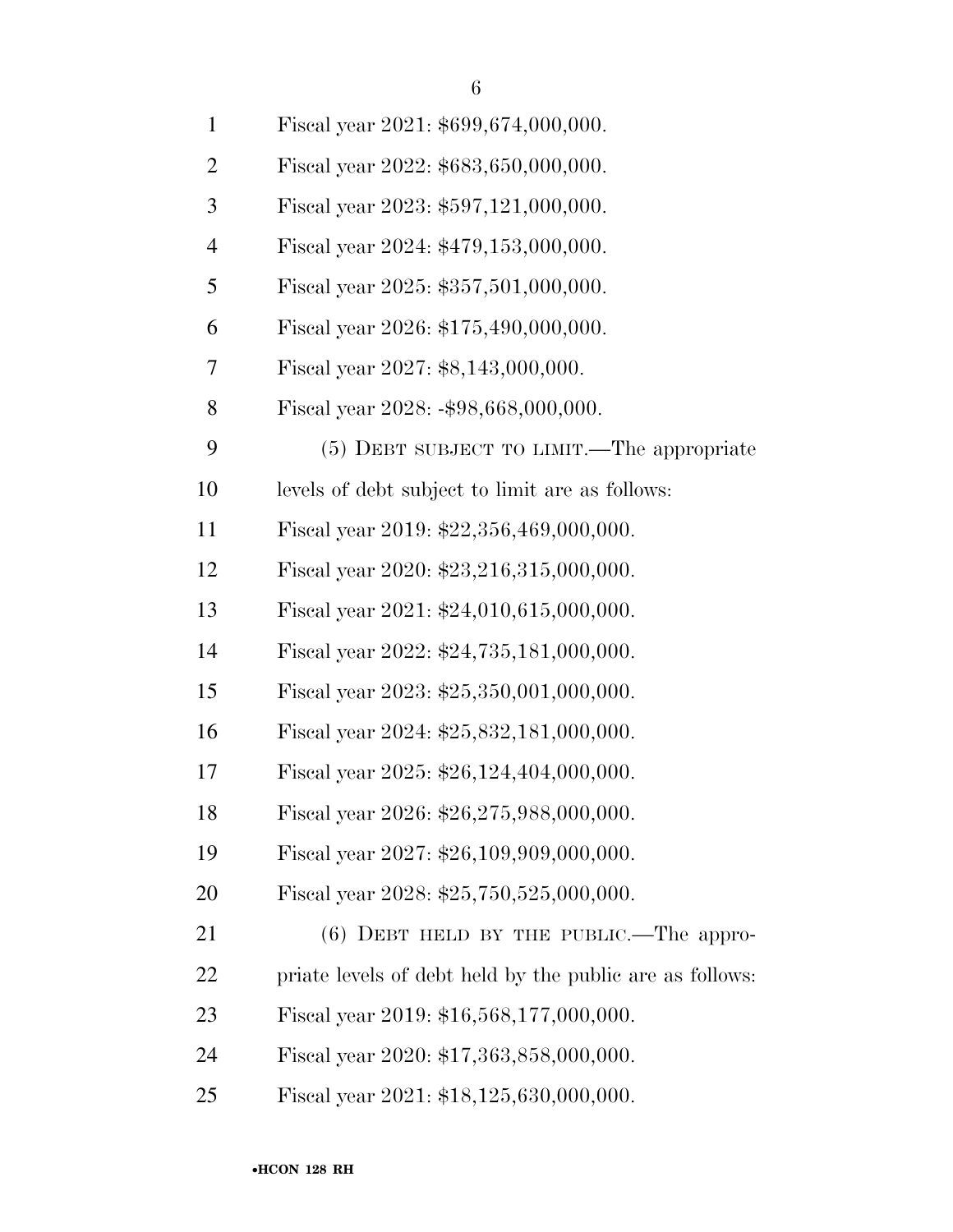| $\mathbf{1}$   | Fiscal year 2022: \$18,869,457,000,000.                  |
|----------------|----------------------------------------------------------|
| $\overline{2}$ | Fiscal year 2023: \$19,512,838,000,000.                  |
| 3              | Fiscal year 2024: $$20,026,824,000,000$ .                |
| $\overline{4}$ | Fiscal year 2025: $$20,412,479,000,000$ .                |
| 5              | Fiscal year 2026: \$20,614,633,000,000.                  |
| 6              | Fiscal year 2027: \$20,645,322,000,000.                  |
| 7              | Fiscal year 2028: \$20,560,545,000,000.                  |
| 8              | SEC. 102. MAJOR FUNCTIONAL CATEGORIES.                   |
| 9              | The Congress determines and declares that the ap-        |
| 10             | propriate levels of new budget authority and outlays for |
| 11             | fiscal years 2019 through 2028 for each major functional |
| 12             | category are:                                            |
| 13             | $(1)$ National Defense $(050)$ :                         |
| 14             | Fiscal year 2019:                                        |
| 15             | (A)<br>budget<br>authority,<br>New                       |
| 16             | \$656,500,000,000.                                       |
| 17             | (B) Outlays, \$633,352,000,000.                          |
| 18             | Fiscal year 2020:                                        |
| 19             | budget authority,<br>(A)<br>New                          |
| <b>20</b>      | \$689,121,000,000.                                       |
| 21             | $(B)$ Outlays, \$655,961,000,000.                        |
| <u>22</u>      | Fiscal year 2021:                                        |
| 23             | (A)<br>budget<br>authority,<br>New                       |
| 24             | \$723,190,000,000.                                       |
| 25             | (B) Outlays, \$689,135,000,000.                          |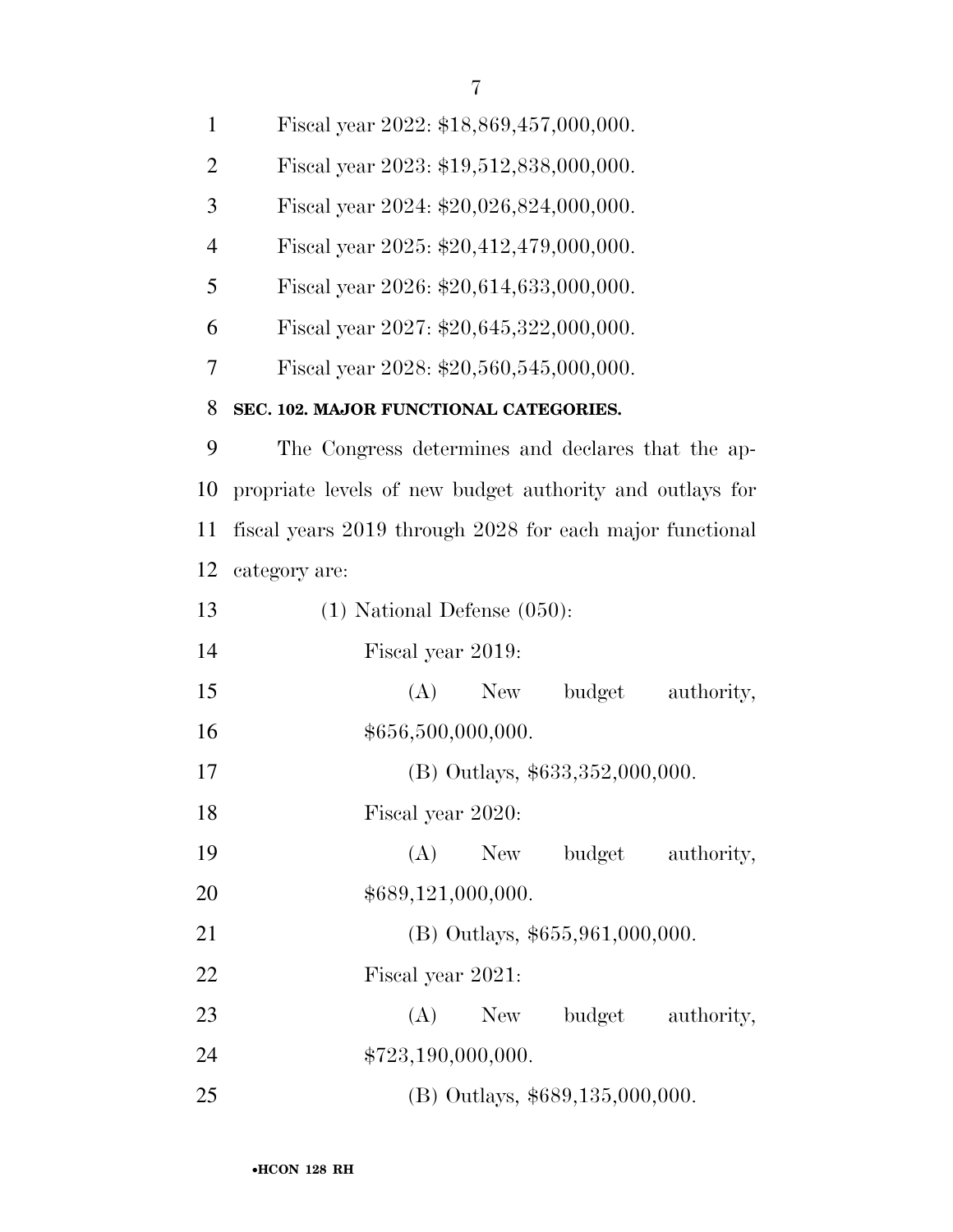1 Fiscal year 2022: 2 (A) New budget authority, 3  $$726,804,000,000.$ 4 (B) Outlays, \$709,118,000,000. 5 Fiscal year 2023: 6 (A) New budget authority, 7 \$730,442,000,000. 8 (B) Outlays,  $$711,516,000,000$ . 9 Fiscal year 2024: 10 (A) New budget authority, 11  $$734,111,000,000.$ 12 (B) Outlays, \$713,215,000,000. 13 Fiscal year 2025: 14 (A) New budget authority, 15  $$737,806,000,000.$ 16 (B) Outlays, \$722,903,000,000. 17 Fiscal year 2026: 18 (A) New budget authority, 19  $$741,523,000,000.$ 20 (B) Outlays, \$726,681,000,000. 21 Fiscal year 2027: 22 (A) New budget authority, 23 \$745,277,000,000. 24 (B) Outlays, \$730,451,000,000. 25 Fiscal year 2028: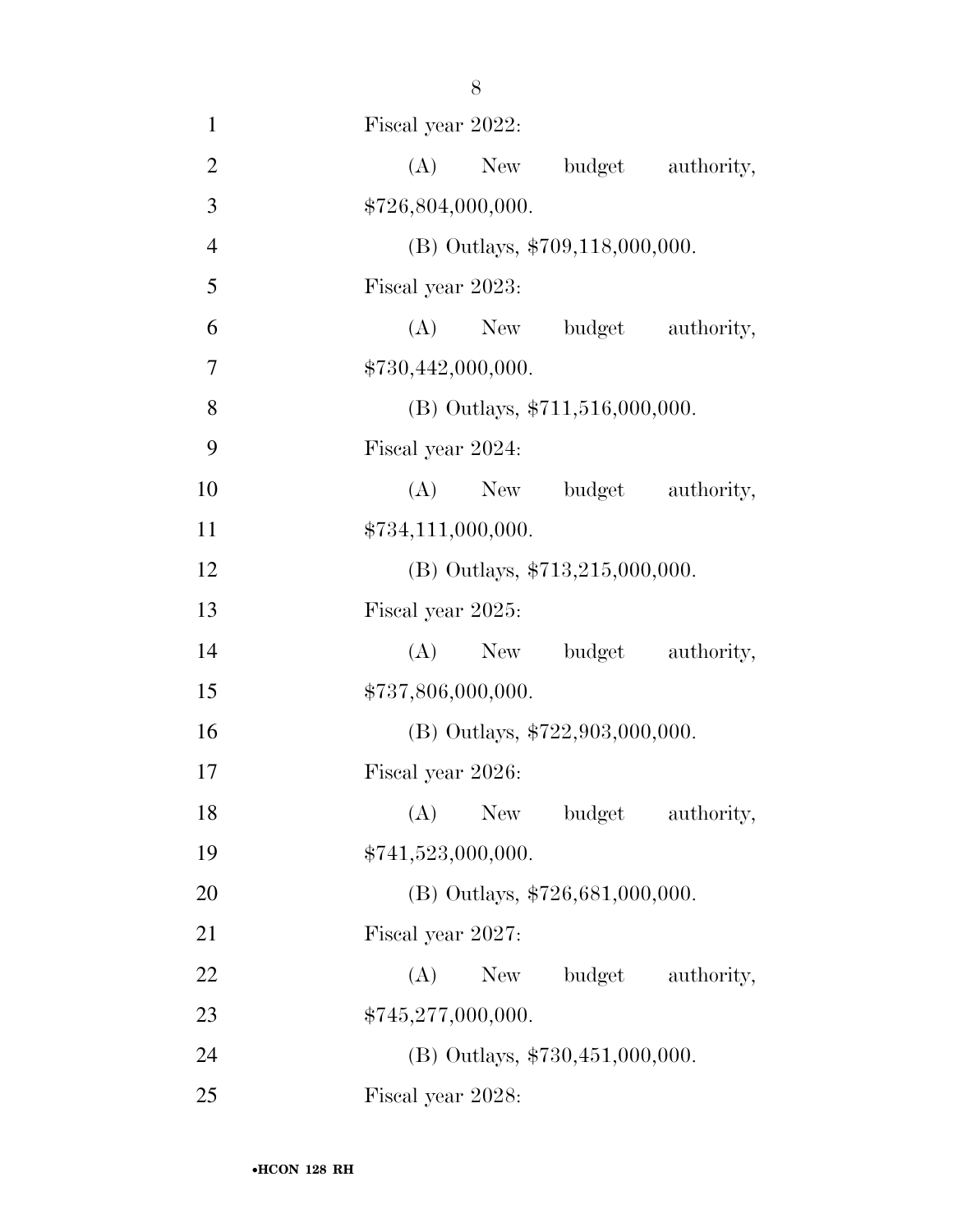| $\mathbf{1}$   | (A) New budget authority,             |
|----------------|---------------------------------------|
| $\overline{2}$ | \$748,489,000,000.                    |
| 3              | (B) Outlays, \$739,313,000,000.       |
| $\overline{4}$ | $(2)$ International Affairs $(150)$ : |
| 5              | Fiscal year 2019:                     |
| 6              | budget<br>$(A)$ New<br>authority,     |
| 7              | \$47,895,000,000.                     |
| 8              | $(B)$ Outlays, \$43,551,000,000.      |
| 9              | Fiscal year 2020:                     |
| 10             | $(A)$ New<br>budget<br>authority,     |
| 11             | \$49,063,000,000.                     |
| 12             | (B) Outlays, \$44,417,000,000.        |
| 13             | Fiscal year 2021:                     |
| 14             | (A)<br>budget authority,<br>New       |
| 15             | \$49,178,000,000.                     |
| 16             | $(B)$ Outlays, \$45,351,000,000.      |
| 17             | Fiscal year 2022:                     |
| 18             | (A)<br>New<br>budget<br>authority,    |
| 19             | \$47,379,000,000.                     |
| 20             | (B) Outlays, $$45,574,000,000$ .      |
| 21             | Fiscal year 2023:                     |
| 22             | budget authority,<br>(A)<br>New       |
| 23             | \$48,479,000,000.                     |
| 24             | (B) Outlays, \$46,321,000,000.        |
| 25             | Fiscal year 2024:                     |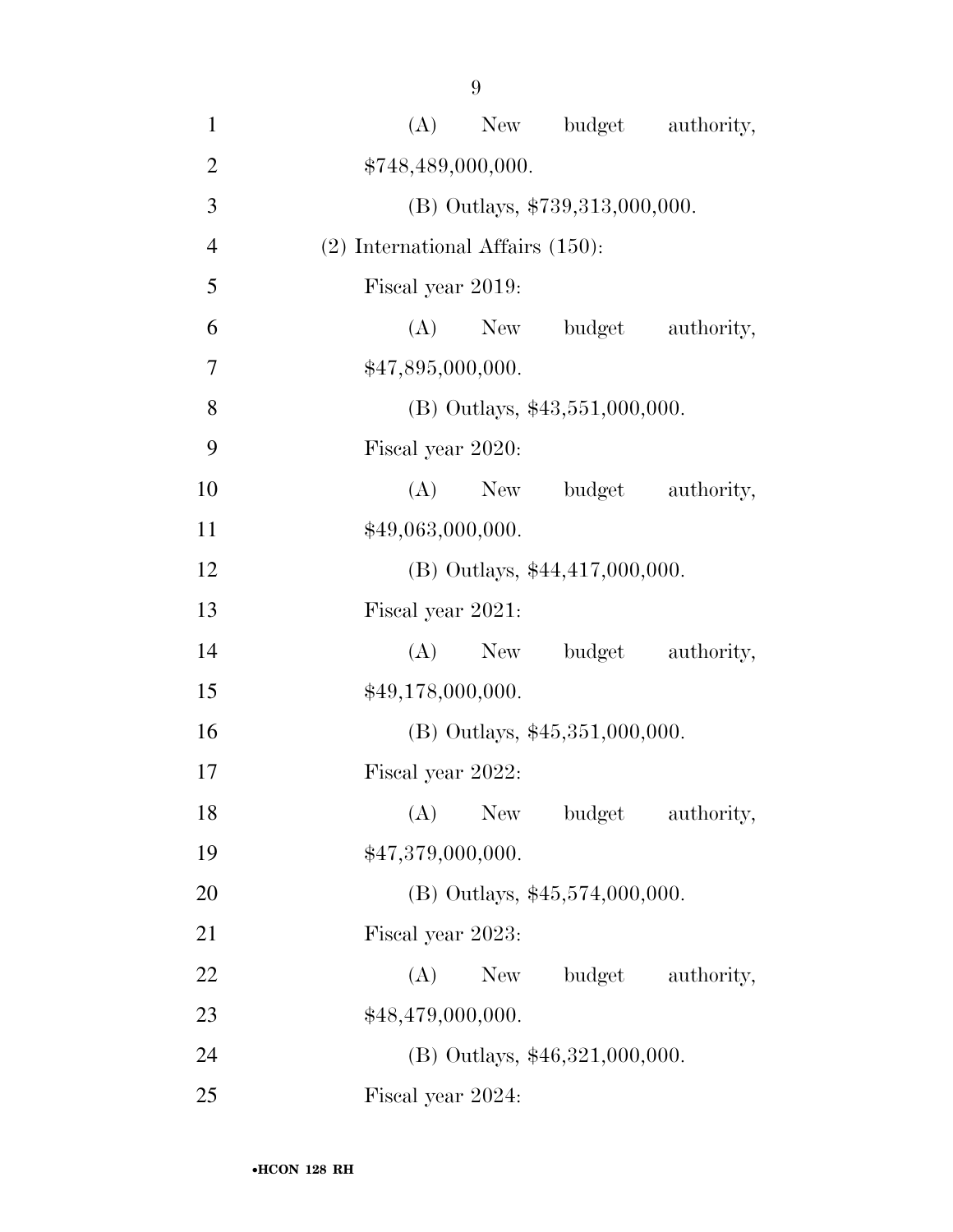| $\mathbf{1}$   | New budget authority,<br>(A)                  |  |
|----------------|-----------------------------------------------|--|
| $\overline{2}$ | \$49,711,000,000.                             |  |
| 3              | (B) Outlays, \$47,044,000,000.                |  |
| $\overline{4}$ | Fiscal year 2025:                             |  |
| 5              | (A) New budget authority,                     |  |
| 6              | \$50,843,000,000.                             |  |
| $\overline{7}$ | $(B)$ Outlays, \$47,790,000,000.              |  |
| 8              | Fiscal year 2026:                             |  |
| 9              | (A) New budget authority,                     |  |
| 10             | \$52,031,000,000.                             |  |
| 11             | (B) Outlays, \$48,809,000,000.                |  |
| 12             | Fiscal year 2027:                             |  |
| 13             | budget authority,<br>$(A)$ New                |  |
| 14             | \$53,207,000,000.                             |  |
| 15             | (B) Outlays, \$49,880,000,000.                |  |
| 16             | Fiscal year 2028:                             |  |
| 17             | $(A)$ New<br>budget<br>authority,             |  |
| 18             | \$54,401,000,000.                             |  |
| 19             | $(B)$ Outlays, \$51,019,000,000.              |  |
| 20             | (3)<br>General Science, Space, and Technology |  |
| 21             | (250):                                        |  |
| 22             | Fiscal year 2019:                             |  |
| 23             | budget<br>(A)<br>New<br>authority,            |  |
| 24             | \$29,497,000,000.                             |  |
| 25             | (B) Outlays, \$31,478,000,000.                |  |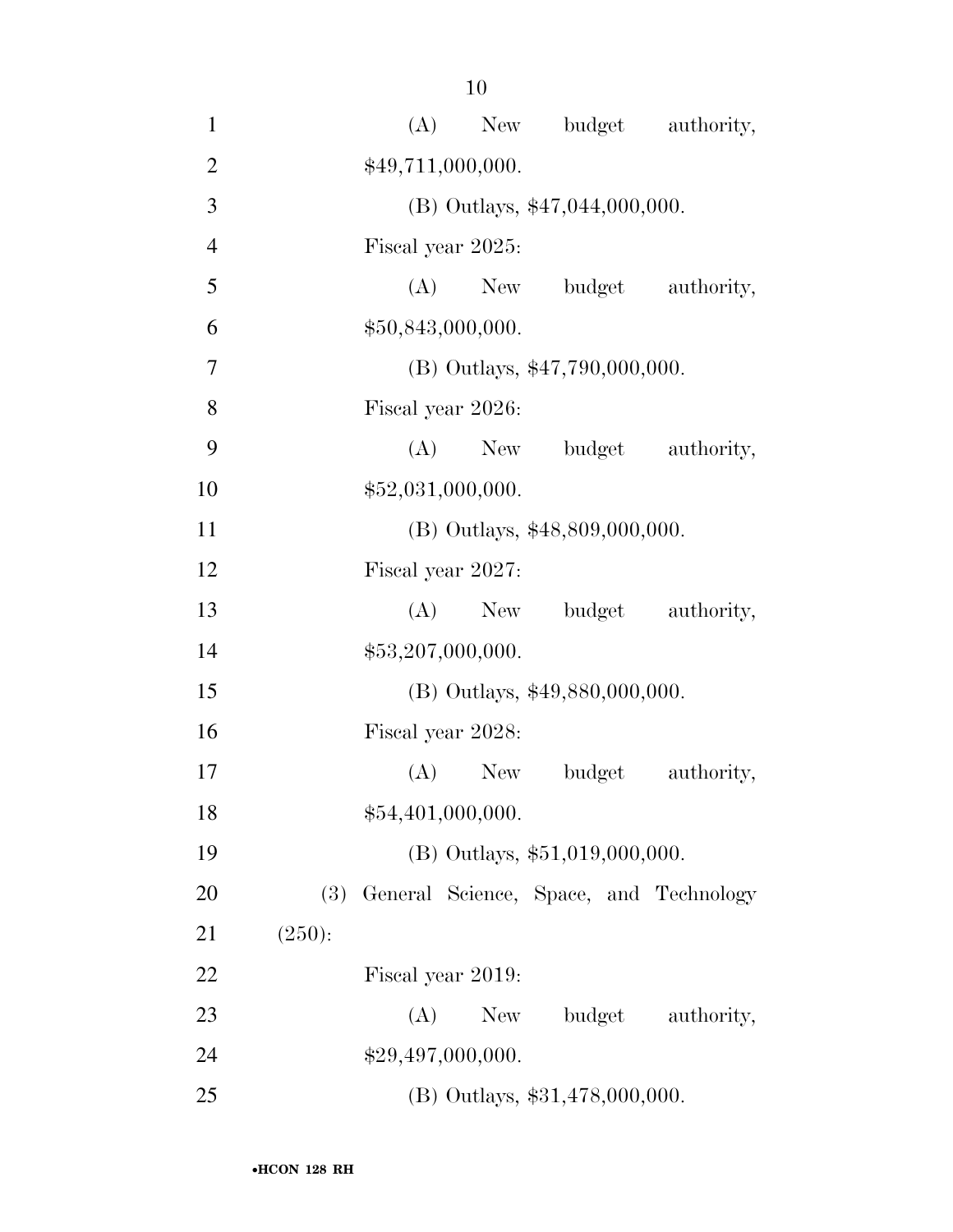| $\mathbf{1}$   | Fiscal year 2020:                  |
|----------------|------------------------------------|
| $\overline{2}$ | budget authority,<br>(A)<br>New    |
| 3              | \$30,175,000,000.                  |
| $\overline{4}$ | (B) Outlays, \$30,856,000,000.     |
| 5              | Fiscal year 2021:                  |
| 6              | (A) New budget authority,          |
| 7              | \$30,901,000,000.                  |
| 8              | $(B)$ Outlays, \$30,914,000,000.   |
| 9              | Fiscal year 2022:                  |
| 10             | (A) New budget authority,          |
| 11             | \$31,630,000,000.                  |
| 12             | (B) Outlays, \$31,267,000,000.     |
| 13             | Fiscal year 2023:                  |
| 14             | New budget authority,<br>(A)       |
| 15             | \$32,361,000,000.                  |
| 16             | $(B)$ Outlays, \$31,751,000,000.   |
| 17             | Fiscal year 2024:                  |
| 18             | (A) New budget authority,          |
| 19             | \$33,151,000,000.                  |
| 20             | (B) Outlays, \$32,457,000,000.     |
| 21             | Fiscal year 2025:                  |
| 22             | budget<br>authority,<br>(A)<br>New |
| 23             | \$33,910,000,000.                  |
| 24             | (B) Outlays, \$33,169,000,000.     |
| 25             | Fiscal year 2026:                  |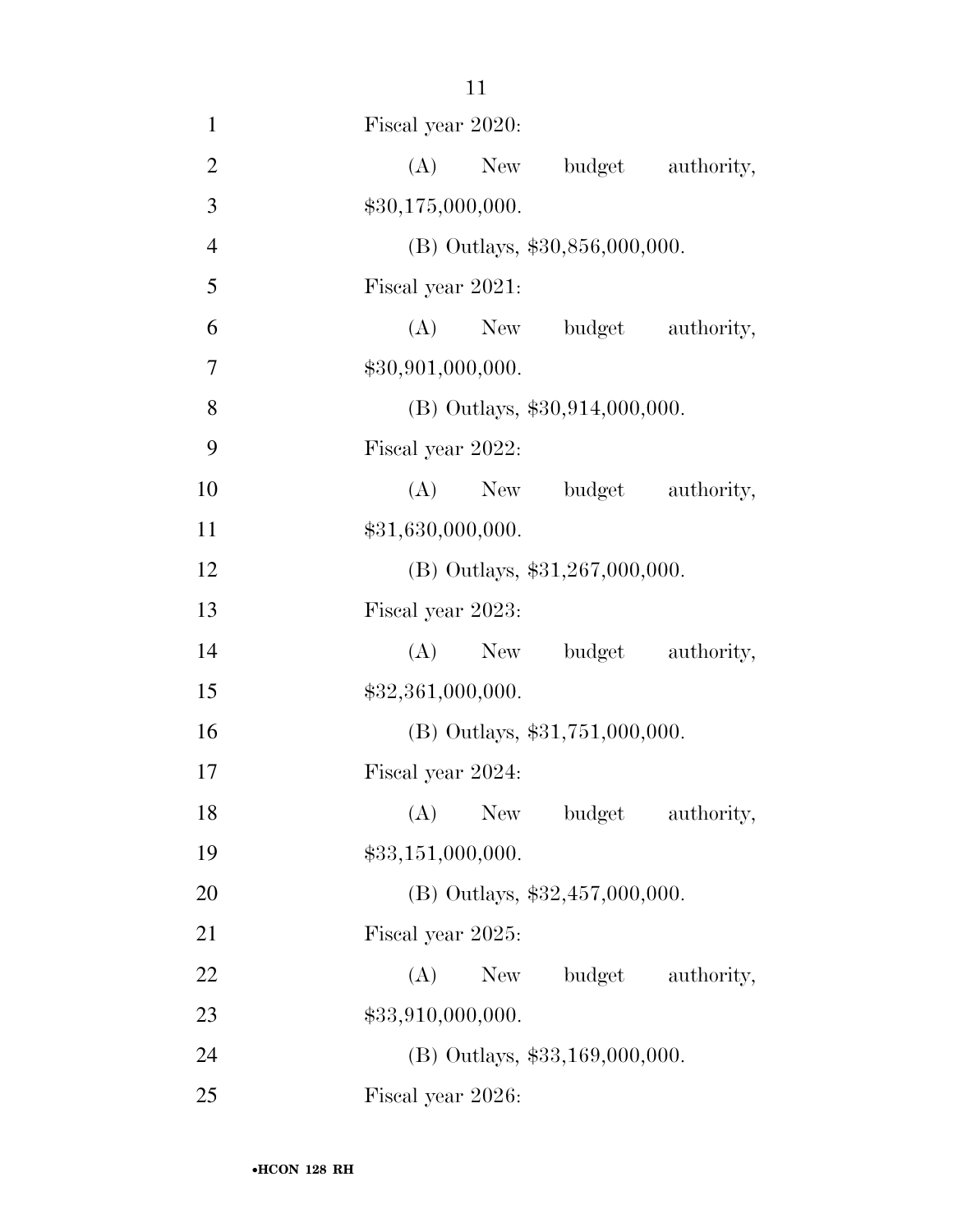| $\mathbf{1}$   | budget authority,<br>(A)<br>New    |
|----------------|------------------------------------|
| $\overline{2}$ | \$34,674,000,000.                  |
| 3              | (B) Outlays, \$33,923,000,000.     |
| $\overline{4}$ | Fiscal year 2027:                  |
| 5              | budget authority,<br>$(A)$ New     |
| 6              | \$35,474,000,000.                  |
| $\overline{7}$ | (B) Outlays, \$34,688,000,000.     |
| 8              | Fiscal year 2028:                  |
| 9              | (A)<br>budget authority,<br>New    |
| 10             | \$36,278,000,000.                  |
| 11             | (B) Outlays, \$35,484,000,000.     |
| 12             | $(4)$ Energy $(270)$ :             |
| 13             | Fiscal year 2019:                  |
| 14             | budget authority,<br>$(A)$ New     |
| 15             | $-$ \$2,562,000,000.               |
| 16             | (B) Outlays, \$4,224,000,000.      |
| 17             | Fiscal year 2020:                  |
| 18             | (A)<br>New<br>budget<br>authority, |
| 19             | \$2,737,000,000.                   |
| 20             | (B) Outlays, \$3,644,000,000.      |
| 21             | Fiscal year 2021:                  |
| 22             | budget authority,<br>(A)<br>New    |
| 23             | $-$ \$11,118,000,000.              |
| 24             | (B) Outlays, -\$10,770,000,000.    |
| 25             | Fiscal year 2022:                  |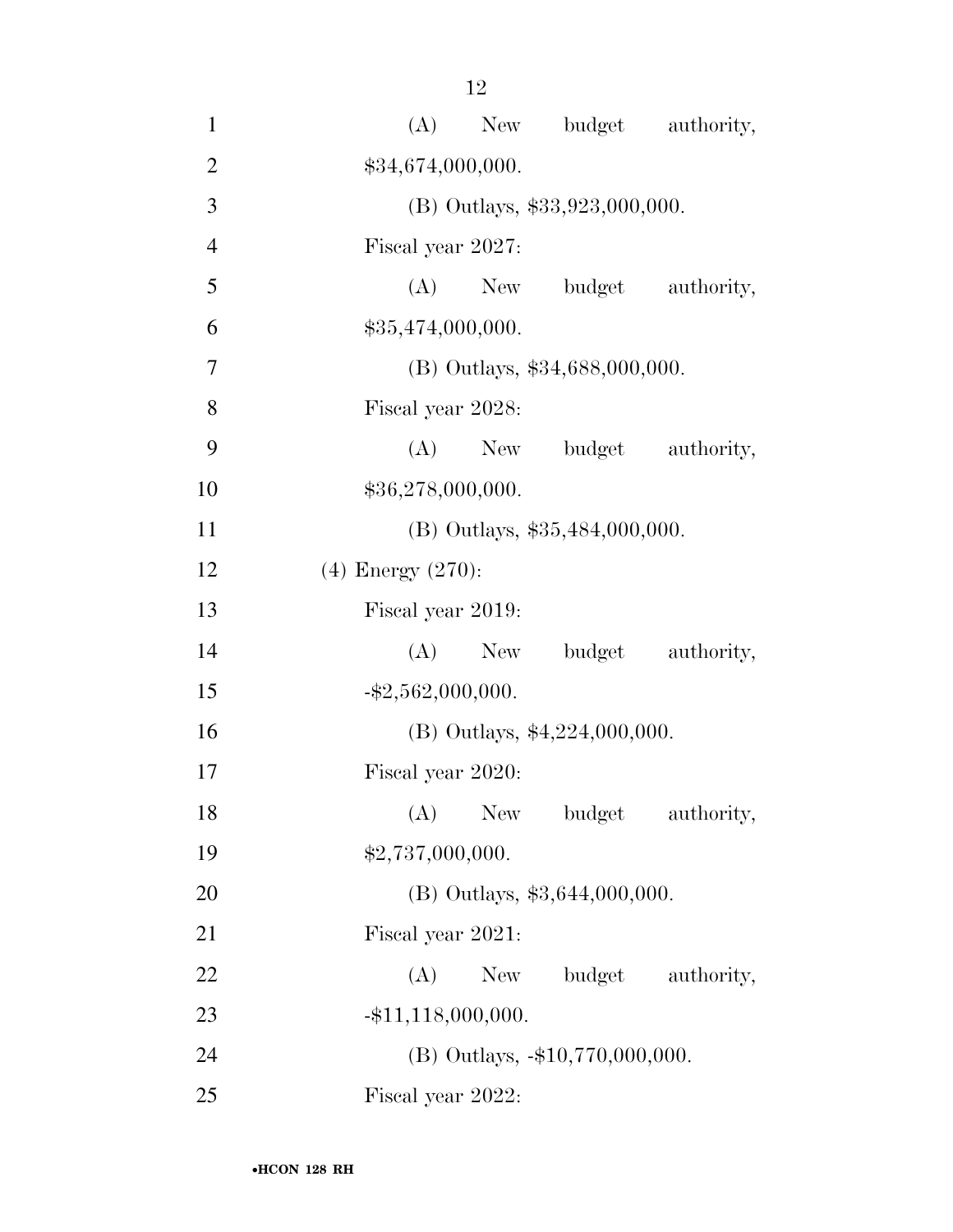| $\mathbf{1}$   | (A) New budget authority,          |
|----------------|------------------------------------|
| $\overline{2}$ | \$1,118,000,000.                   |
| 3              | (B) Outlays, \$978,000,000.        |
| $\overline{4}$ | Fiscal year 2023:                  |
| 5              | (A) New budget authority,          |
| 6              | \$790,000,000.                     |
| 7              | (B) Outlays, \$158,000,000.        |
| 8              | Fiscal year 2024:                  |
| 9              | (A) New budget authority,          |
| 10             | \$1,116,000,000.                   |
| 11             | (B) Outlays, \$339,000,000.        |
| 12             | Fiscal year 2025:                  |
| 13             | (A) New budget authority,          |
| 14             | \$808,000,000.                     |
| 15             | (B) Outlays, \$35,000,000.         |
| 16             | Fiscal year 2026:                  |
| 17             | $(A)$ New<br>budget<br>authority,  |
| 18             | \$618,000,000.                     |
| 19             | (B) Outlays, -\$147,000,000.       |
| 20             | Fiscal year 2027:                  |
| 21             | budget<br>(A)<br>New<br>authority, |
| 22             | \$625,000,000.                     |
| 23             | (B) Outlays, \$70,000,000.         |
| 24             | Fiscal year 2028:                  |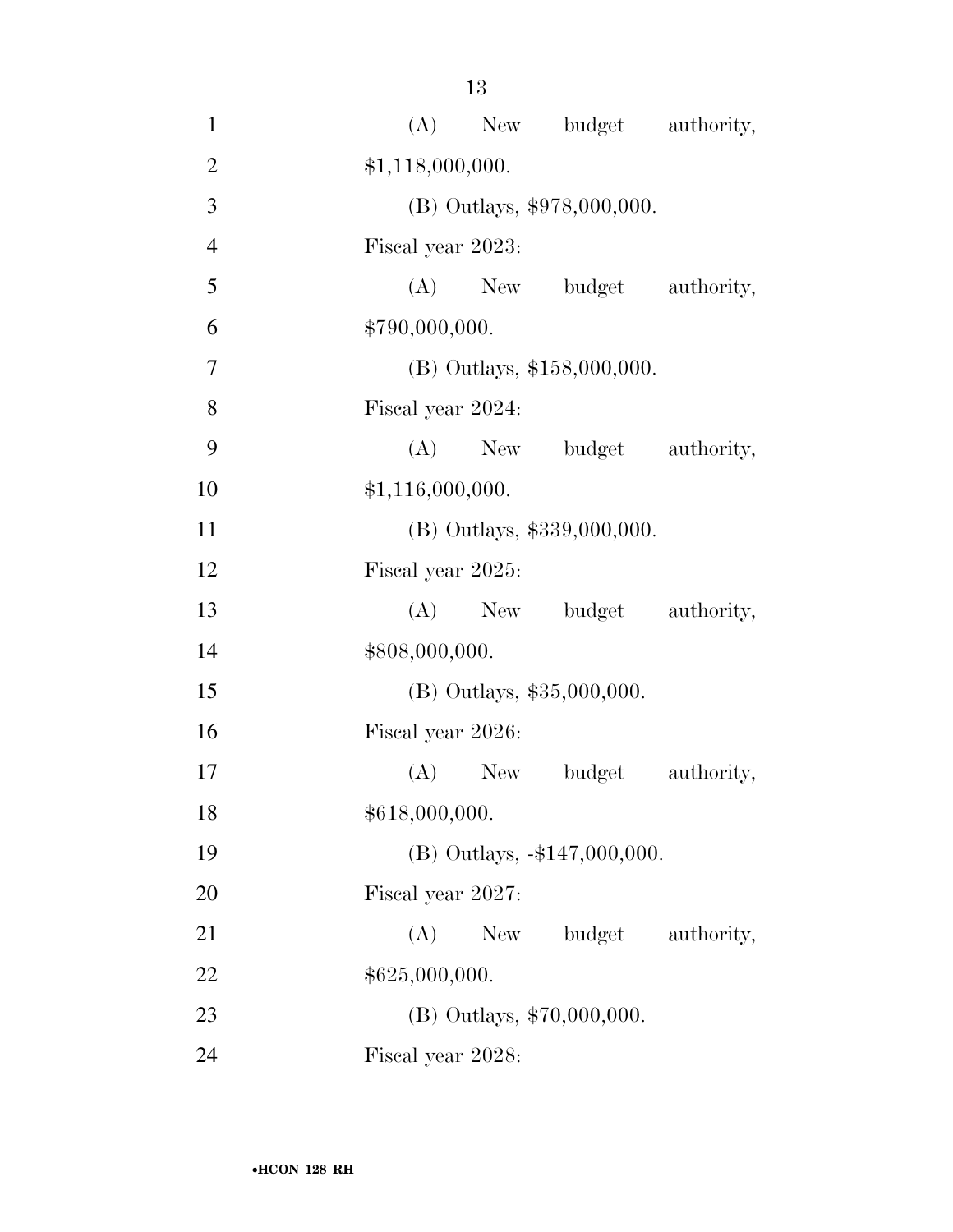| $\mathbf{1}$   | (A) New budget authority,                         |
|----------------|---------------------------------------------------|
| $\overline{2}$ | \$3,314,000,000.                                  |
| 3              | (B) Outlays, \$2,764,000,000.                     |
| $\overline{4}$ | $(5)$ Natural Resources and Environment $(300)$ : |
| 5              | Fiscal year 2019:                                 |
| 6              | budget authority,<br>$(A)$ New                    |
| 7              | \$52,244,000,000.                                 |
| 8              | $(B)$ Outlays, \$37,591,000,000.                  |
| 9              | Fiscal year 2020:                                 |
| 10             | budget authority,<br>$(A)$ New                    |
| 11             | \$54,086,000,000.                                 |
| 12             | (B) Outlays, \$37,858,000,000.                    |
| 13             | Fiscal year 2021:                                 |
| 14             | $(A)$ New<br>budget authority,                    |
| 15             | \$54,651,000,000.                                 |
| 16             | $(B)$ Outlays, \$38,560,000,000.                  |
| 17             | Fiscal year 2022:                                 |
| 18             | (A)<br>New budget<br>authority,                   |
| 19             | \$54,507,000,000.                                 |
| 20             | (B) Outlays, \$38,500,000,000.                    |
| 21             | Fiscal year 2023:                                 |
| 22             | budget authority,<br>(A)<br>New                   |
| 23             | \$56,796,000,000.                                 |
| 24             | (B) Outlays, \$40,777,000,000.                    |
| 25             | Fiscal year 2024:                                 |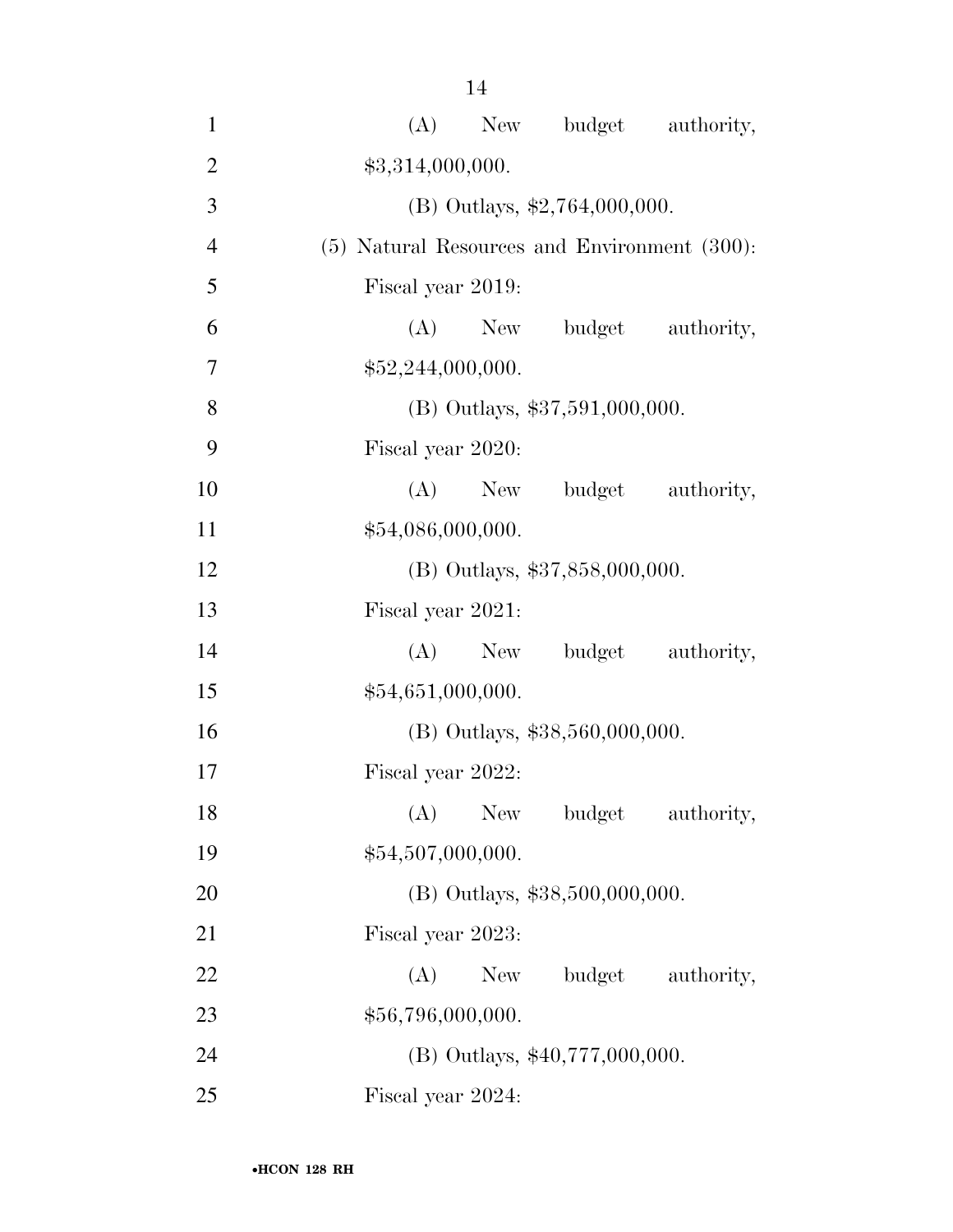| $\mathbf{1}$   | New budget authority,<br>(A)       |
|----------------|------------------------------------|
| $\overline{2}$ | \$57,821,000,000.                  |
| 3              | $(B)$ Outlays, \$41,991,000,000.   |
| $\overline{4}$ | Fiscal year 2025:                  |
| 5              | (A) New budget authority,          |
| 6              | \$58,540,000,000.                  |
| 7              | $(B)$ Outlays, \$43,300,000,000.   |
| 8              | Fiscal year 2026:                  |
| 9              | (A) New budget authority,          |
| 10             | \$60,592,000,000.                  |
| 11             | (B) Outlays, \$45,923,000,000.     |
| 12             | Fiscal year 2027:                  |
| 13             | budget authority,<br>$(A)$ New     |
| 14             | \$62,269,000,000.                  |
| 15             | (B) Outlays, \$48,204,000,000.     |
| 16             | Fiscal year 2028:                  |
| 17             | $(A)$ New<br>budget<br>authority,  |
| 18             | \$63,955,000,000.                  |
| 19             | (B) Outlays, \$50,499,000,000.     |
| 20             | $(6)$ Agriculture $(350)$ :        |
| 21             | Fiscal year 2019:                  |
| 22             | (A)<br>budget<br>New<br>authority, |
| 23             | \$23,466,000,000.                  |
| 24             | (B) Outlays, $$22,546,000,000$ .   |
| 25             | Fiscal year 2020:                  |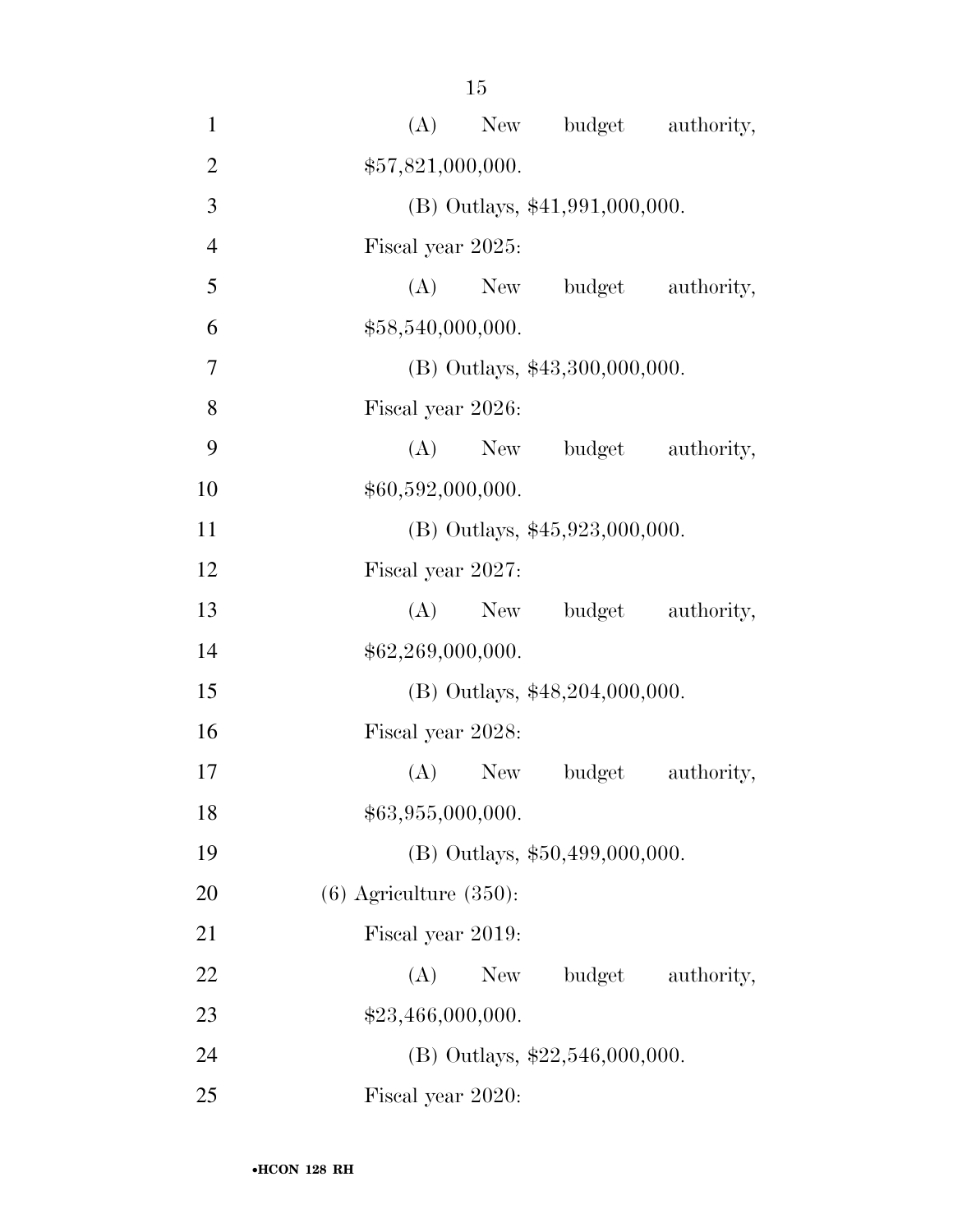| $\mathbf{1}$   | (A) New budget authority,          |
|----------------|------------------------------------|
| $\overline{2}$ | \$21,993,000,000.                  |
| 3              | $(B)$ Outlays, \$21,811,000,000.   |
| $\overline{4}$ | Fiscal year 2021:                  |
| 5              | $(A)$ New<br>budget<br>authority,  |
| 6              | \$23,323,000,000.                  |
| 7              | (B) Outlays, $$22,940,000,000$ .   |
| 8              | Fiscal year 2022:                  |
| 9              | (A) New budget authority,          |
| 10             | \$21,182,000,000.                  |
| 11             | (B) Outlays, $$20,551,000,000$ .   |
| 12             | Fiscal year 2023:                  |
| 13             | budget authority,<br>$(A)$ New     |
| 14             | \$21,744,000,000.                  |
| 15             | (B) Outlays, $$21,051,000,000$ .   |
| 16             | Fiscal year 2024:                  |
| 17             | budget<br>authority,<br>(A)<br>New |
| 18             | \$22,245,000,000.                  |
| 19             | (B) Outlays, $$21,537,000,000$ .   |
| 20             | Fiscal year 2025:                  |
| 21             | budget<br>(A)<br>New<br>authority, |
| 22             | \$22,777,000,000.                  |
| 23             | (B) Outlays, $$22,032,000,000$ .   |
| 24             | Fiscal year 2026:                  |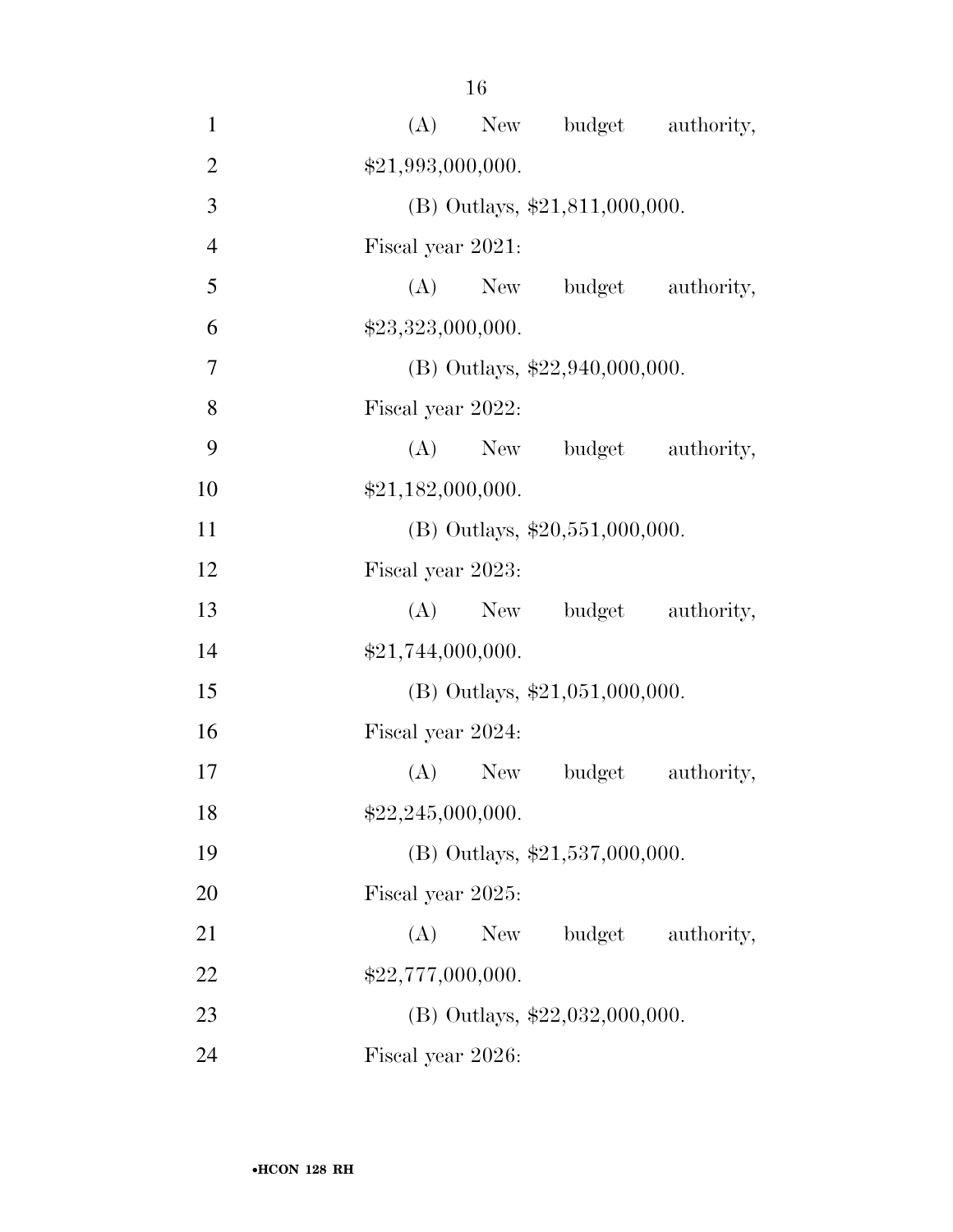| $\mathbf{1}$   | (A) New budget authority,              |
|----------------|----------------------------------------|
| $\overline{2}$ | \$23,544,000,000.                      |
| 3              | (B) Outlays, $$22,826,000,000$ .       |
| $\overline{4}$ | Fiscal year 2027:                      |
| 5              | (A) New budget authority,              |
| 6              | \$23,708,000,000.                      |
| 7              | (B) Outlays, $$22,979,000,000$ .       |
| 8              | Fiscal year 2028:                      |
| 9              | (A) New budget authority,              |
| 10             | \$24,423,000,000.                      |
| 11             | $(B)$ Outlays, \$23,668,000,000.       |
| 12             | (7) Commerce and Housing Credit (370): |
| 13             | Fiscal year 2019:                      |
| 14             | budget authority,<br>$(A)$ New         |
| 15             | $-$ \$4,325,000,000.                   |
| 16             | (B) Outlays, $-$ \$9,672,000,000.      |
| 17             | Fiscal year 2020:                      |
| 18             | (A)<br>New<br>budget<br>authority,     |
| 19             | $-$ \$10,200,000,000.                  |
| 20             | (B) Outlays, -\$16,540,000,000.        |
| 21             | Fiscal year 2021:                      |
| 22             | budget authority,<br>(A)<br>New        |
| 23             | $-$ \$7,681,000,000.                   |
| 24             | (B) Outlays, -\$15,519,000,000.        |
| 25             | Fiscal year 2022:                      |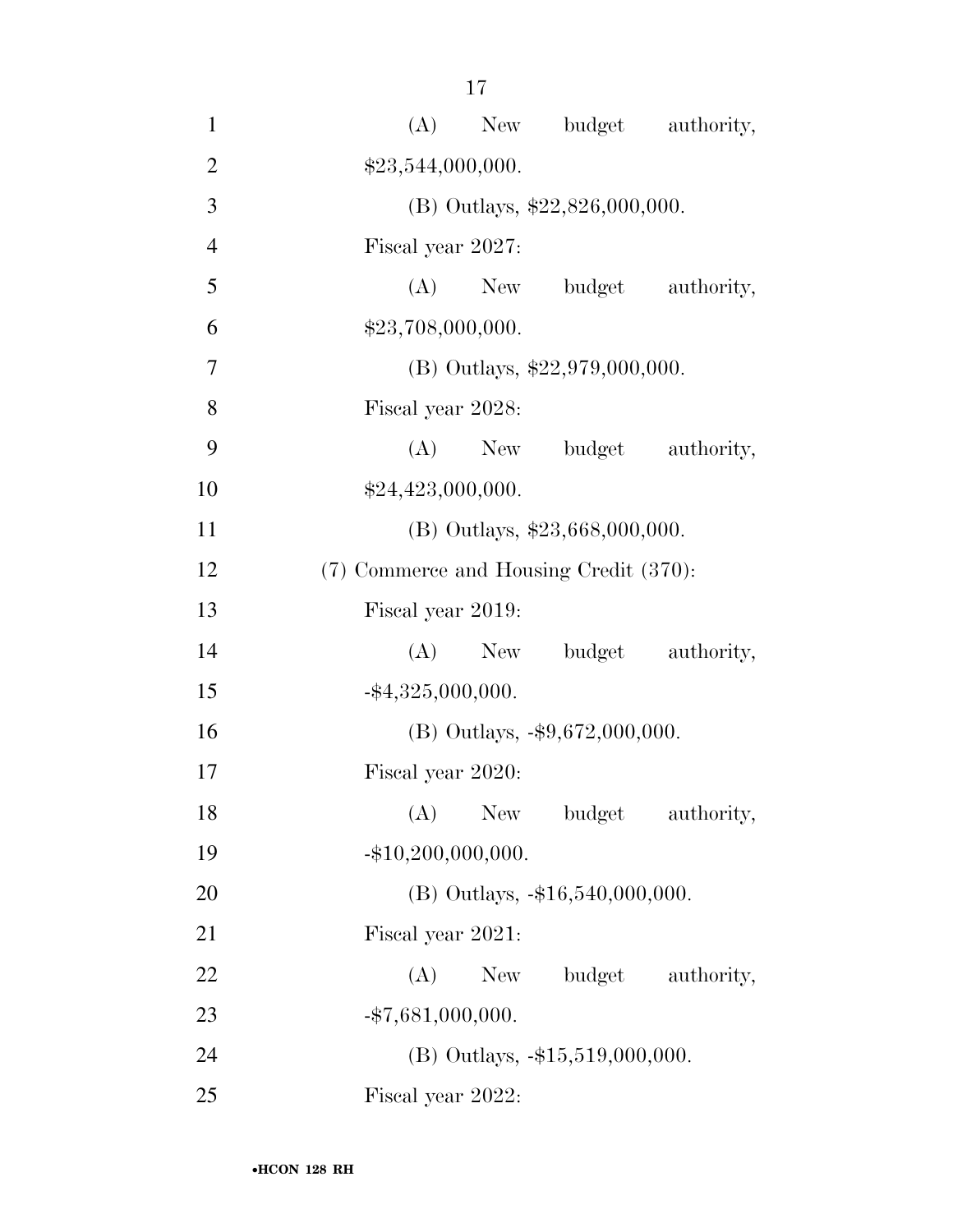| $\mathbf{1}$   | New budget authority,<br>(A)       |
|----------------|------------------------------------|
| $\overline{2}$ | $-$ \$8,337,000,000.               |
| 3              | (B) Outlays, -\$17,403,000,000.    |
| $\overline{4}$ | Fiscal year 2023:                  |
| 5              | (A) New budget authority,          |
| 6              | $-$ \$8,456,000,000.               |
| 7              | (B) Outlays, -\$17,850,000,000.    |
| 8              | Fiscal year 2024:                  |
| 9              | $(A)$ New<br>budget authority,     |
| 10             | $-$ \$6,951,000,000.               |
| 11             | $(B)$ Outlays, $-16,399,000,000$ . |
| 12             | Fiscal year 2025:                  |
| 13             | budget authority,<br>(A)<br>New    |
| 14             | $-$ \$5,095,000,000.               |
| 15             | $(B)$ Outlays, $-15,392,000,000$ . |
| 16             | Fiscal year 2026:                  |
| 17             | $(A)$ New<br>authority,<br>budget  |
| 18             | $-$ \$5,225,000,000.               |
| 19             | (B) Outlays, -\$15,083,000,000.    |
| 20             | Fiscal year 2027:                  |
| 21             | budget<br>authority,<br>(A)<br>New |
| 22             | $-$ \$5,211,000,000.               |
| 23             | (B) Outlays, -\$15,850,000,000.    |
| 24             | Fiscal year 2028:                  |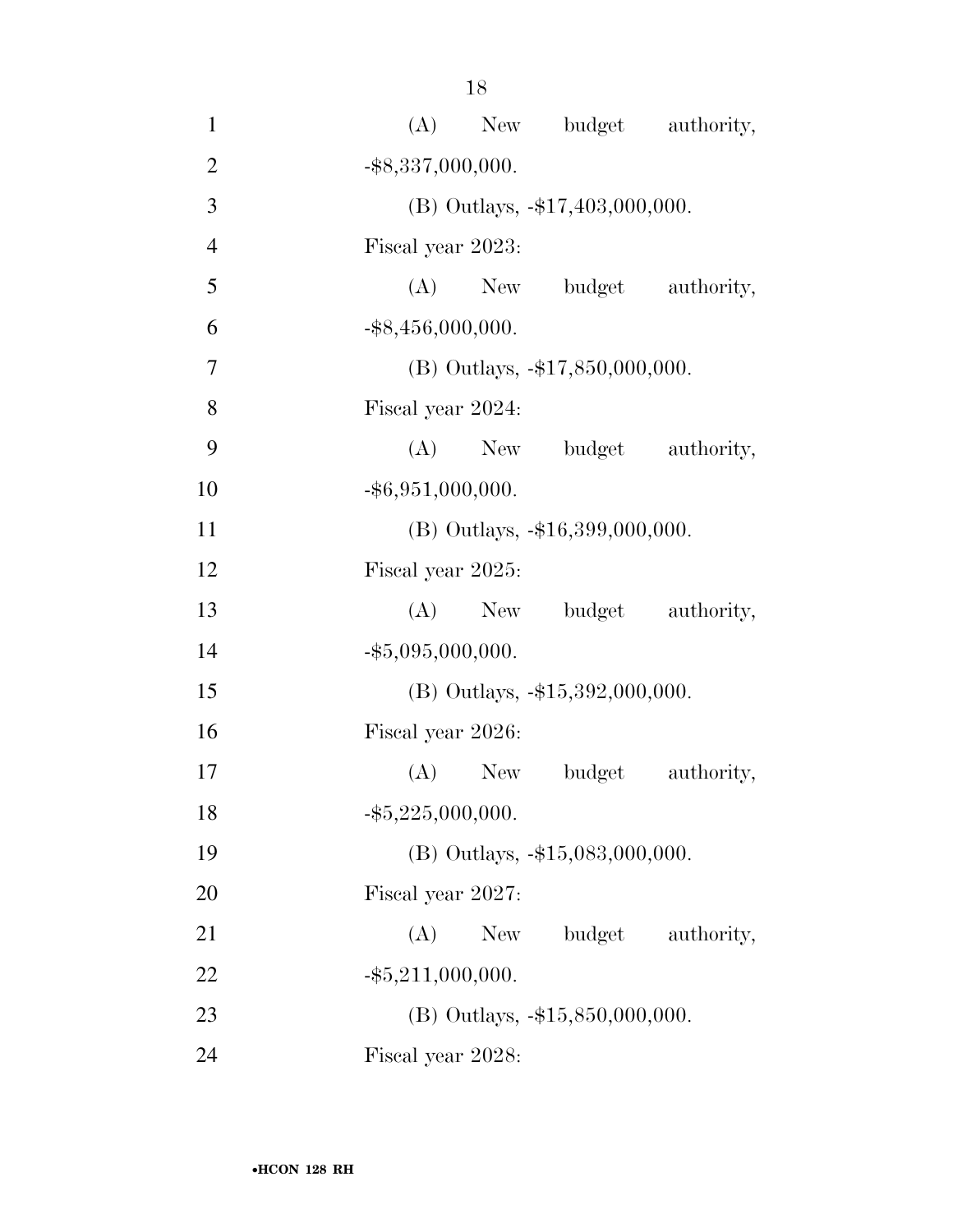| 1              | (A) New budget authority,          |
|----------------|------------------------------------|
| $\overline{2}$ | $-$ \$5,714,000,000.               |
| 3              | (B) Outlays, -\$15,759,000,000.    |
| $\overline{4}$ |                                    |
|                | $(8)$ Transportation $(400)$ :     |
| 5              | Fiscal year 2019:                  |
| 6              | budget<br>(A)<br>New<br>authority, |
| 7              | \$95,233,000,000.                  |
| 8              | $(B)$ Outlays, \$92,465,000,000.   |
| 9              | Fiscal year 2020:                  |
| 10             | $(A)$ New<br>budget<br>authority,  |
| 11             | \$88,996,000,000.                  |
| 12             | $(B)$ Outlays, \$93,556,000,000.   |
| 13             | Fiscal year 2021:                  |
| 14             | $(A)$ New<br>budget<br>authority,  |
| 15             | \$70,979,000,000.                  |
| 16             | (B) Outlays, \$91,134,000,000.     |
| 17             | Fiscal year 2022:                  |
| 18             | budget<br>(A)<br>New<br>authority, |
| 19             | \$71,617,000,000.                  |
| 20             | (B) Outlays, \$82,757,000,000.     |
| 21             | Fiscal year 2023:                  |
| 22             | budget<br>(A)<br>New<br>authority, |
| 23             | \$72,400,000,000.                  |
| 24             | (B) Outlays, \$79,100,000,000.     |
| 25             | Fiscal year 2024:                  |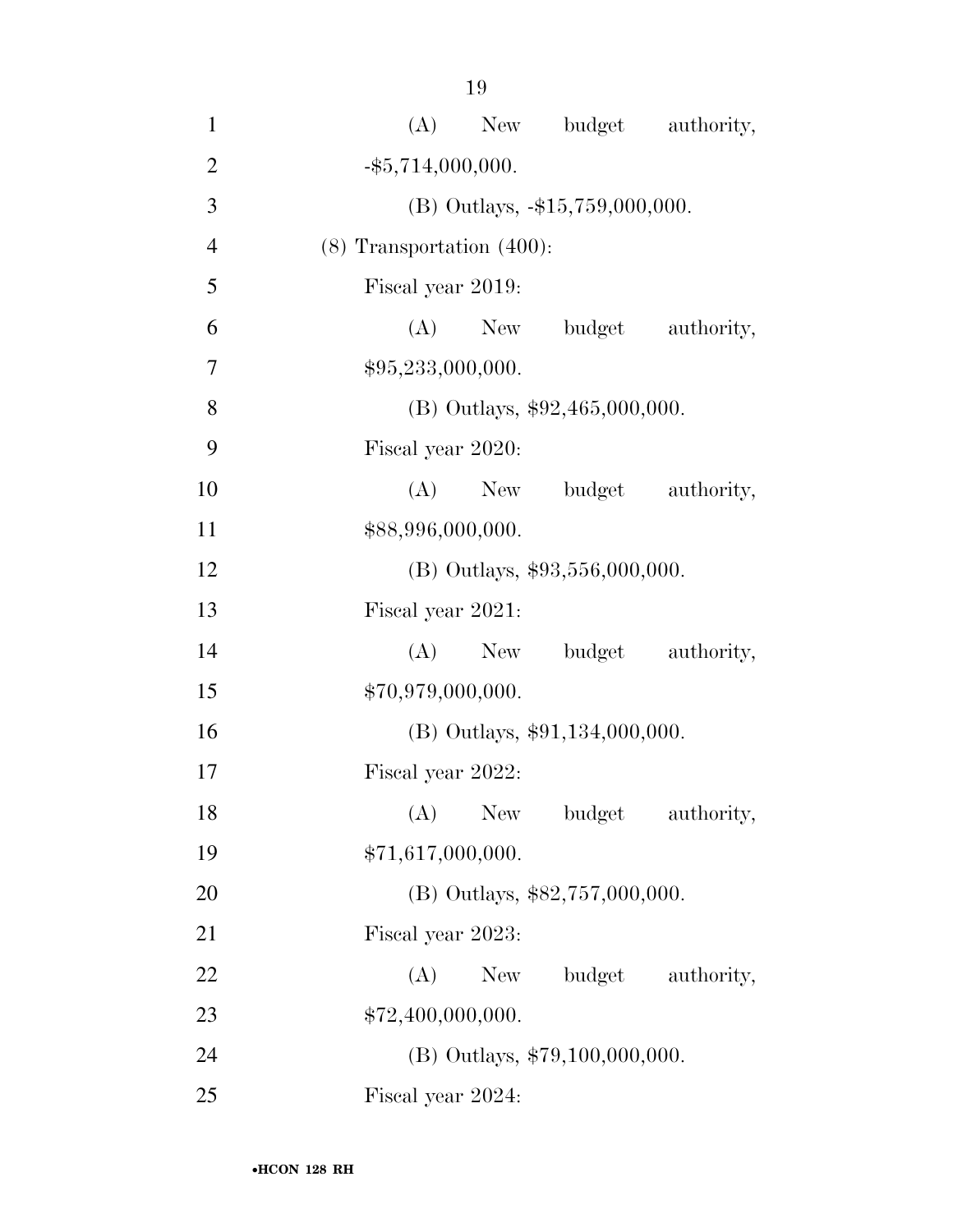| $\mathbf{1}$   |        | (A)               | New |                                  | budget authority,                  |
|----------------|--------|-------------------|-----|----------------------------------|------------------------------------|
| $\mathbf{2}$   |        | \$73,241,000,000. |     |                                  |                                    |
| 3              |        |                   |     | (B) Outlays, \$77,767,000,000.   |                                    |
| $\overline{4}$ |        | Fiscal year 2025: |     |                                  |                                    |
| 5              |        | (A)               | New |                                  | budget authority,                  |
| 6              |        | \$73,995,000,000. |     |                                  |                                    |
| 7              |        |                   |     | (B) Outlays, \$76,819,000,000.   |                                    |
| 8              |        | Fiscal year 2026: |     |                                  |                                    |
| 9              |        | $(A)$ New         |     |                                  | budget authority,                  |
| 10             |        | \$74,919,000,000. |     |                                  |                                    |
| 11             |        |                   |     | (B) Outlays, $$76,375,000,000$ . |                                    |
| 12             |        | Fiscal year 2027: |     |                                  |                                    |
| 13             |        | $(A)$ New         |     |                                  | budget authority,                  |
| 14             |        | \$75,995,000,000. |     |                                  |                                    |
| 15             |        |                   |     | (B) Outlays, \$76,730,000,000.   |                                    |
| 16             |        | Fiscal year 2028: |     |                                  |                                    |
| 17             |        | $(A)$ New         |     | budget                           | authority,                         |
| 18             |        | \$76,947,000,000. |     |                                  |                                    |
| 19             |        |                   |     | (B) Outlays, \$77,208,000,000.   |                                    |
| 20             | (9)    |                   |     |                                  | Community and Regional Development |
| 21             | (450): |                   |     |                                  |                                    |
| 22             |        | Fiscal year 2019: |     |                                  |                                    |
| 23             |        | (A)               | New | budget                           | authority,                         |
| 24             |        | \$74,678,000,000. |     |                                  |                                    |
| 25             |        |                   |     | (B) Outlays, \$44,532,000,000.   |                                    |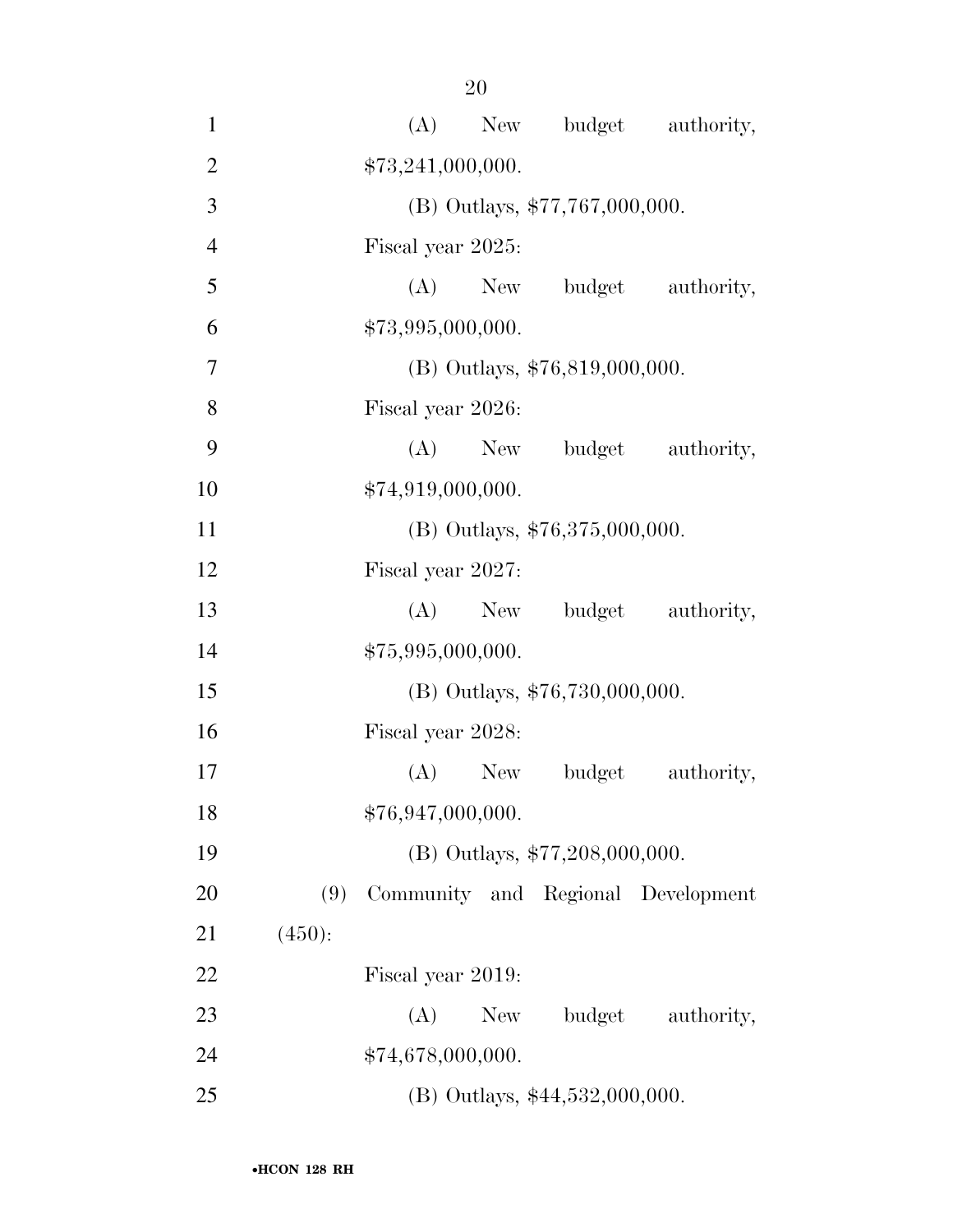| $\mathbf{1}$   | Fiscal year 2020:                  |
|----------------|------------------------------------|
| $\mathbf{2}$   | (A)<br>budget<br>New<br>authority, |
| 3              | \$76,515,000,000.                  |
| $\overline{4}$ | $(B)$ Outlays, \$49,572,000,000.   |
| 5              | Fiscal year 2021:                  |
| 6              | (A) New budget authority,          |
| 7              | \$78,061,000,000.                  |
| $8\,$          | (B) Outlays, \$51,887,000,000.     |
| 9              | Fiscal year 2022:                  |
| 10             | $(A)$ New<br>budget authority,     |
| 11             | \$79,707,000,000.                  |
| 12             | $(B)$ Outlays, \$56,856,000,000.   |
| 13             | Fiscal year 2023:                  |
| 14             | budget authority,<br>$(A)$ New     |
| 15             | \$81,455,000,000.                  |
| 16             | (B) Outlays, \$58,222,000,000.     |
| 17             | Fiscal year 2024:                  |
| 18             | (A) New budget authority,          |
| 19             | \$83,389,000,000.                  |
| 20             | $(B)$ Outlays, \$63,143,000,000.   |
| 21             | Fiscal year 2025:                  |
| 22             | budget<br>authority,<br>(A)<br>New |
| 23             | \$85,269,000,000.                  |
| 24             | (B) Outlays, \$68,023,000,000.     |
| 25             | Fiscal year 2026:                  |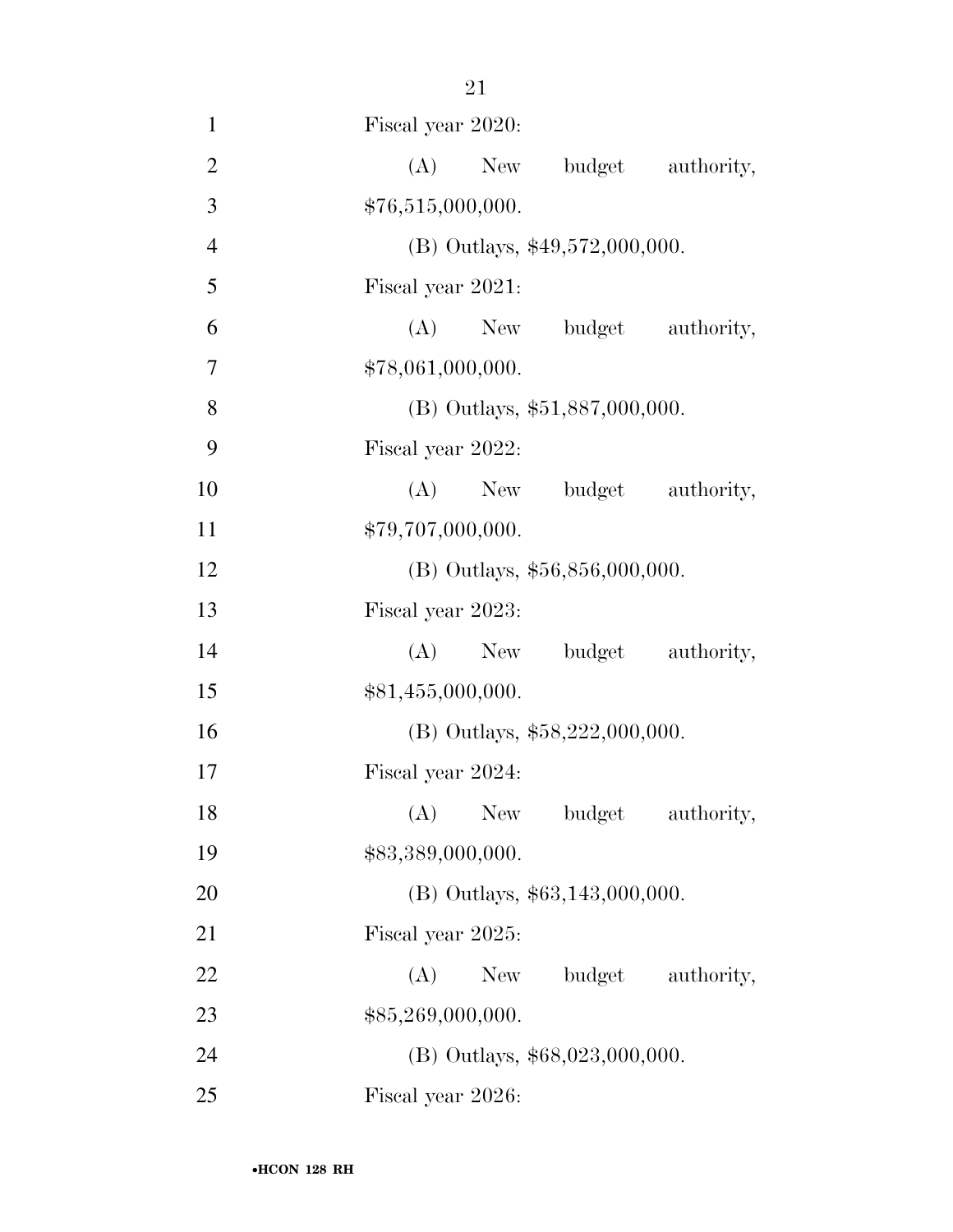| $\mathbf{1}$   | (A)<br>New budget authority,              |
|----------------|-------------------------------------------|
| $\overline{2}$ | \$87,176,000,000.                         |
| 3              | (B) Outlays, $$72,584,000,000$ .          |
| $\overline{4}$ | Fiscal year 2027:                         |
| 5              | (A)<br>budget authority,<br><b>New</b>    |
| 6              | \$89,092,000,000.                         |
| 7              | $(B)$ Outlays, \$76,130,000,000.          |
| 8              | Fiscal year 2028:                         |
| 9              | budget<br>$(A)$ New<br>authority,         |
| 10             | \$90,978,000,000.                         |
| 11             | (B) Outlays, \$79,533,000,000.            |
| 12             | (10) Education, Training, Employment, and |
| 13             | Social Services (500):                    |
| 14             | Fiscal year 2019:                         |
| 15             | budget<br>(A)<br>authority,<br>New        |
| 16             | \$89,643,000,000.                         |
| 17             | (B) Outlays, \$105,795,000,000.           |
| 18             | Fiscal year 2020:                         |
| 19             | (A)<br>budget<br><b>New</b><br>authority, |
| 20             | \$98,245,000,000.                         |
| 21             | (B) Outlays, \$98,277,000,000.            |
| 22             | Fiscal year 2021:                         |
| 23             | (A)<br>budget<br>New \,<br>authority,     |
| 24             | \$99,900,000,000.                         |
| 25             | (B) Outlays, \$99,773,000,000.            |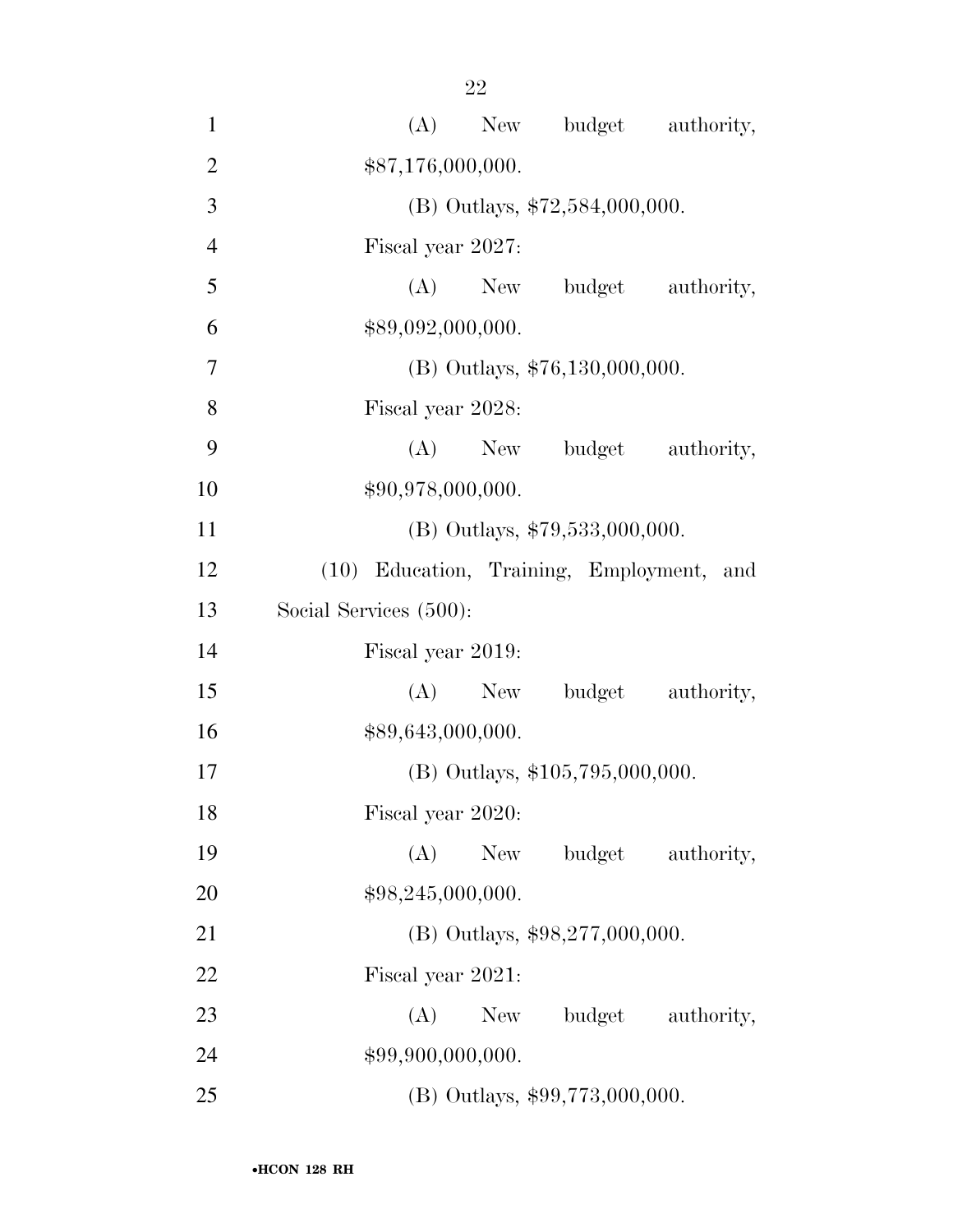| $\mathbf{1}$   | Fiscal year 2022:                  |
|----------------|------------------------------------|
| $\mathbf{2}$   | (A)<br>budget<br>New<br>authority, |
| 3              | \$98,956,000,000.                  |
| $\overline{4}$ | (B) Outlays, \$99,596,000,000.     |
| 5              | Fiscal year 2023:                  |
| 6              | $(A)$ New<br>budget authority,     |
| 7              | \$97,736,000,000.                  |
| 8              | (B) Outlays, \$98,801,000,000.     |
| 9              | Fiscal year 2024:                  |
| 10             | (A)<br>budget authority,<br>New    |
| 11             | \$97,412,000,000.                  |
| 12             | $(B)$ Outlays, \$98,190,000,000.   |
| 13             | Fiscal year 2025:                  |
| 14             | budget authority,<br>(A)<br>New    |
| 15             | \$98,529,000,000.                  |
| 16             | $(B)$ Outlays, \$99,054,000,000.   |
| 17             | Fiscal year 2026:                  |
| 18             | (A) New budget authority,          |
| 19             | \$99,359,000,000.                  |
| 20             | (B) Outlays, \$99,997,000,000.     |
| 21             | Fiscal year 2027:                  |
| 22             | (A)<br>budget<br>New<br>authority, |
| 23             | \$100,277,000,000.                 |
| 24             | (B) Outlays, \$100,930,000,000.    |
| 25             | Fiscal year 2028:                  |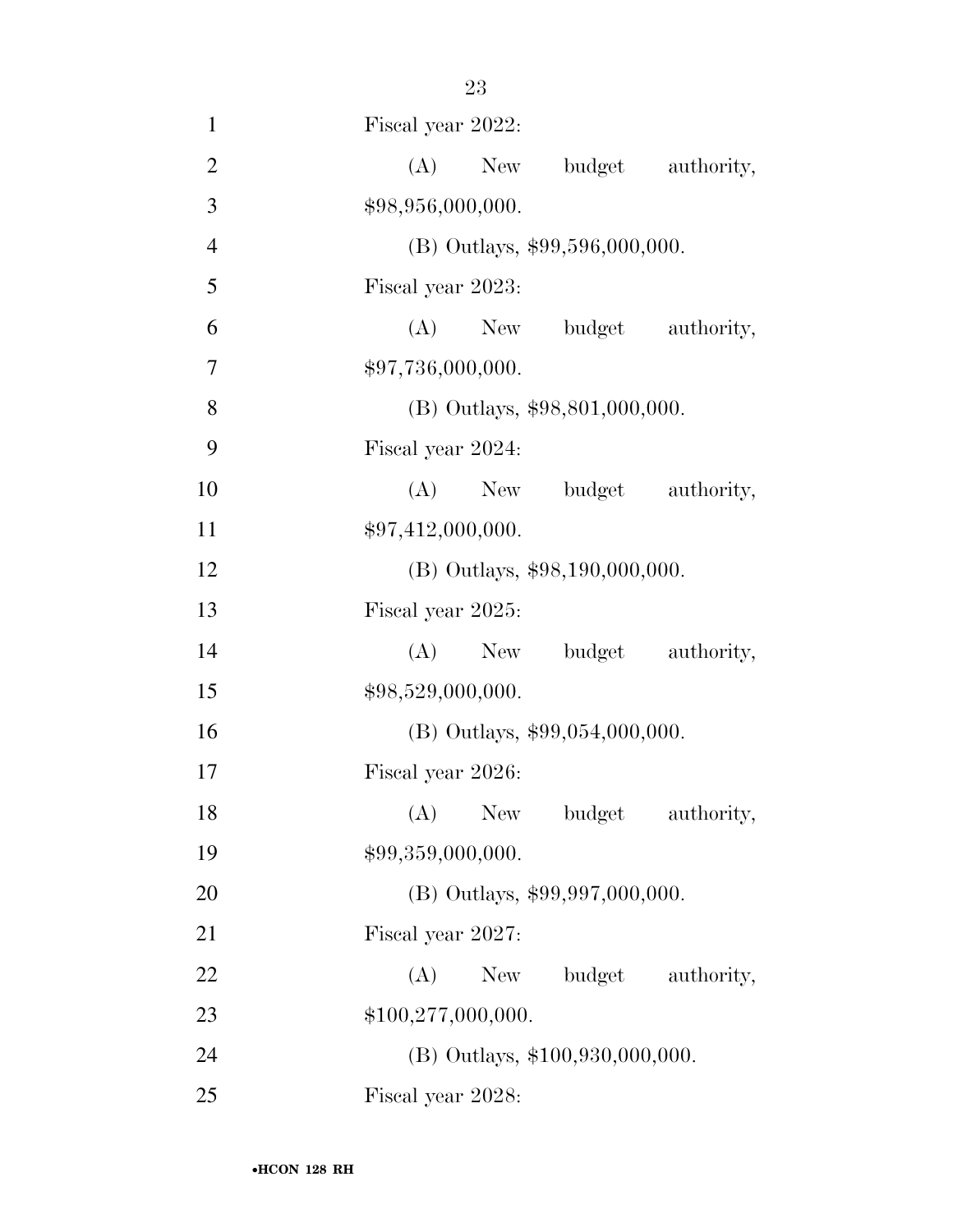| $\sim$ |  |
|--------|--|
|        |  |
|        |  |

| $\mathbf{1}$   | (A)<br>New budget authority,       |
|----------------|------------------------------------|
| $\overline{2}$ | \$102,041,000,000.                 |
| 3              | (B) Outlays, $$102,520,000,000$ .  |
| $\overline{4}$ | $(11)$ Health $(550)$ :            |
| 5              | Fiscal year 2019:                  |
| 6              | (A)<br>budget<br>New<br>authority, |
| 7              | \$577,947,000,000.                 |
| 8              | (B) Outlays, \$529,709,000,000.    |
| 9              | Fiscal year 2020:                  |
| 10             | (A)<br>New budget<br>authority,    |
| 11             | \$535,605,000,000.                 |
| 12             | $(B)$ Outlays, \$513,181,000,000.  |
| 13             | Fiscal year 2021:                  |
| 14             | (A) New budget authority,          |
| 15             | \$493,983,000,000.                 |
| 16             | $(B)$ Outlays, \$484,274,000,000.  |
| 17             | Fiscal year 2022:                  |
| 18             | (A)<br>New<br>budget<br>authority, |
| 19             | \$539,822,000,000.                 |
| 20             | (B) Outlays, \$526,335,000,000.    |
| 21             | Fiscal year 2023:                  |
| 22             | (A)<br>New<br>budget<br>authority, |
| 23             | \$562,960,000,000.                 |
| 24             | $(B)$ Outlays, \$547,080,000,000.  |
| 25             | Fiscal year 2024:                  |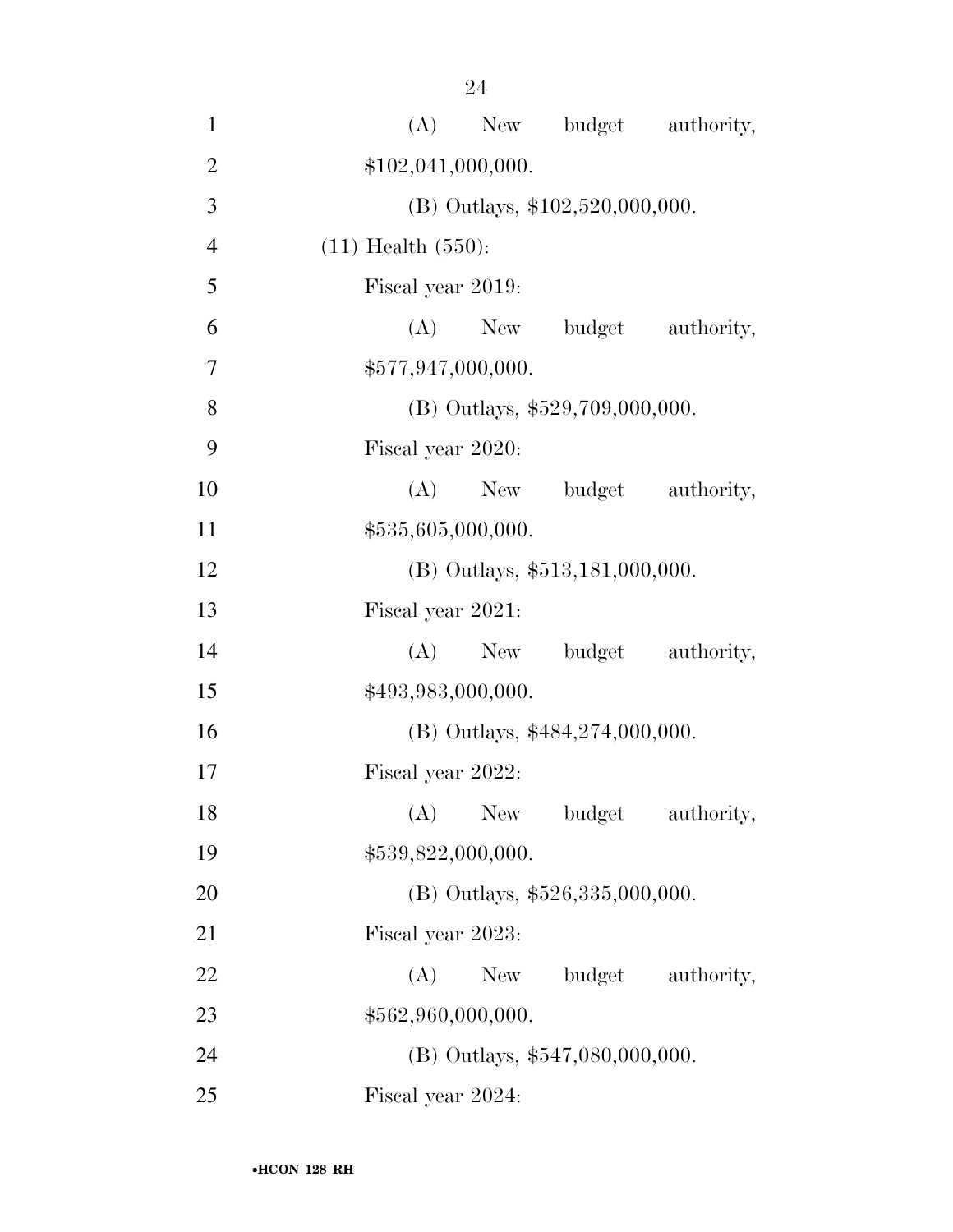| $\mathbf{1}$   | budget authority,<br>(A)<br>New    |  |  |  |  |
|----------------|------------------------------------|--|--|--|--|
| $\overline{2}$ | \$574,422,000,000.                 |  |  |  |  |
| 3              | $(B)$ Outlays, \$567,644,000,000.  |  |  |  |  |
| $\overline{4}$ | Fiscal year 2025:                  |  |  |  |  |
| 5              | (A) New budget<br>authority,       |  |  |  |  |
| 6              | \$598,546,000,000.                 |  |  |  |  |
| $\tau$         | $(B)$ Outlays, \$591,133,000,000.  |  |  |  |  |
| 8              | Fiscal year 2026:                  |  |  |  |  |
| 9              | $(A)$ New<br>budget<br>authority,  |  |  |  |  |
| 10             | \$624,915,000,000.                 |  |  |  |  |
| 11             | (B) Outlays, \$615,878,000,000.    |  |  |  |  |
| 12             | Fiscal year 2027:                  |  |  |  |  |
| 13             | budget authority,<br>$(A)$ New     |  |  |  |  |
| 14             | \$634,591,000,000.                 |  |  |  |  |
| 15             | (B) Outlays, \$633,703,000,000.    |  |  |  |  |
| 16             | Fiscal year 2028:                  |  |  |  |  |
| 17             | $(A)$ New<br>budget<br>authority,  |  |  |  |  |
| 18             | \$656,144,000,000.                 |  |  |  |  |
| 19             | (B) Outlays, $$652,492,000,000$ .  |  |  |  |  |
| 20             | $(12)$ Medicare $(570)$ :          |  |  |  |  |
| 21             | Fiscal year 2019:                  |  |  |  |  |
| 22             | (A)<br>budget<br>New<br>authority, |  |  |  |  |
| 23             | \$648,039,000,000.                 |  |  |  |  |
| 24             | $(B)$ Outlays, \$647,663,000,000.  |  |  |  |  |
| 25             | Fiscal year 2020:                  |  |  |  |  |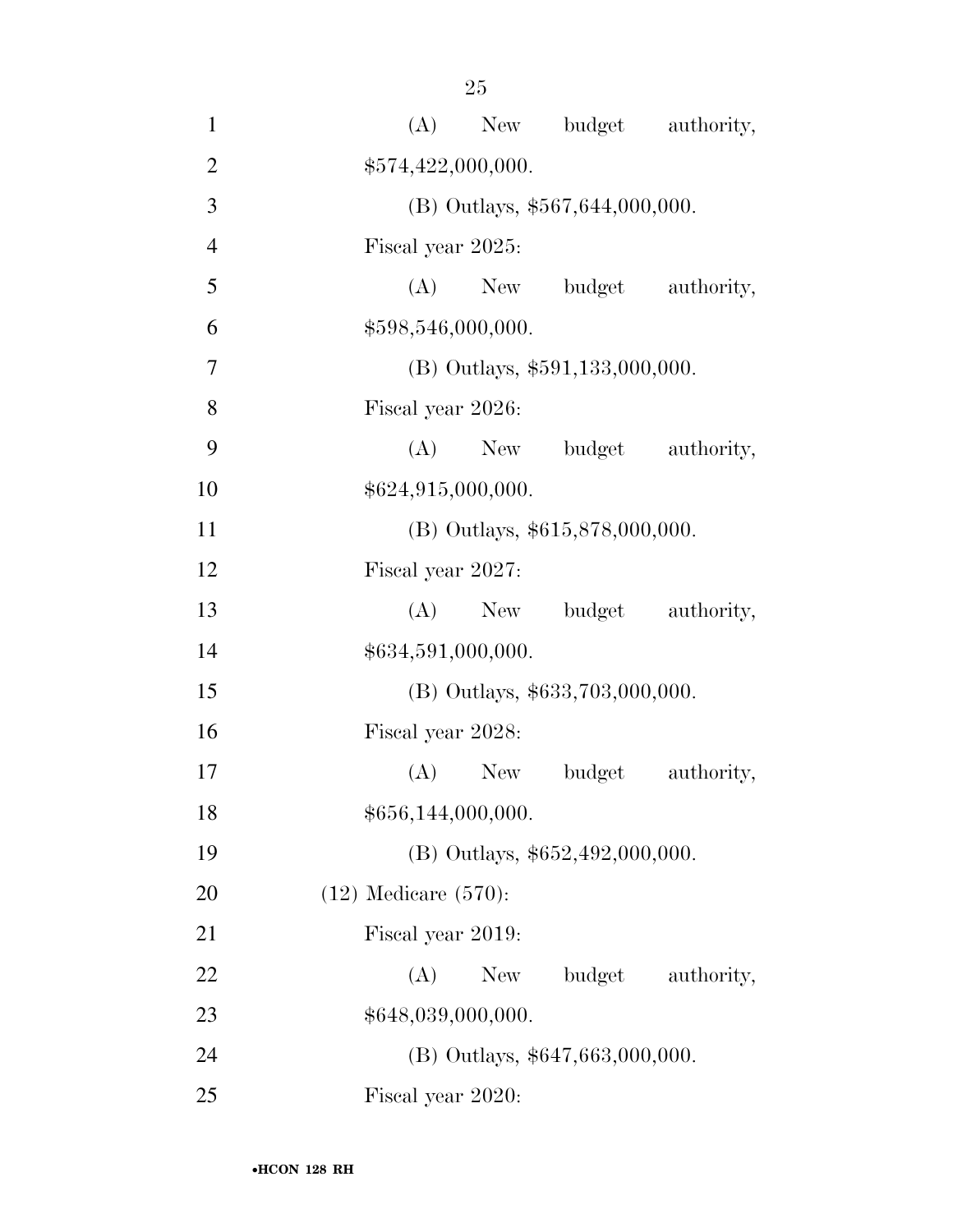| $\mathbf{1}$   |                    |           | (A) New budget authority,         |            |
|----------------|--------------------|-----------|-----------------------------------|------------|
| $\overline{2}$ | \$675,326,000,000. |           |                                   |            |
| 3              |                    |           | (B) Outlays, \$674,993,000,000.   |            |
| $\overline{4}$ | Fiscal year 2021:  |           |                                   |            |
| 5              |                    |           | (A) New budget                    | authority, |
| 6              | \$727,232,000,000. |           |                                   |            |
| 7              |                    |           | (B) Outlays, $$726,856,000,000$ . |            |
| 8              | Fiscal year 2022:  |           |                                   |            |
| 9              |                    |           | (A) New budget                    | authority, |
| 10             | \$813,149,000,000. |           |                                   |            |
| 11             |                    |           | (B) Outlays, \$812,779,000,000.   |            |
| 12             | Fiscal year 2023:  |           |                                   |            |
| 13             |                    | $(A)$ New | budget                            | authority, |
| 14             | \$831,639,000,000. |           |                                   |            |
| 15             |                    |           | (B) Outlays, \$831,271,000,000.   |            |
| 16             | Fiscal year 2024:  |           |                                   |            |
| 17             |                    | $(A)$ New | budget                            | authority, |
| 18             | \$829,127,000,000. |           |                                   |            |
| 19             |                    |           | (B) Outlays, \$828,754,000,000.   |            |
| 20             | Fiscal year 2025:  |           |                                   |            |
| 21             | (A)                | New       | budget                            | authority, |
| 22             | \$904,939,000,000. |           |                                   |            |
| 23             |                    |           | $(B)$ Outlays, \$904,559,000,000. |            |
| 24             | Fiscal year 2026:  |           |                                   |            |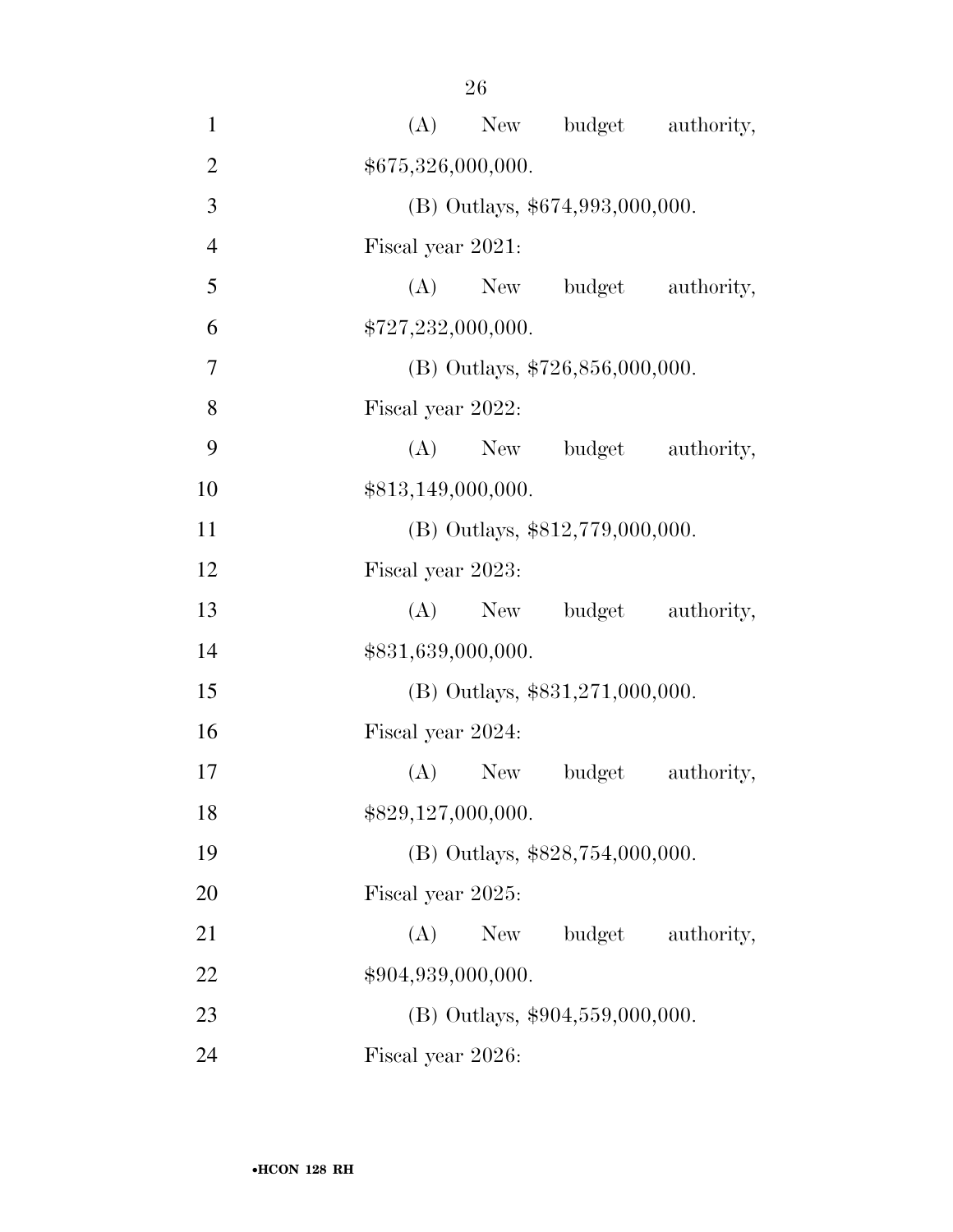| $\mathbf{1}$   | budget authority,<br>(A)<br>New     |
|----------------|-------------------------------------|
| $\overline{2}$ | \$962,152,000,000.                  |
| 3              | (B) Outlays, \$961,762,000,000.     |
| $\overline{4}$ | Fiscal year 2027:                   |
| 5              | (A)<br>New budget<br>authority,     |
| 6              | \$1,023,360,000,000.                |
| $\tau$         | (B) Outlays, $$1,022,973,000,000$ . |
| 8              | Fiscal year 2028:                   |
| 9              | budget authority,<br>$(A)$ New      |
| 10             | \$1,150,826,000,000.                |
| 11             | $(B)$ Outlays, \$1,150,437,000,000. |
| 12             | $(13)$ Income Security $(600)$ :    |
| 13             | Fiscal year 2019:                   |
| 14             | $(A)$ New<br>budget<br>authority,   |
| 15             | \$489,346,000,000.                  |
| 16             | (B) Outlays, \$479,169,000,000.     |
| 17             | Fiscal year 2020:                   |
| 18             | $(A)$ New<br>budget<br>authority,   |
| 19             | \$484,668,000,000.                  |
| 20             | (B) Outlays, \$475,993,000,000.     |
| 21             | Fiscal year 2021:                   |
| 22             | (A)<br>budget<br>New<br>authority,  |
| 23             | \$494,922,000,000.                  |
| 24             | (B) Outlays, \$486,381,000,000.     |
| 25             | Fiscal year 2022:                   |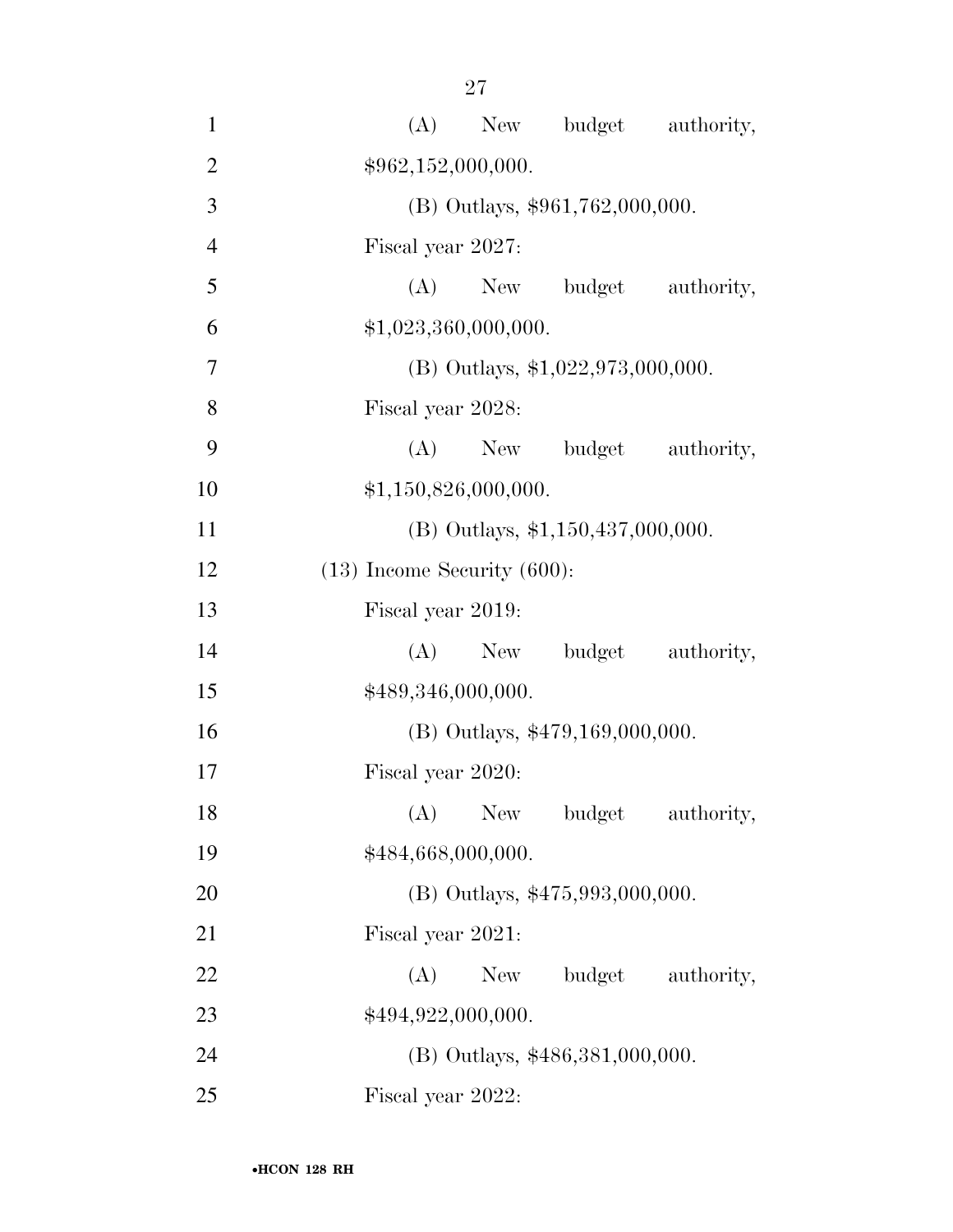| $\mathbf{1}$   |     |                                   | (A) New budget authority, |            |  |  |  |
|----------------|-----|-----------------------------------|---------------------------|------------|--|--|--|
| $\overline{2}$ |     | \$508,298,000,000.                |                           |            |  |  |  |
| 3              |     | (B) Outlays, \$506,383,000,000.   |                           |            |  |  |  |
| $\overline{4}$ |     | Fiscal year 2023:                 |                           |            |  |  |  |
| 5              |     |                                   | (A) New budget            | authority, |  |  |  |
| 6              |     | \$518,765,000,000.                |                           |            |  |  |  |
| 7              |     | $(B)$ Outlays, \$511,705,000,000. |                           |            |  |  |  |
| 8              |     | Fiscal year 2024:                 |                           |            |  |  |  |
| 9              |     |                                   | (A) New budget authority, |            |  |  |  |
| 10             |     | \$504,105,000,000.                |                           |            |  |  |  |
| 11             |     | (B) Outlays, \$492,173,000,000.   |                           |            |  |  |  |
| 12             |     | Fiscal year 2025:                 |                           |            |  |  |  |
| 13             |     | $(A)$ New                         | budget authority,         |            |  |  |  |
| 14             |     | \$513,490,000,000.                |                           |            |  |  |  |
| 15             |     | $(B)$ Outlays, \$502,427,000,000. |                           |            |  |  |  |
| 16             |     | Fiscal year 2026:                 |                           |            |  |  |  |
| 17             |     | $(A)$ New                         | budget                    | authority, |  |  |  |
| 18             |     | \$523,311,000,000.                |                           |            |  |  |  |
| 19             |     | $(B)$ Outlays, \$517,955,000,000. |                           |            |  |  |  |
| 20             |     | Fiscal year 2027:                 |                           |            |  |  |  |
| 21             | (A) | New                               | budget                    | authority, |  |  |  |
| 22             |     | \$518,373,000,000.                |                           |            |  |  |  |
| 23             |     | (B) Outlays, \$509,731,000,000.   |                           |            |  |  |  |
| 24             |     | Fiscal year 2028:                 |                           |            |  |  |  |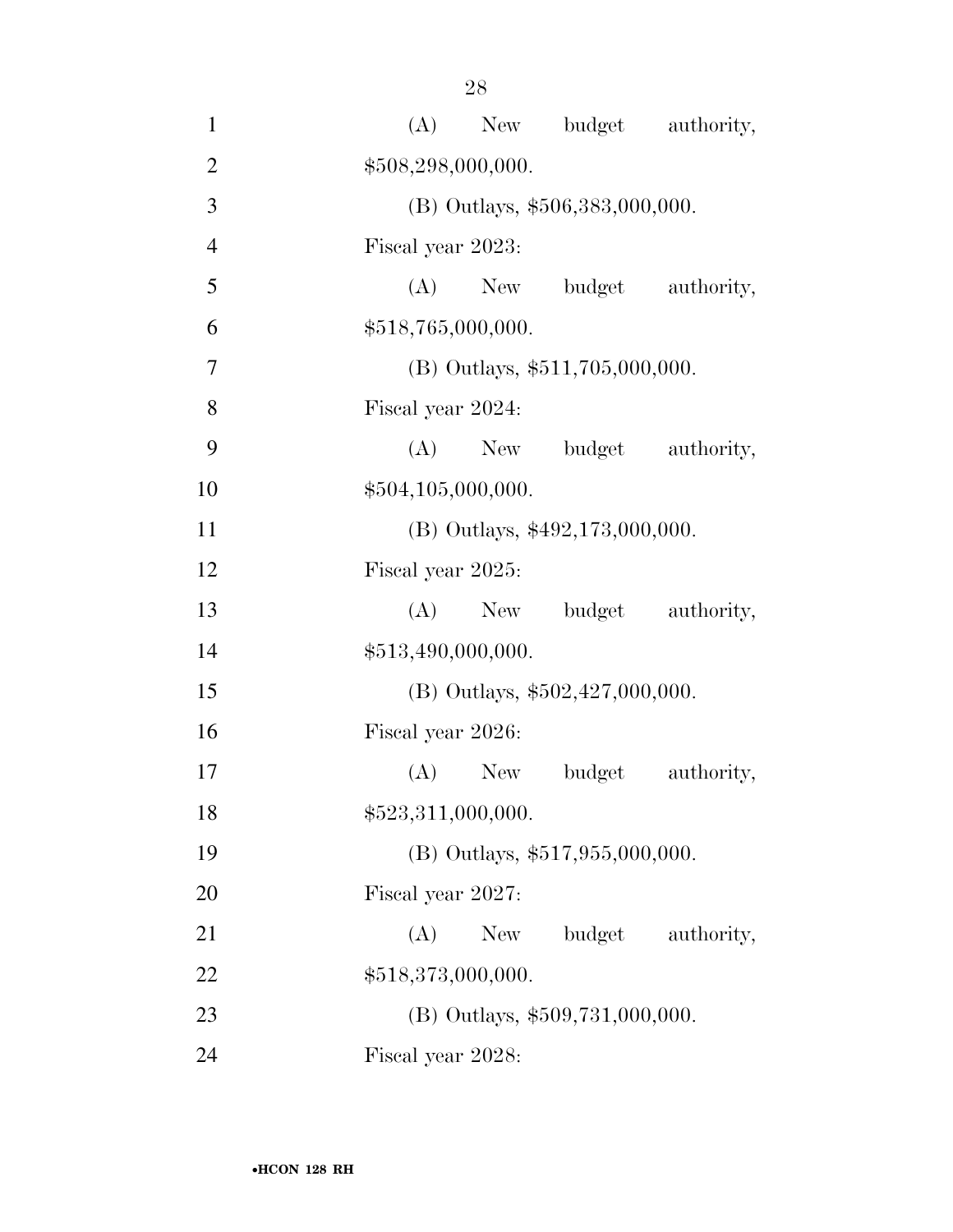(A) New budget authority, 2 \$526,827,000,000. (B) Outlays, \$523,951,000,000. (14) Social Security (650): Fiscal year 2019: (A) New budget authority, 7 \$35,977,000,000. 8 (B) Outlays, \$35,977,000,000. Fiscal year 2020: 10 (A) New budget authority,  $$39,035,000,000.$  (B) Outlays, \$39,035,000,000. Fiscal year 2021: 14 (A) New budget authority,  $$42,028,000,000.$  (B) Outlays, \$42,028,000,000. Fiscal year 2022: 18 (A) New budget authority,  $$45,053,000,000.$ 20 (B) Outlays, \$45,053,000,000. Fiscal year 2023: 22 (A) New budget authority, 23 \$48,312,000,000. (B) Outlays, \$48,312,000,000.

Fiscal year 2024: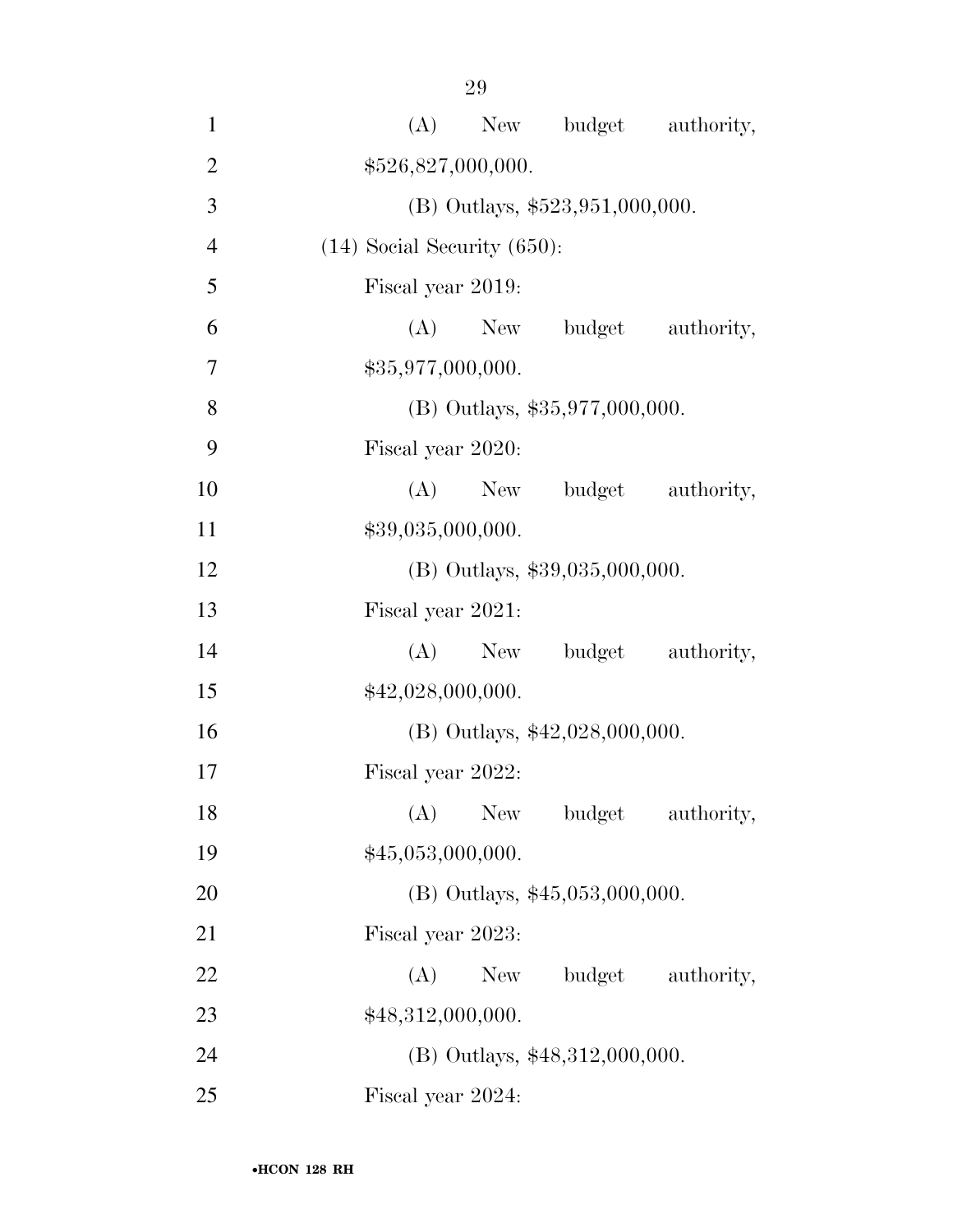| $\mathbf{1}$   | New budget authority,<br>(A)                    |
|----------------|-------------------------------------------------|
| $\overline{2}$ | \$51,893,000,000.                               |
| 3              | (B) Outlays, \$51,893,000,000.                  |
| $\overline{4}$ | Fiscal year 2025:                               |
| 5              | (A) New budget authority,                       |
| 6              | \$55,894,000,000.                               |
| $\overline{7}$ | $(B)$ Outlays, \$55,894,000,000.                |
| 8              | Fiscal year 2026:                               |
| 9              | (A) New budget authority,                       |
| 10             | \$66,328,000,000.                               |
| 11             | (B) Outlays, \$66,328,000,000.                  |
| 12             | Fiscal year 2027:                               |
| 13             | budget authority,<br>$(A)$ New                  |
| 14             | \$72,886,000,000.                               |
| 15             | $(B)$ Outlays, \$72,886,000,000.                |
| 16             | Fiscal year 2028:                               |
| 17             | $(A)$ New<br>budget<br>authority,               |
| 18             | \$78,066,000,000.                               |
| 19             | (B) Outlays, \$78,066,000,000.                  |
| 20             | $(15)$ Veterans Benefits and Services $(700)$ : |
| 21             | Fiscal year 2019:                               |
| 22             | budget<br>(A)<br>New<br>authority,              |
| 23             | \$196,374,000,000.                              |
| 24             | $(B)$ Outlays, \$194,161,000,000.               |
| 25             | Fiscal year 2020:                               |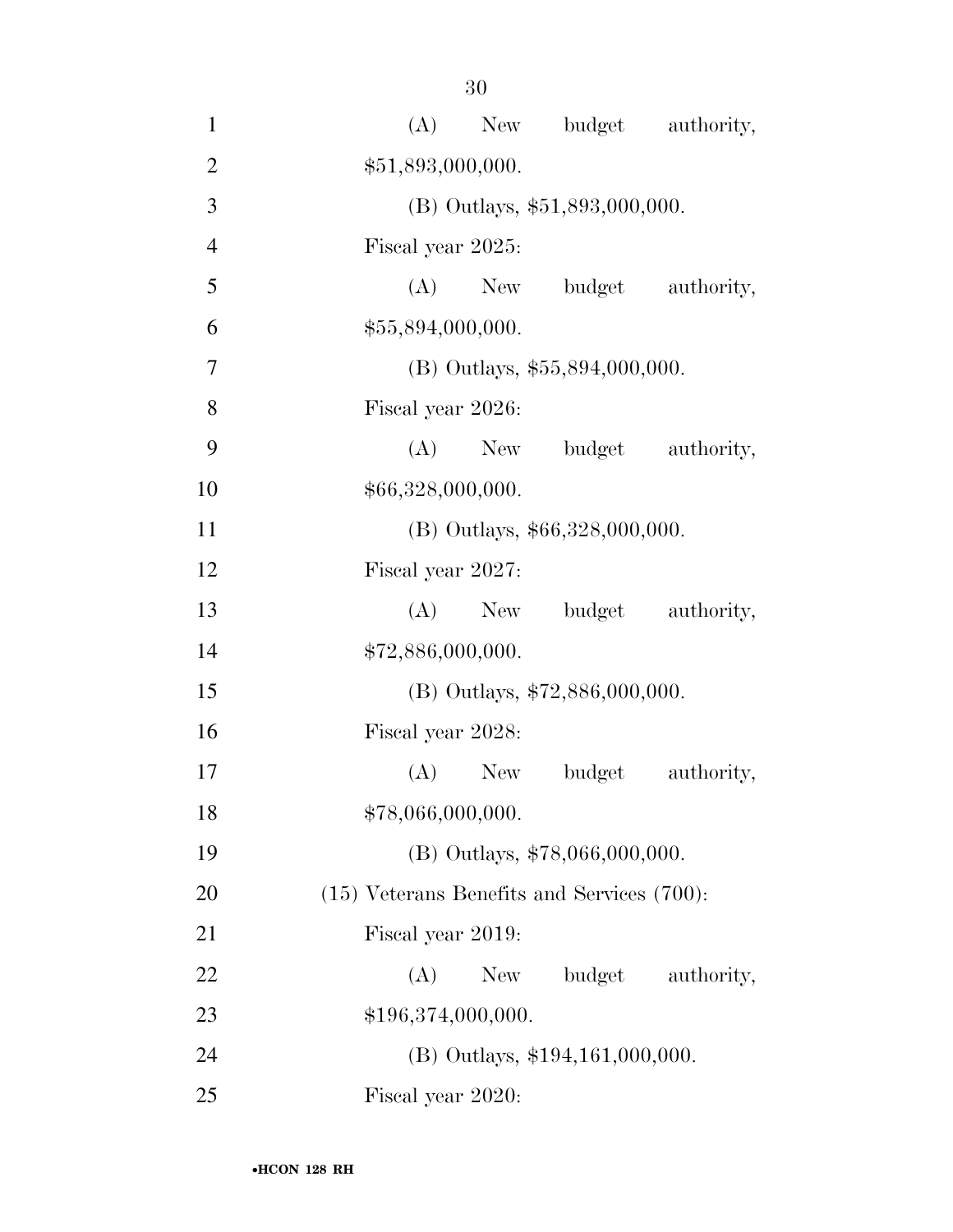| $\mathbf{1}$   | (A) New budget authority,          |
|----------------|------------------------------------|
| $\overline{2}$ | \$202,515,000,000.                 |
| 3              | $(B)$ Outlays, \$200,642,000,000.  |
| $\overline{4}$ | Fiscal year 2021:                  |
| 5              | (A) New budget<br>authority,       |
| 6              | \$208,785,000,000.                 |
| 7              | $(B)$ Outlays, \$207,057,000,000.  |
| 8              | Fiscal year 2022:                  |
| 9              | (A) New budget authority,          |
| 10             | \$215,491,000,000.                 |
| 11             | (B) Outlays, $$222,548,000,000$ .  |
| 12             | Fiscal year 2023:                  |
| 13             | budget authority,<br>$(A)$ New     |
| 14             | \$221,047,000,000.                 |
| 15             | (B) Outlays, \$219,458,000,000.    |
| 16             | Fiscal year 2024:                  |
| 17             | budget<br>authority,<br>(A)<br>New |
| 18             | \$227,178,000,000.                 |
| 19             | (B) Outlays, $$215,929,000,000$ .  |
| 20             | Fiscal year 2025:                  |
| 21             | budget<br>(A)<br>New<br>authority, |
| 22             | \$234,772,000,000.                 |
| 23             | (B) Outlays, \$232,629,000,000.    |
| 24             | Fiscal year 2026:                  |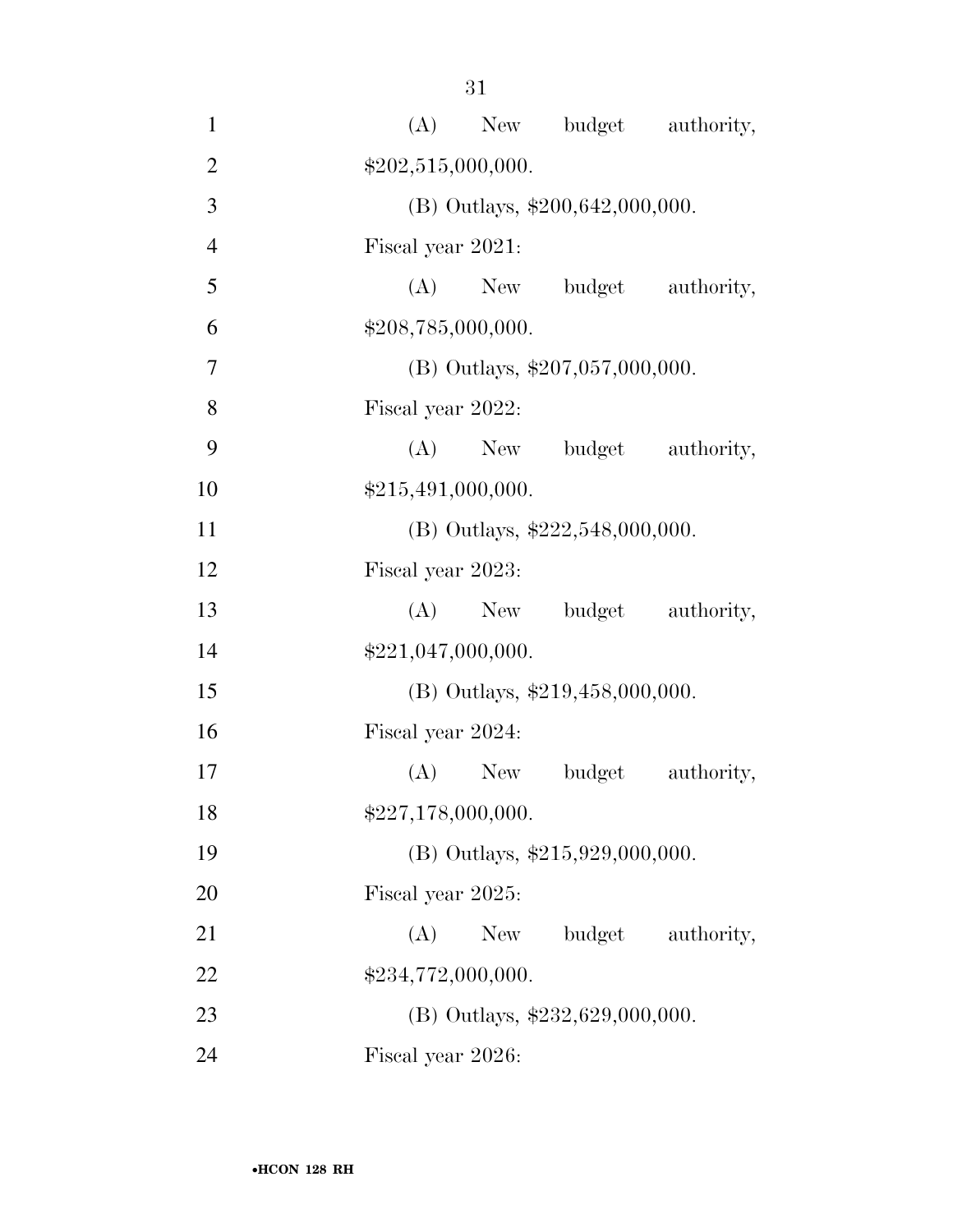| $\mathbf{1}$   | New budget authority,<br>(A)               |
|----------------|--------------------------------------------|
| $\overline{2}$ | \$241,792,000,000.                         |
| 3              | (B) Outlays, \$239,579,000,000.            |
| $\overline{4}$ | Fiscal year 2027:                          |
| 5              | (A) New budget authority,                  |
| 6              | \$249,111,000,000.                         |
| $\overline{7}$ | (B) Outlays, $$246,815,000,000$ .          |
| 8              | Fiscal year 2028:                          |
| 9              | $(A)$ New<br>budget authority,             |
| 10             | \$258,125,000,000.                         |
| 11             | $(B)$ Outlays, \$266,787,000,000.          |
| 12             | $(16)$ Administration of Justice $(750)$ : |
| 13             | Fiscal year 2019:                          |
| 14             | (A) New budget authority,                  |
| 15             | \$58,262,000,000.                          |
| 16             | $(B)$ Outlays, \$62,957,000,000.           |
| 17             | Fiscal year 2020:                          |
| 18             | $(A)$ New<br>budget<br>authority,          |
| 19             | \$64,972,000,000.                          |
| 20             | $(B)$ Outlays, \$64,940,000,000.           |
| 21             | Fiscal year 2021:                          |
| 22             | budget authority,<br>(A)<br>New            |
| 23             | \$65,478,000,000.                          |
| 24             | (B) Outlays, \$68,896,000,000.             |
| 25             | Fiscal year 2022:                          |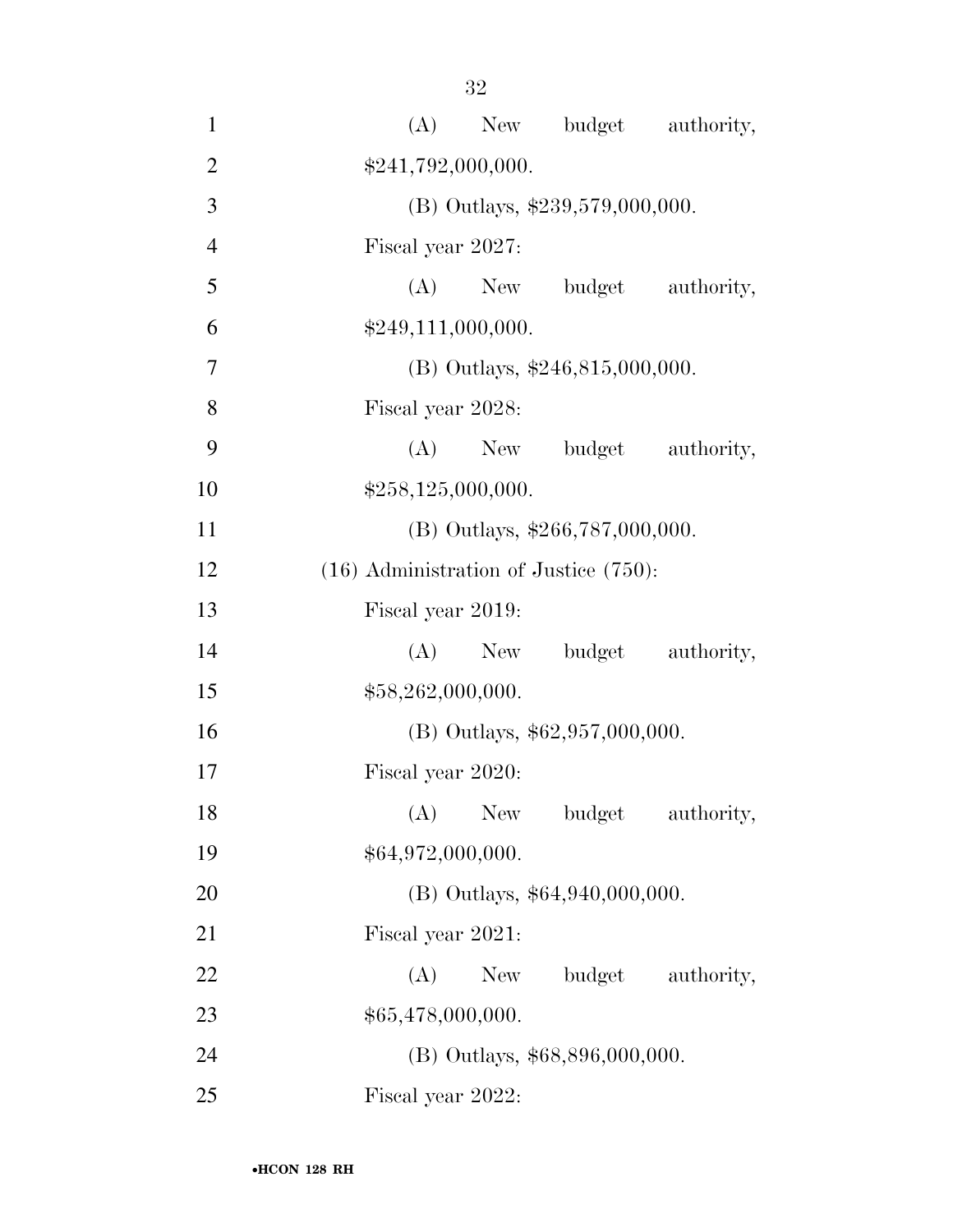| $\mathbf{1}$   | New budget authority,<br>(A)       |
|----------------|------------------------------------|
| $\overline{2}$ | \$67,095,000,000.                  |
| 3              | (B) Outlays, \$68,372,000,000.     |
| $\overline{4}$ | Fiscal year 2023:                  |
| 5              | (A) New budget authority,          |
| 6              | \$69,050,000,000.                  |
| $\overline{7}$ | $(B)$ Outlays, \$69,095,000,000.   |
| 8              | Fiscal year 2024:                  |
| 9              | (A) New budget authority,          |
| 10             | \$70,873,000,000.                  |
| 11             | (B) Outlays, $$70,270,000,000$ .   |
| 12             | Fiscal year 2025:                  |
| 13             | (A) New budget authority,          |
| 14             | \$72,651,000,000.                  |
| 15             | (B) Outlays, $$72,125,000,000$ .   |
| 16             | Fiscal year 2026:                  |
| 17             | (A) New budget<br>authority,       |
| 18             | \$74,212,000,000.                  |
| 19             | (B) Outlays, \$73,672,000,000.     |
| 20             | Fiscal year 2027:                  |
| 21             | budget<br>(A)<br>New<br>authority, |
| 22             | \$76,027,000,000.                  |
| 23             | (B) Outlays, \$75,406,000,000.     |
| 24             | Fiscal year 2028:                  |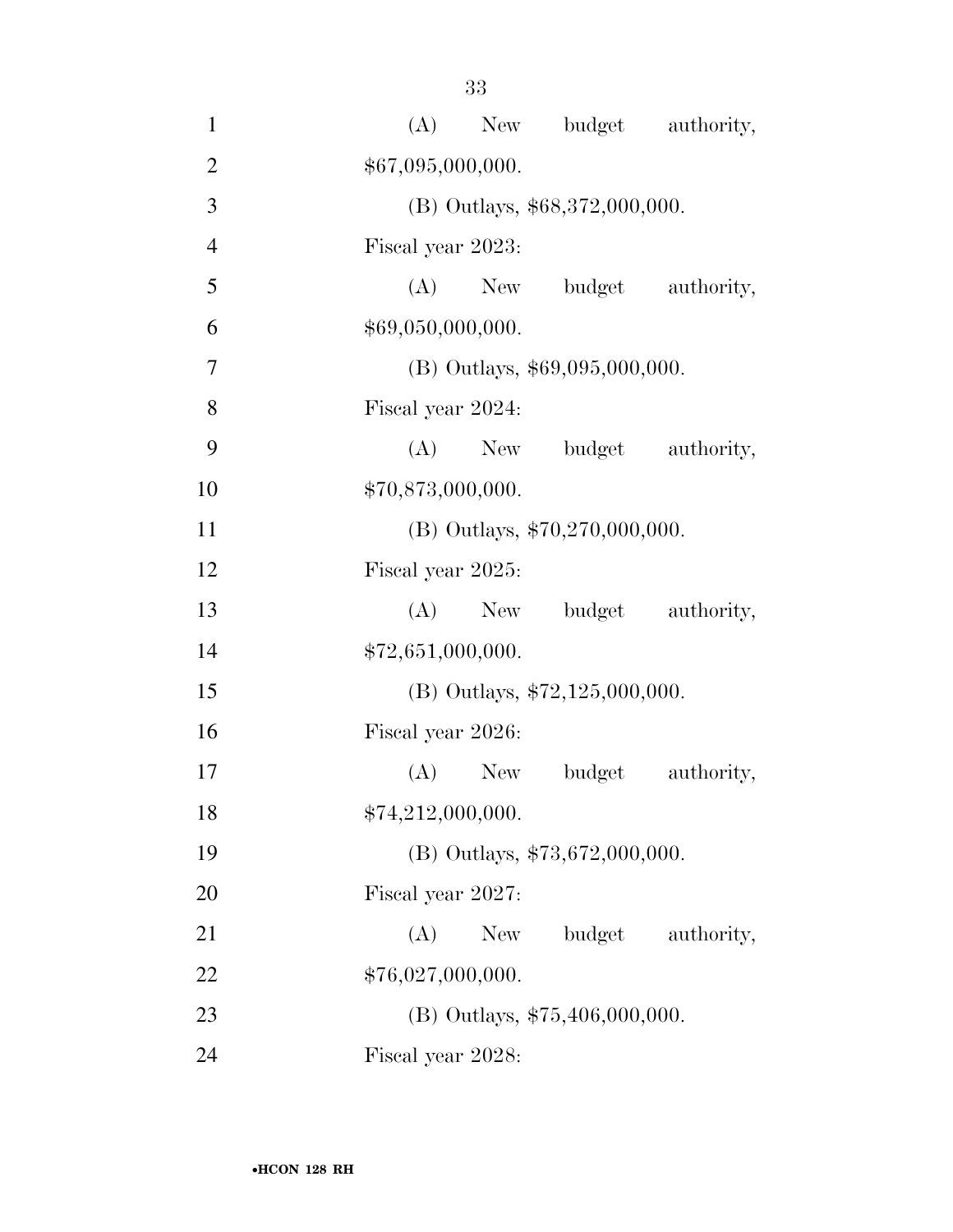| $\mathbf{1}$   | New budget authority,<br>(A)              |
|----------------|-------------------------------------------|
| $\overline{2}$ | \$77,902,000,000.                         |
| 3              | (B) Outlays, \$77,190,000,000.            |
| $\overline{4}$ | $(17)$ General Government $(800)$ :       |
| 5              | Fiscal year 2019:                         |
| 6              | (A) New budget authority,                 |
| $\overline{7}$ | \$23,291,000,000.                         |
| 8              | (B) Outlays, $$22,963,000,000$ .          |
| 9              | Fiscal year 2020:                         |
| 10             | New budget authority,<br>(A)              |
| 11             | \$24,354,000,000.                         |
| 12             | (B) Outlays, $$23,926,000,000$ .          |
| 13             | Fiscal year 2021:                         |
| 14             | (A) New budget authority,                 |
| 15             | \$24,268,000,000.                         |
| 16             | $(B)$ Outlays, \$23,741,000,000.          |
| 17             | Fiscal year 2022:                         |
| 18             | (A)<br><b>New</b><br>budget<br>authority, |
| 19             | \$25,155,000,000.                         |
| 20             | (B) Outlays, $$24,737,000,000$ .          |
| 21             | Fiscal year 2023:                         |
| 22             | budget authority,<br>(A)<br>New           |
| 23             | \$24,792,000,000.                         |
| 24             | (B) Outlays, \$24,375,000,000.            |
| 25             | Fiscal year 2024:                         |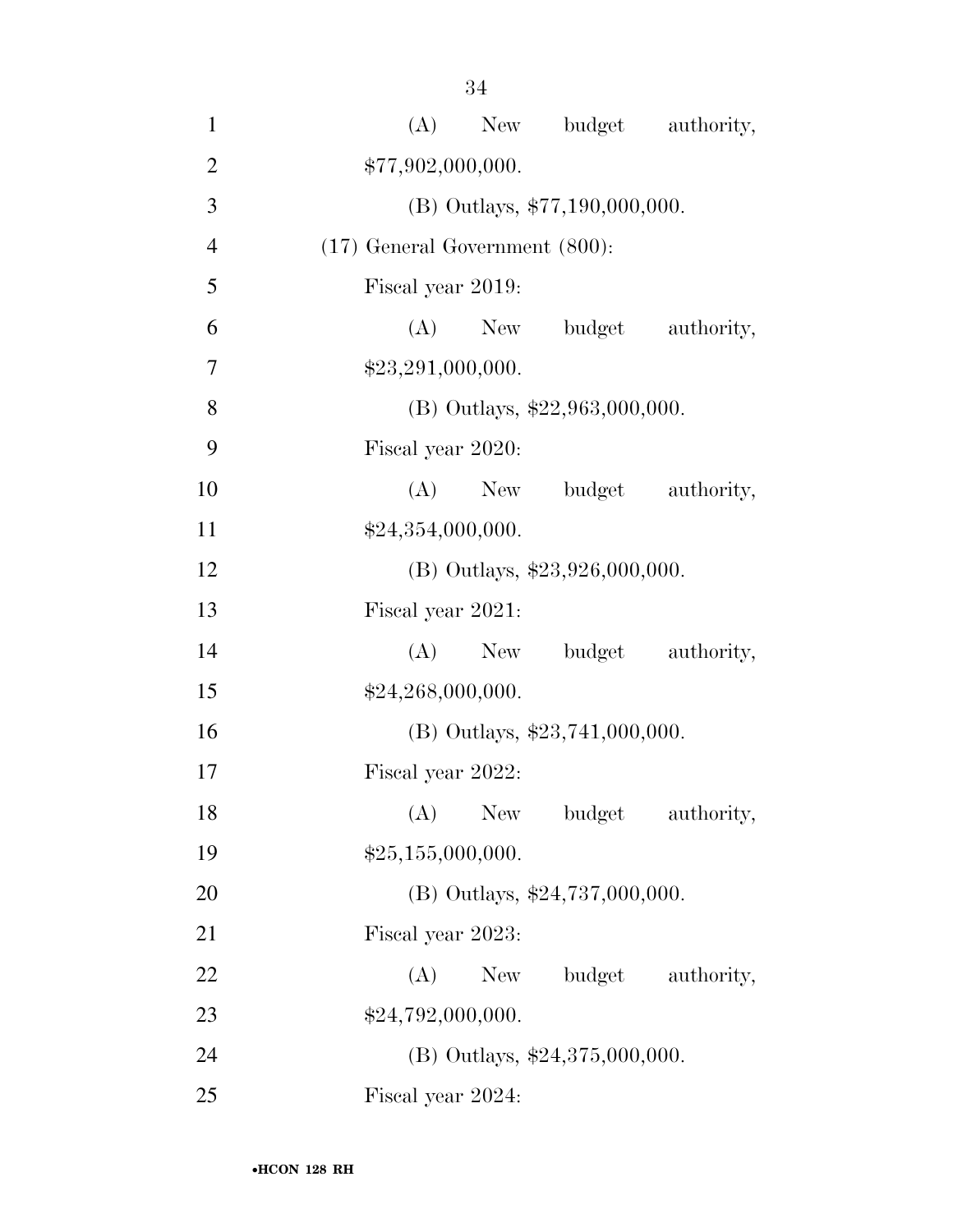| $\mathbf{1}$   | (A)<br>New budget authority,          |  |  |  |  |  |
|----------------|---------------------------------------|--|--|--|--|--|
| $\overline{2}$ | \$28,409,000,000.                     |  |  |  |  |  |
| 3              | (B) Outlays, $$27,797,000,000$ .      |  |  |  |  |  |
| $\overline{4}$ | Fiscal year 2025:                     |  |  |  |  |  |
| 5              | (A) New budget authority,             |  |  |  |  |  |
| 6              | \$29,010,000,000.                     |  |  |  |  |  |
| 7              | (B) Outlays, $$28,575,000,000$ .      |  |  |  |  |  |
| 8              | Fiscal year 2026:                     |  |  |  |  |  |
| 9              | (A) New budget authority,             |  |  |  |  |  |
| 10             | \$29,009,000,000.                     |  |  |  |  |  |
| 11             | (B) Outlays, \$28,564,000,000.        |  |  |  |  |  |
| 12             | Fiscal year 2027:                     |  |  |  |  |  |
| 13             | $(A)$ New<br>budget authority,        |  |  |  |  |  |
| 14             | \$29,276,000,000.                     |  |  |  |  |  |
| 15             | $(B)$ Outlays, \$28,819,000,000.      |  |  |  |  |  |
| 16             | Fiscal year 2028:                     |  |  |  |  |  |
| 17             | $(A)$ New<br>budget<br>authority,     |  |  |  |  |  |
| 18             | \$29,539,000,000.                     |  |  |  |  |  |
| 19             | (B) Outlays, \$29,076,000,000.        |  |  |  |  |  |
| 20             | $(18)$ Net Interest $(900)$ :         |  |  |  |  |  |
| 21             | Fiscal year 2019:                     |  |  |  |  |  |
| 22             | (A)<br>New \,<br>budget<br>authority, |  |  |  |  |  |
| 23             | \$468,919,000,000.                    |  |  |  |  |  |
| 24             | (B) Outlays, \$468,919,000,000.       |  |  |  |  |  |
| 25             | Fiscal year 2020:                     |  |  |  |  |  |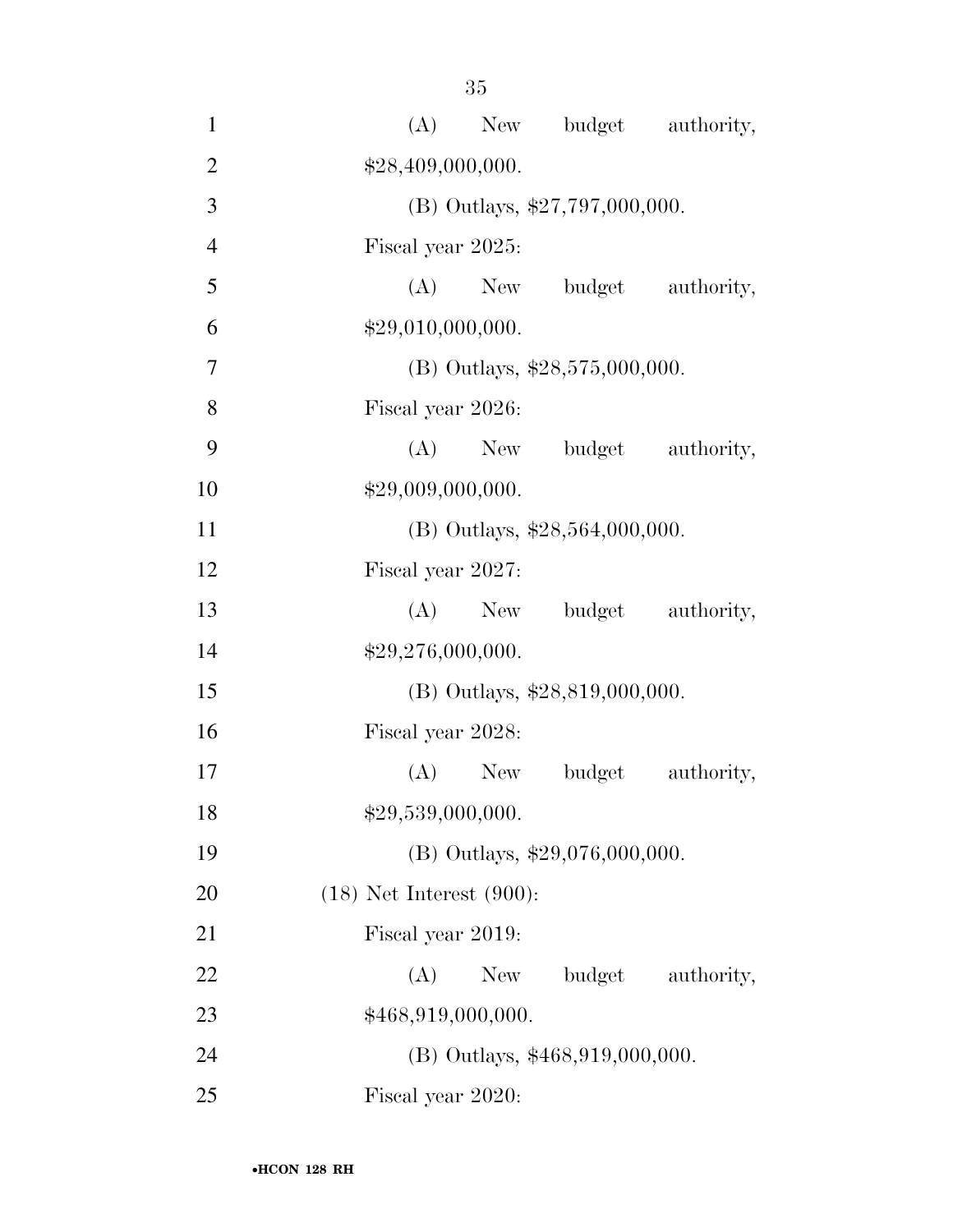| $\mathbf{1}$   |                                   |                   |           | (A) New budget authority,         |            |  |
|----------------|-----------------------------------|-------------------|-----------|-----------------------------------|------------|--|
| $\overline{2}$ | \$557,681,000,000.                |                   |           |                                   |            |  |
| 3              | $(B)$ Outlays, \$557,681,000,000. |                   |           |                                   |            |  |
| $\overline{4}$ | Fiscal year 2021:                 |                   |           |                                   |            |  |
| 5              |                                   |                   |           | (A) New budget                    | authority, |  |
| 6              | \$634,898,000,000.                |                   |           |                                   |            |  |
| 7              | (B) Outlays, \$634,898,000,000.   |                   |           |                                   |            |  |
| 8              | Fiscal year 2022:                 |                   |           |                                   |            |  |
| 9              |                                   |                   |           | (A) New budget authority,         |            |  |
| 10             | \$693,003,000,000.                |                   |           |                                   |            |  |
| 11             | (B) Outlays, \$693,003,000,000.   |                   |           |                                   |            |  |
| 12             | Fiscal year 2023:                 |                   |           |                                   |            |  |
| 13             |                                   |                   | $(A)$ New | budget authority,                 |            |  |
| 14             | \$731,591,000,000.                |                   |           |                                   |            |  |
| 15             |                                   |                   |           | $(B)$ Outlays, \$731,591,000,000. |            |  |
| 16             |                                   | Fiscal year 2024: |           |                                   |            |  |
| 17             |                                   |                   | $(A)$ New | budget                            | authority, |  |
| 18             | \$747,462,000,000.                |                   |           |                                   |            |  |
| 19             | (B) Outlays, \$747,462,000,000.   |                   |           |                                   |            |  |
| 20             | Fiscal year 2025:                 |                   |           |                                   |            |  |
| 21             |                                   | (A)               | New       | budget                            | authority, |  |
| 22             | \$756,694,000,000.                |                   |           |                                   |            |  |
| 23             | (B) Outlays, $$756,694,000,000$ . |                   |           |                                   |            |  |
| 24             | Fiscal year 2026:                 |                   |           |                                   |            |  |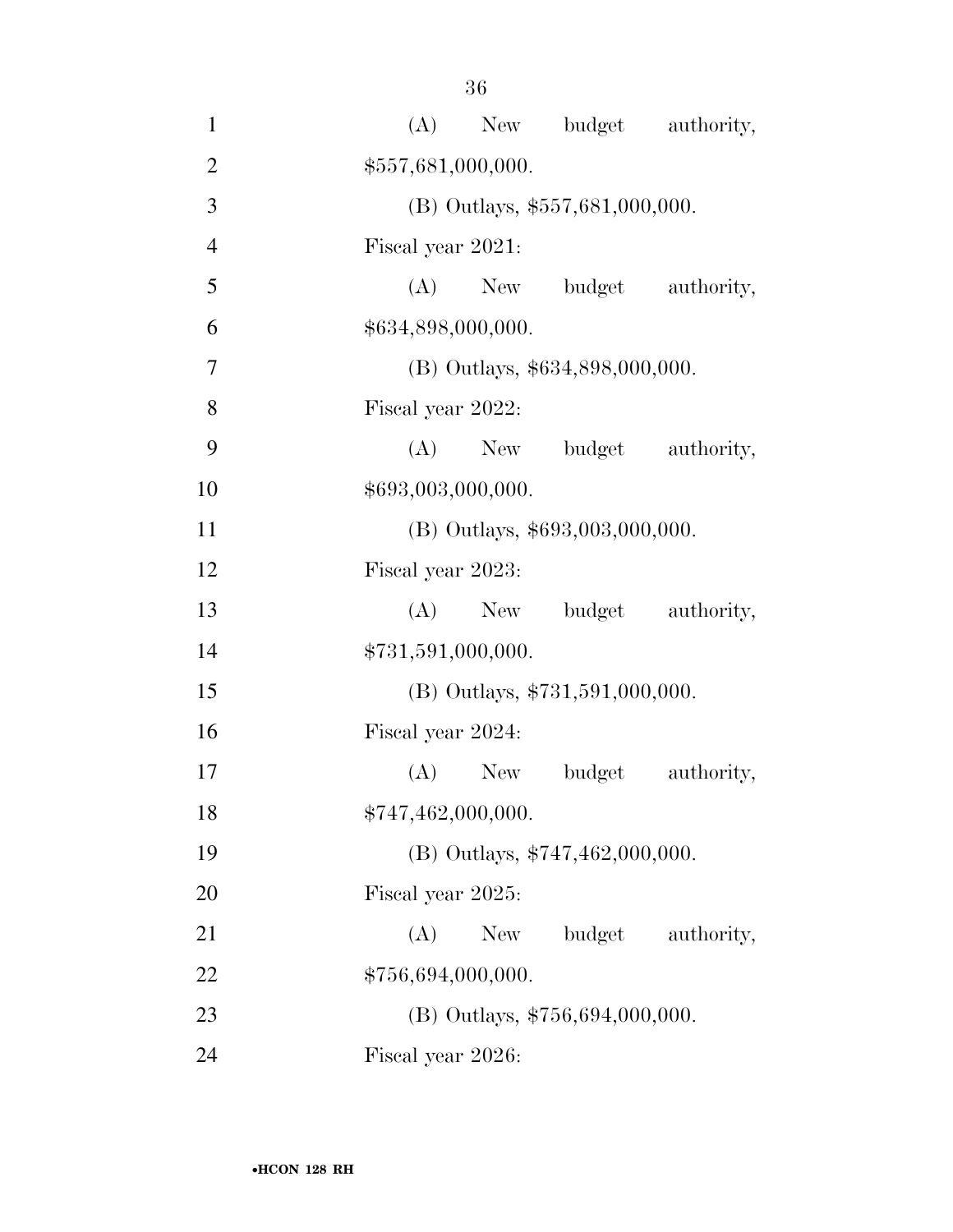37

| $\mathbf{1}$   | New budget authority,<br>(A)              |
|----------------|-------------------------------------------|
| $\overline{2}$ | \$768,371,000,000.                        |
| 3              | (B) Outlays, \$768,371,000,000.           |
| $\overline{4}$ | Fiscal year 2027:                         |
| 5              | (A) New budget authority,                 |
| 6              | \$778,354,000,000.                        |
| $\overline{7}$ | (B) Outlays, \$778,354,000,000.           |
| 8              | Fiscal year 2028:                         |
| 9              | $(A)$ New<br>budget authority,            |
| 10             | \$784,714,000,000.                        |
| 11             | (B) Outlays, \$784,714,000,000.           |
| 12             | $(19)$ Allowances $(920)$ :               |
| 13             | Fiscal year 2019:                         |
| 14             | budget authority,<br>$(A)$ New            |
| 15             | $-$ \$17,572,000,000.                     |
| 16             | (B) Outlays, $-\$9,243,000,000$ .         |
| 17             | Fiscal year 2020:                         |
| 18             | (A)<br><b>New</b><br>budget<br>authority, |
| 19             | $-$ \$94,357,000,000.                     |
| 20             | (B) Outlays, -\$54,296,000,000.           |
| 21             | Fiscal year 2021:                         |
| 22             | (A)<br>budget authority,<br>New           |
| 23             | $-$ \$98,283,000,000.                     |
| 24             | (B) Outlays, -\$80,340,000,000.           |
| 25             | Fiscal year 2022:                         |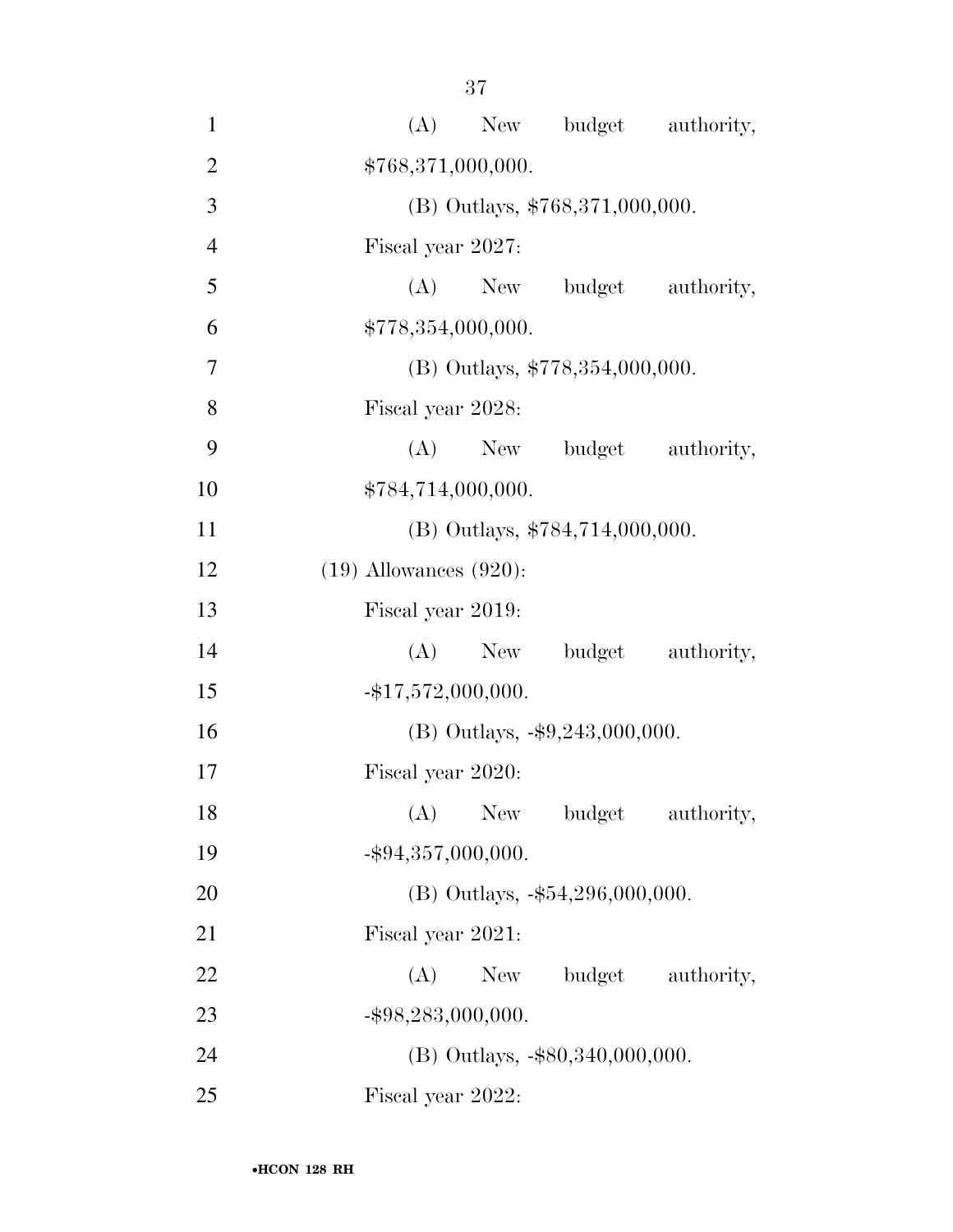38

| $\mathbf{1}$   |                        |     |                                     | (A) New budget authority, |
|----------------|------------------------|-----|-------------------------------------|---------------------------|
| $\overline{2}$ | $-$ \$102,752,000,000. |     |                                     |                           |
| 3              |                        |     | (B) Outlays, -\$93,350,000,000.     |                           |
| $\overline{4}$ | Fiscal year 2023:      |     |                                     |                           |
| 5              |                        |     |                                     | (A) New budget authority, |
| 6              | $-$ \$106,018,000,000. |     |                                     |                           |
| $\overline{7}$ |                        |     | (B) Outlays, $-$ \$99,424,000,000.  |                           |
| 8              | Fiscal year 2024:      |     |                                     |                           |
| 9              |                        |     |                                     | (A) New budget authority, |
| 10             | $-$ \$110,314,000,000. |     |                                     |                           |
| 11             |                        |     | (B) Outlays, $-105,251,000,000$ .   |                           |
| 12             | Fiscal year 2025:      |     |                                     |                           |
| 13             |                        |     |                                     | (A) New budget authority, |
| 14             | $-$ \$113,655,000,000. |     |                                     |                           |
| 15             |                        |     | (B) Outlays, -\$108,861,000,000.    |                           |
| 16             | Fiscal year 2026:      |     |                                     |                           |
| 17             |                        |     | (A) New budget                      | authority,                |
| 18             | $-$ \$116,726,000,000. |     |                                     |                           |
| 19             |                        |     | (B) Outlays, -\$112,133,000,000.    |                           |
| 20             | Fiscal year 2027:      |     |                                     |                           |
| 21             | (A)                    | New | budget                              | authority,                |
| 22             | $-$ \$120,207,000,000. |     |                                     |                           |
| 23             |                        |     | $(B)$ Outlays, $-115,437,000,000$ . |                           |
| 24             | Fiscal year 2028:      |     |                                     |                           |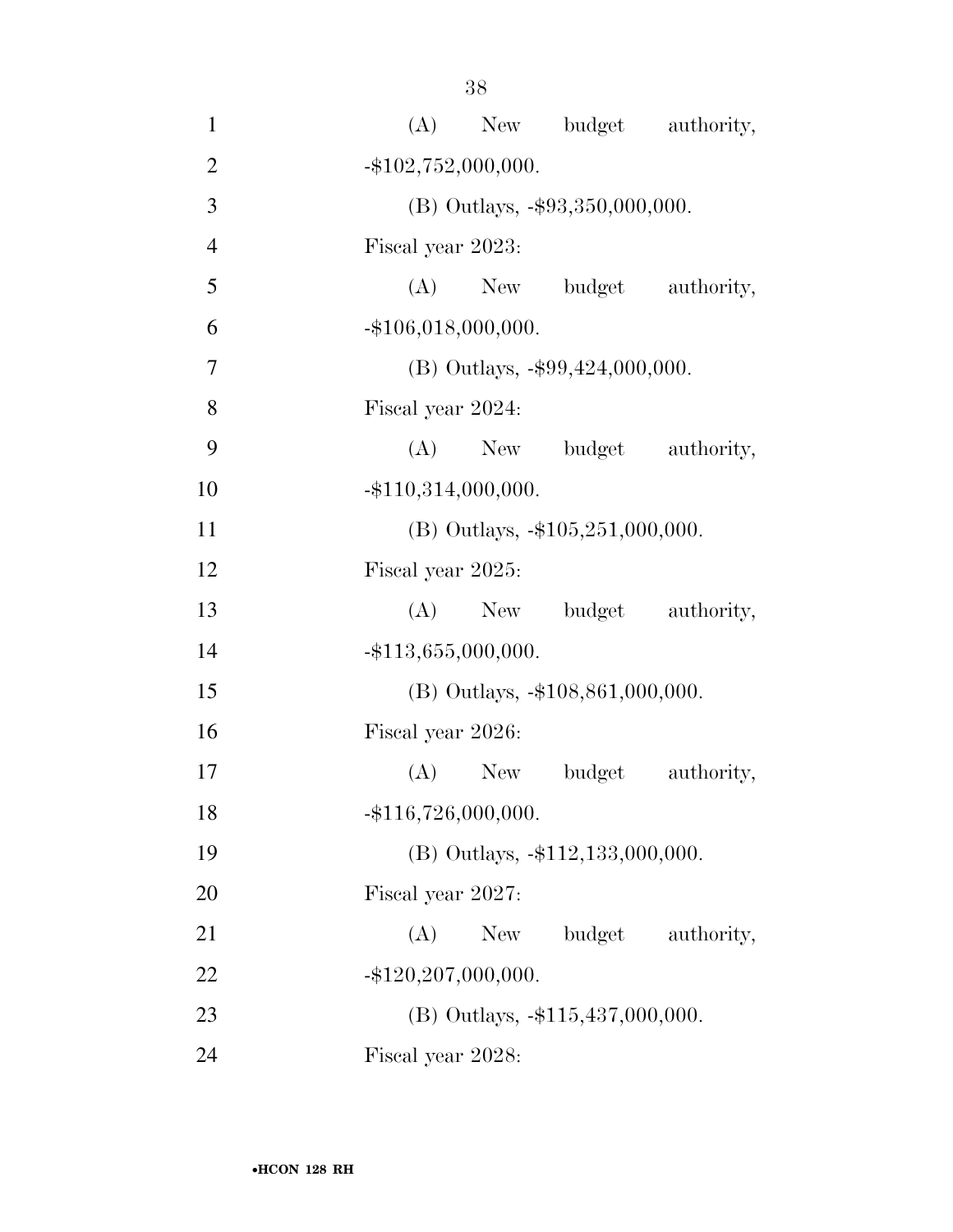| 1              | (A) New budget authority,                    |  |
|----------------|----------------------------------------------|--|
| $\overline{2}$ | $-$ \$118,070,000,000.                       |  |
| 3              | $(B)$ Outlays, $-116,294,000,000$ .          |  |
| $\overline{4}$ | (20) Government-wide savings and adjustments |  |
| 5              | (930):                                       |  |
| 6              | Fiscal year 2019:                            |  |
| 7              | (A) New budget authority,                    |  |
| 8              | $-$ \$57,938,000,000.                        |  |
| 9              | $(B)$ Outlays, $-14,621,000,000$ .           |  |
| 10             | Fiscal year 2020:                            |  |
| 11             | budget<br>$(A)$ New<br>authority,            |  |
| 12             | $-$ \$77,022,000,000.                        |  |
| 13             | (B) Outlays, $-\$21,022,000,000$ .           |  |
| 14             | Fiscal year 2021:                            |  |
| 15             | budget authority,<br>(A)<br>New              |  |
| 16             | $-$ \$95,693,000,000.                        |  |
| 17             | $(B)$ Outlays, $-46,793,000,000$ .           |  |
| 18             | Fiscal year 2022:                            |  |
| 19             | budget<br>(A)<br>New<br>authority,           |  |
| 20             | $-$ \$193,392,000,000.                       |  |
| 21             | (B) Outlays, -\$140,888,000,000.             |  |
| 22             | Fiscal year 2023:                            |  |
| 23             | (A)<br>budget<br>authority,<br>New           |  |
| 24             | $-$ \$172,195,000,000.                       |  |
| 25             | (B) Outlays, -\$119,359,000,000.             |  |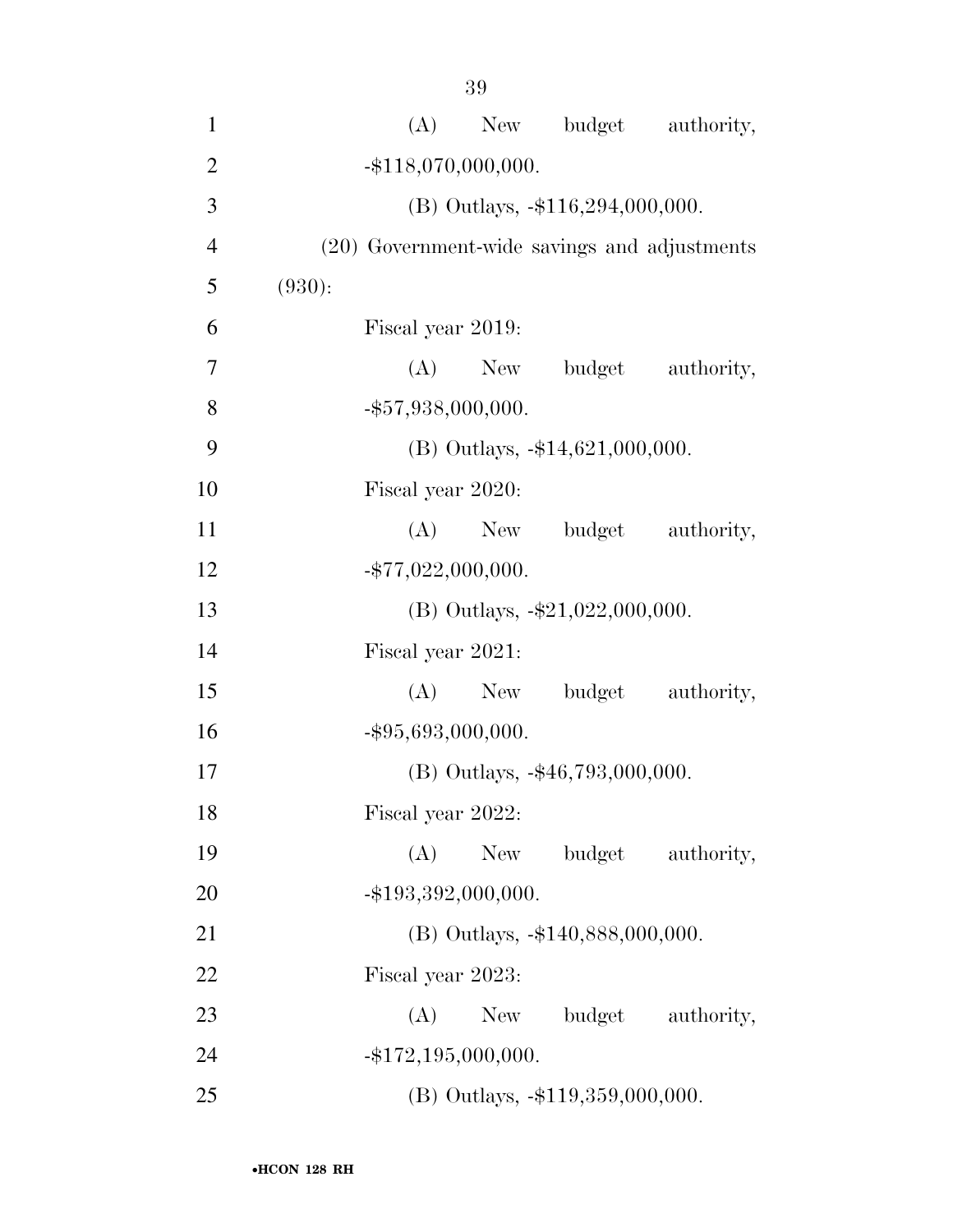| $\mathbf{1}$   | Fiscal year 2024:                                  |
|----------------|----------------------------------------------------|
| $\overline{2}$ | New budget authority,<br>(A)                       |
| 3              | $-$ \$122,509,000,000.                             |
| $\overline{4}$ | (B) Outlays, -\$72,158,000,000.                    |
| 5              | Fiscal year 2025:                                  |
| 6              | (A) New budget authority,                          |
| 7              | $-$ \$209,017,000,000.                             |
| 8              | (B) Outlays, -\$161,896,000,000.                   |
| 9              | Fiscal year 2026:                                  |
| 10             | (A) New budget authority,                          |
| 11             | $-$ \$227,777,000,000.                             |
| 12             | $(B)$ Outlays, $-184,208,000,000$ .                |
| 13             | Fiscal year 2027:                                  |
| 14             | (A) New budget authority,                          |
| 15             | $-$ \$234,560,000,000.                             |
| 16             | (B) Outlays, -\$198,851,000,000.                   |
| 17             | Fiscal year 2028:                                  |
| 18             | (A) New budget authority,                          |
| 19             | $-$ \$385,389,000,000.                             |
| 20             | (B) Outlays, -\$333,720,000,000.                   |
| 21             | $(21)$ Undistributed Offsetting Receipts $(950)$ : |
| 22             | Fiscal year 2019:                                  |
| 23             | New budget authority,<br>(A)                       |
| 24             | $-$ \$82,940,000,000.                              |
| 25             | (B) Outlays, -\$82,940,000,000.                    |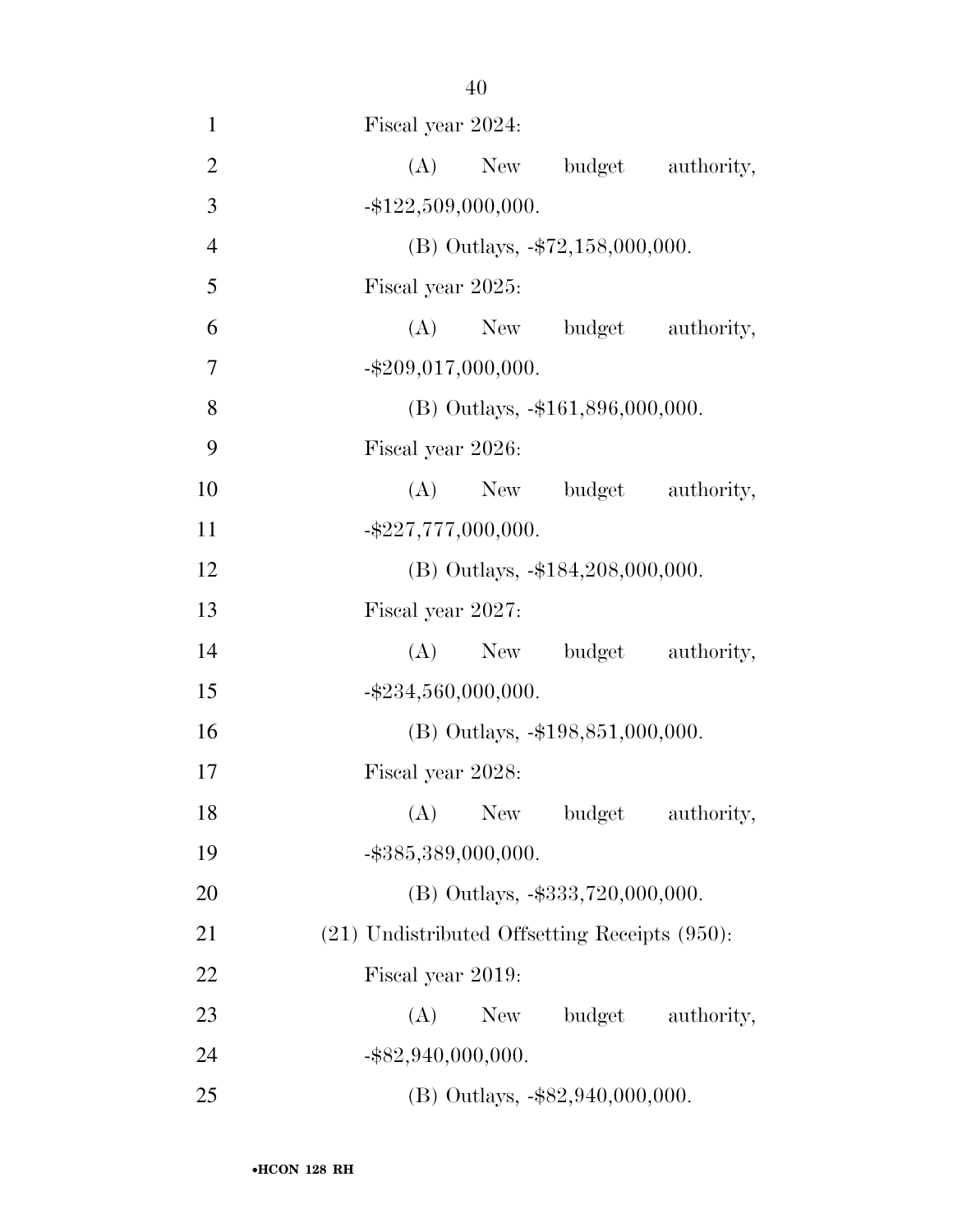| $\mathbf{1}$   | Fiscal year 2020:                    |
|----------------|--------------------------------------|
| $\mathbf{2}$   | New budget<br>(A)<br>authority,      |
| 3              | $-$ \$84,734,000,000.                |
| $\overline{4}$ | $(B)$ Outlays, $-$ \$84,734,000,000. |
| 5              | Fiscal year 2021:                    |
| 6              | (A) New budget authority,            |
| 7              | $-$ \$88,771,000,000.                |
| 8              | $(B)$ Outlays, $-$ \$88,771,000,000. |
| 9              | Fiscal year 2022:                    |
| 10             | (A) New budget authority,            |
| 11             | $-$ \$91,494,000,000.                |
| 12             | (B) Outlays, -\$91,494,000,000.      |
| 13             | Fiscal year 2023:                    |
| 14             | New budget authority,<br>(A)         |
| 15             | $-$ \$92,343,000,000.                |
| 16             | $(B)$ Outlays, $-\$92,343,000,000$ . |
| 17             | Fiscal year 2024:                    |
| 18             | (A) New budget authority,            |
| 19             | $-$ \$101,204,000,000.               |
| 20             | $(B)$ Outlays, $-101,204,000,000$ .  |
| 21             | Fiscal year 2025:                    |
| 22             | New budget authority,<br>(A)         |
| 23             | $-$ \$112,895,000,000.               |
| 24             | (B) Outlays, -\$112,895,000,000.     |
| 25             | Fiscal year 2026:                    |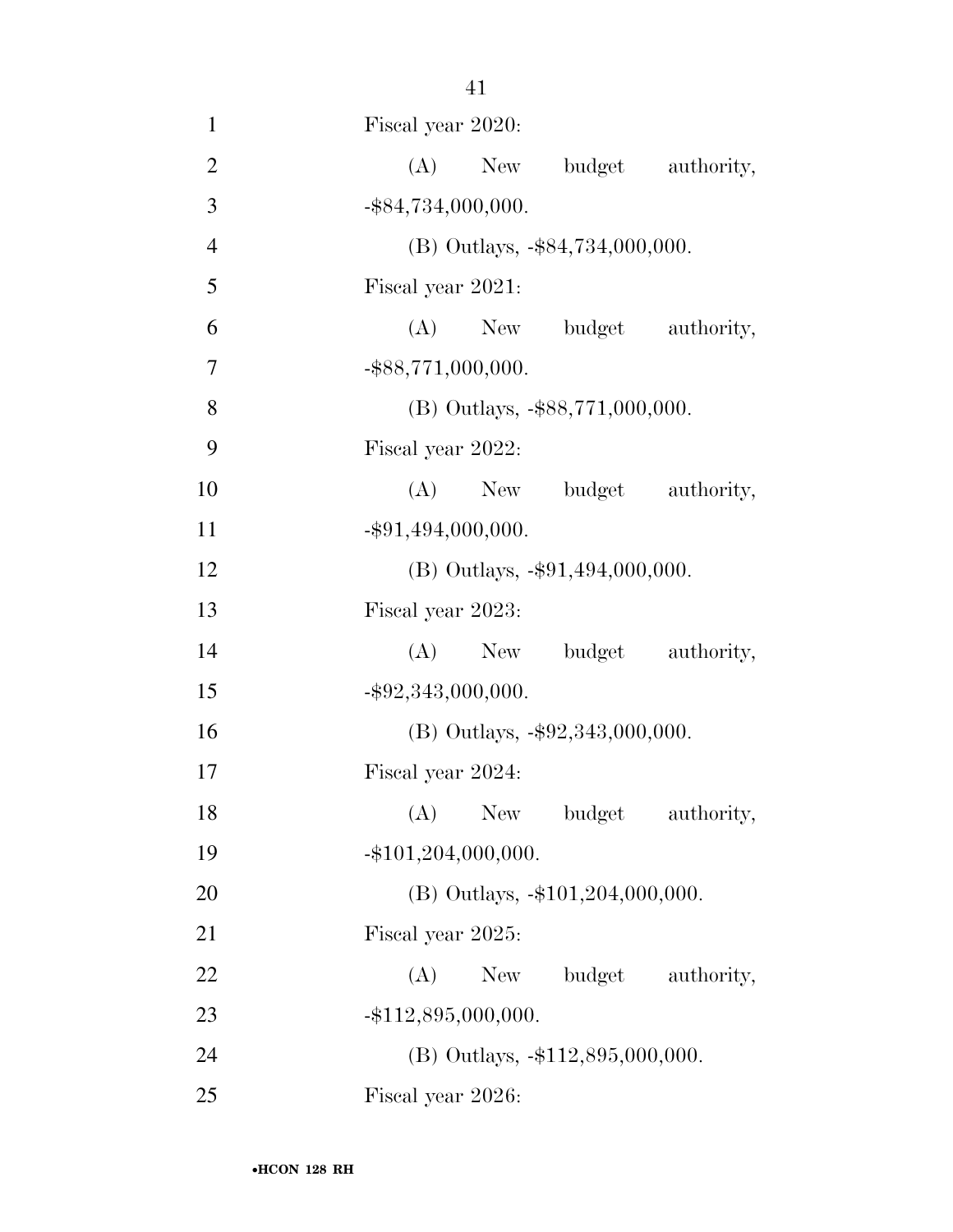42

| $\mathbf{1}$   | New budget authority,<br>(A)                |
|----------------|---------------------------------------------|
| $\overline{2}$ | $-$ \$109,388,000,000.                      |
| 3              | (B) Outlays, -\$109,388,000,000.            |
| $\overline{4}$ | Fiscal year 2027:                           |
| $\mathfrak{S}$ | (A)<br>New budget<br>authority,             |
| 6              | $-$ \$113,631,000,000.                      |
| $\tau$         | $(B)$ Outlays, $-113,631,000,000$ .         |
| 8              | Fiscal year 2028:                           |
| 9              | $(A)$ New<br>budget<br>authority,           |
| 10             | $-$ \$128,120,000,000.                      |
| 11             | $(B)$ Outlays, $-128,120,000,000$ .         |
| 12             | (22) Overseas Contingency Operations/Global |
| 13             | War on Terrorism (970):                     |
| 14             | Fiscal year 2019:                           |
| 15             | budget<br>(A)<br>authority,<br>New          |
| 16             | \$77,000,000,000.                           |
| 17             | (B) Outlays, \$38,862,000,000.              |
| 18             | Fiscal year 2020:                           |
| 19             | (A)<br>budget<br>New<br>authority,          |
| 20             | \$60,000,000,000.                           |
| 21             | $(B)$ Outlays, \$48,555,000,000.            |
| 22             | Fiscal year 2021:                           |
| 23             | (A)<br>New<br>budget<br>authority,          |
| 24             | \$43,000,000,000.                           |
| 25             | (B) Outlays, \$43,438,000,000.              |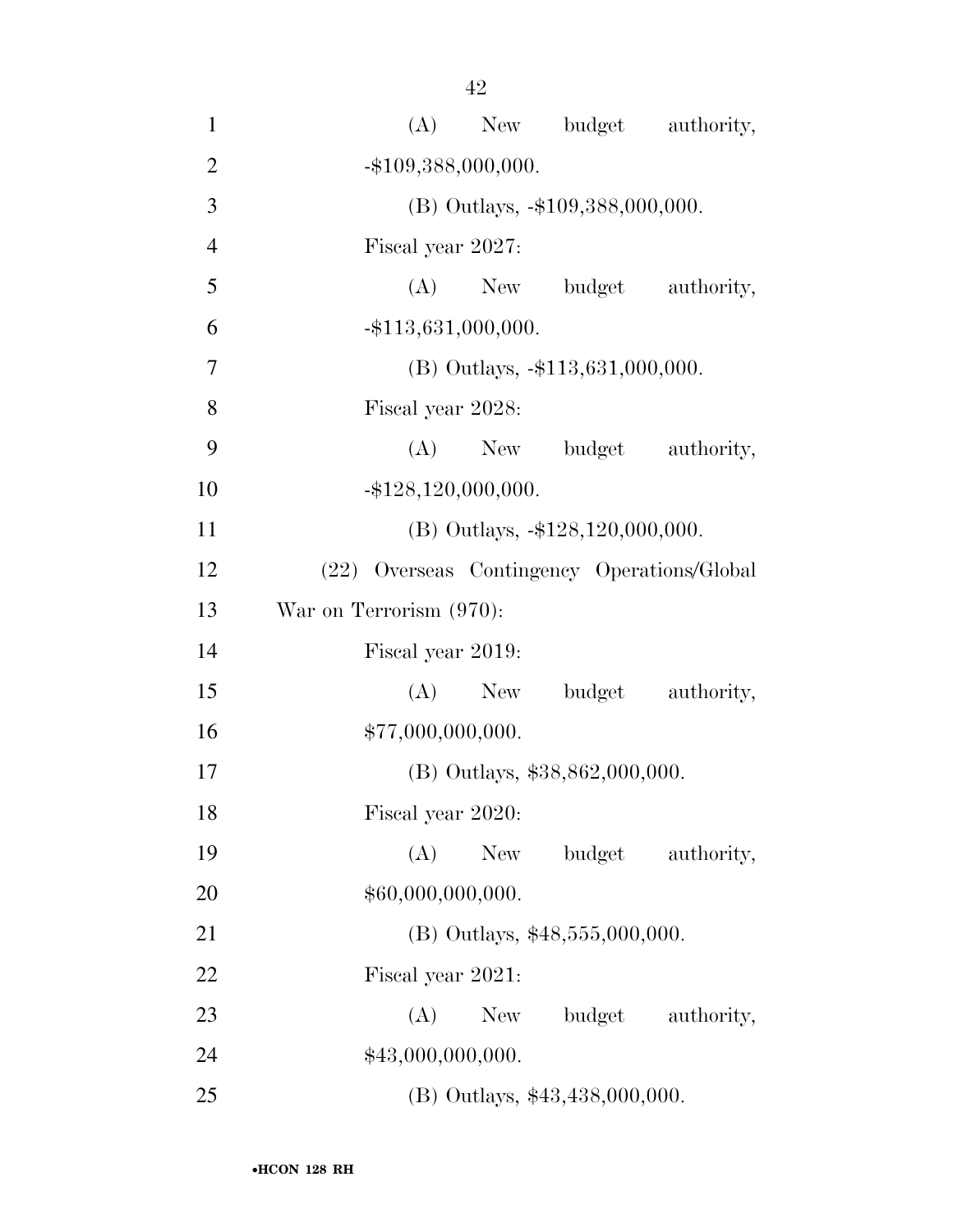| $\mathbf{1}$   | Fiscal year 2022:                |
|----------------|----------------------------------|
| $\overline{2}$ | (A) New budget authority,        |
| 3              | \$26,000,000,000.                |
| $\overline{4}$ | (B) Outlays, \$32,507,000,000.   |
| 5              | Fiscal year 2023:                |
| 6              | (A) New budget authority,        |
| 7              | \$12,000,000,000.                |
| 8              | $(B)$ Outlays, \$19,877,000,000. |
| 9              | Fiscal year 2024:                |
| 10             | (A) New budget authority,        |
| 11             | \$12,000,000,000.                |
| 12             | (B) Outlays, $$14,622,000,000$ . |
| 13             | Fiscal year 2025:                |
| 14             | (A) New budget authority,        |
| 15             | \$12,000,000,000.                |
| 16             | (B) Outlays, $$12,585,000,000$ . |
| 17             | Fiscal year 2026:                |
| 18             | (A) New budget authority, \$0.   |
| 19             | (B) Outlays, \$4,470,000,000.    |
| 20             | Fiscal year 2027:                |
| 21             | $(A)$ New budget authority, \$0. |
| 22             | (B) Outlays, $$1,274,000,000$ .  |
| 23             | Fiscal year 2028:                |
| 24             | $(A)$ New budget authority, \$0. |
| 25             | (B) Outlays, \$363,000,000.      |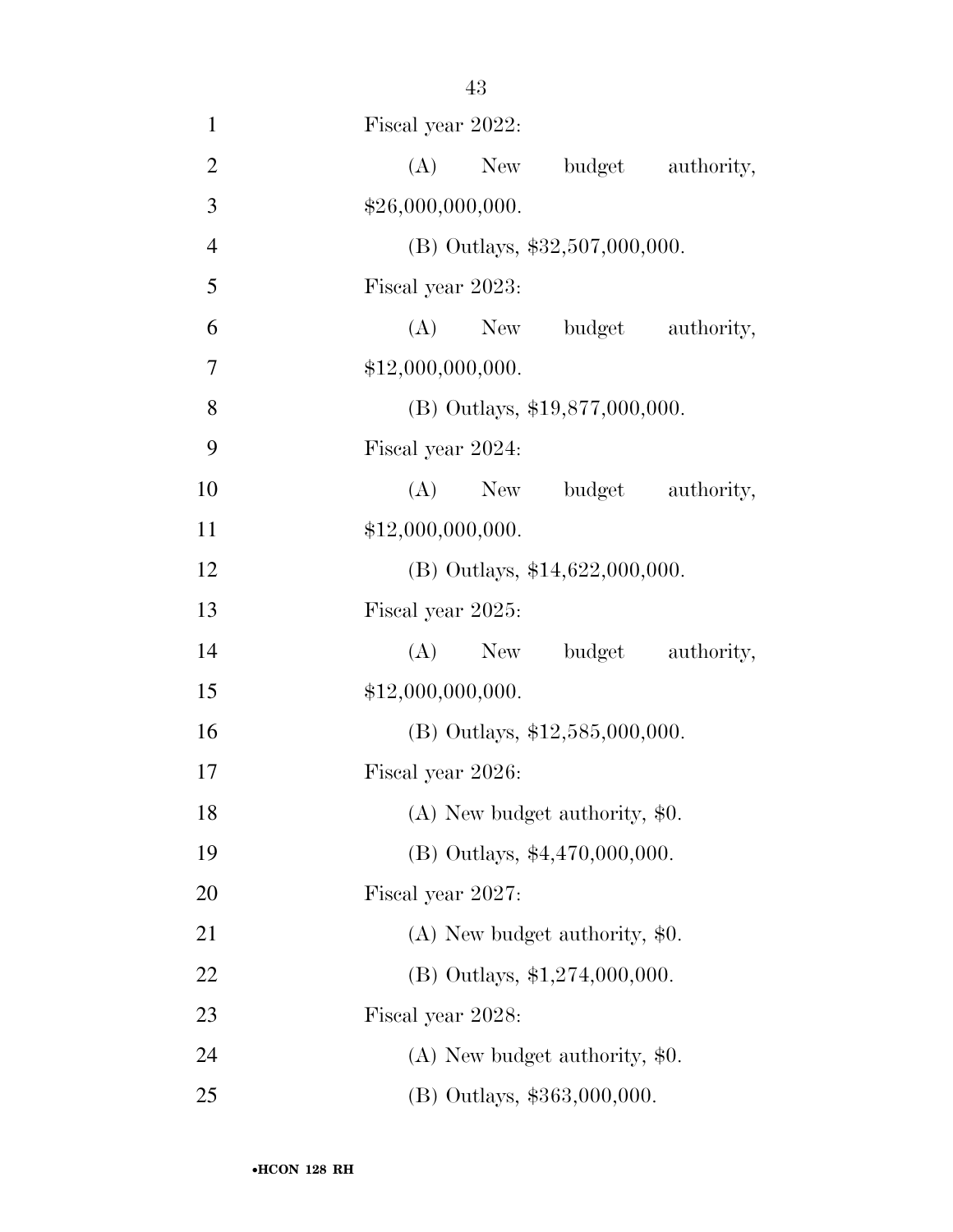### **TITLE II—RECONCILIATION AND RELATED MATTERS**

**SEC. 201. RECONCILIATION IN THE HOUSE OF REPRESENT-**

**ATIVES.** 

 (a) SUBMISSIONS PROVIDING FOR RECONCILI- ATION.—Not later than September 14, 2018, the commit- tees named in subsection (b) shall submit recommenda- tions on changes in laws within their jurisdictions to the Committee on the Budget of the House of Representatives that would achieve the specified reduction in the deficit for the period of fiscal years 2019 through 2028.

(b) INSTRUCTIONS.—

 (1) COMMITTEE ON AGRICULTURE.—The Com- mittee on Agriculture shall submit changes in laws within its jurisdiction sufficient to reduce the deficit by \$1,000,000,000 for the period of fiscal years 2019 through 2028.

 (2) COMMITTEE ON ARMED SERVICES.—The Committee on Armed Services shall submit changes in laws within its jurisdiction sufficient to reduce the deficit by \$1,000,000,000 for the period of fiscal years 2019 through 2028.

23 (3) COMMITTEE ON EDUCATION AND THE WORKFORCE.—The Committee on Education and the Workforce shall submit changes in laws within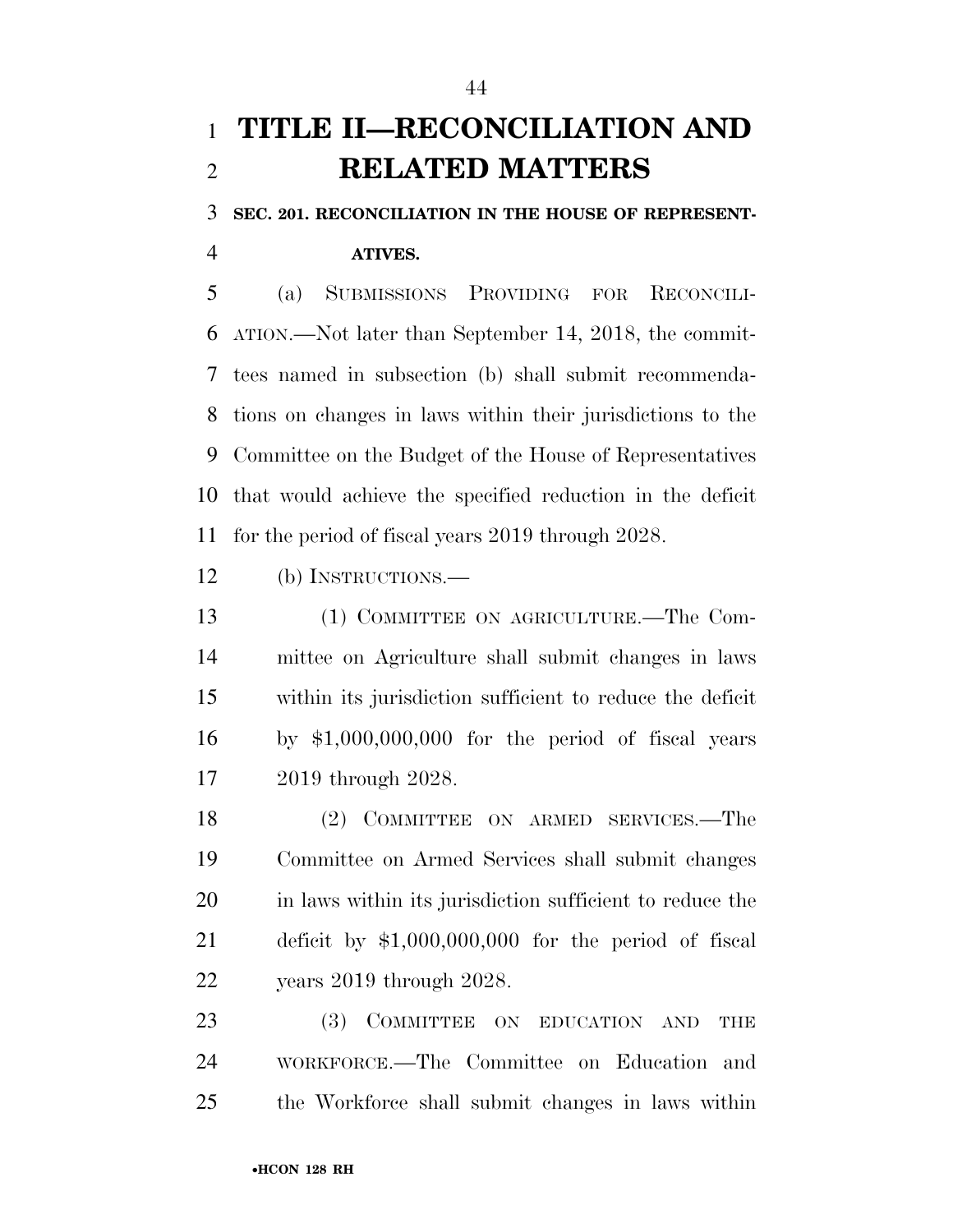its jurisdiction sufficient to reduce the deficit by \$20,000,000,000 for the period of fiscal years 2019 through 2028.

4 (4) COMMITTEE ON ENERGY AND COMMERCE.— The Committee on Energy and Commerce shall sub- mit changes in laws within its jurisdiction sufficient to reduce the deficit by \$20,000,000,000 for the pe-riod of fiscal years 2019 through 2028.

 (5) COMMITTEE ON FINANCIAL SERVICES.—The Committee on Financial Services shall submit changes in laws within its jurisdiction sufficient to reduce the deficit by \$24,000,000,000 for the period of fiscal years 2019 through 2028.

14 (6) COMMITTEE ON HOMELAND SECURITY. The Committee on Homeland Security shall submit changes in laws within its jurisdiction sufficient to reduce the deficit by \$3,000,000,000 for the period of fiscal years 2019 through 2028.

 (7) COMMITTEE ON THE JUDICIARY.—The Committee on the Judiciary shall submit changes in laws within its jurisdiction sufficient to reduce the deficit by \$45,000,000,000 for the period of fiscal years 2019 through 2028.

24 (8) COMMITTEE ON NATURAL RESOURCES.— The Committee on Natural Resources shall submit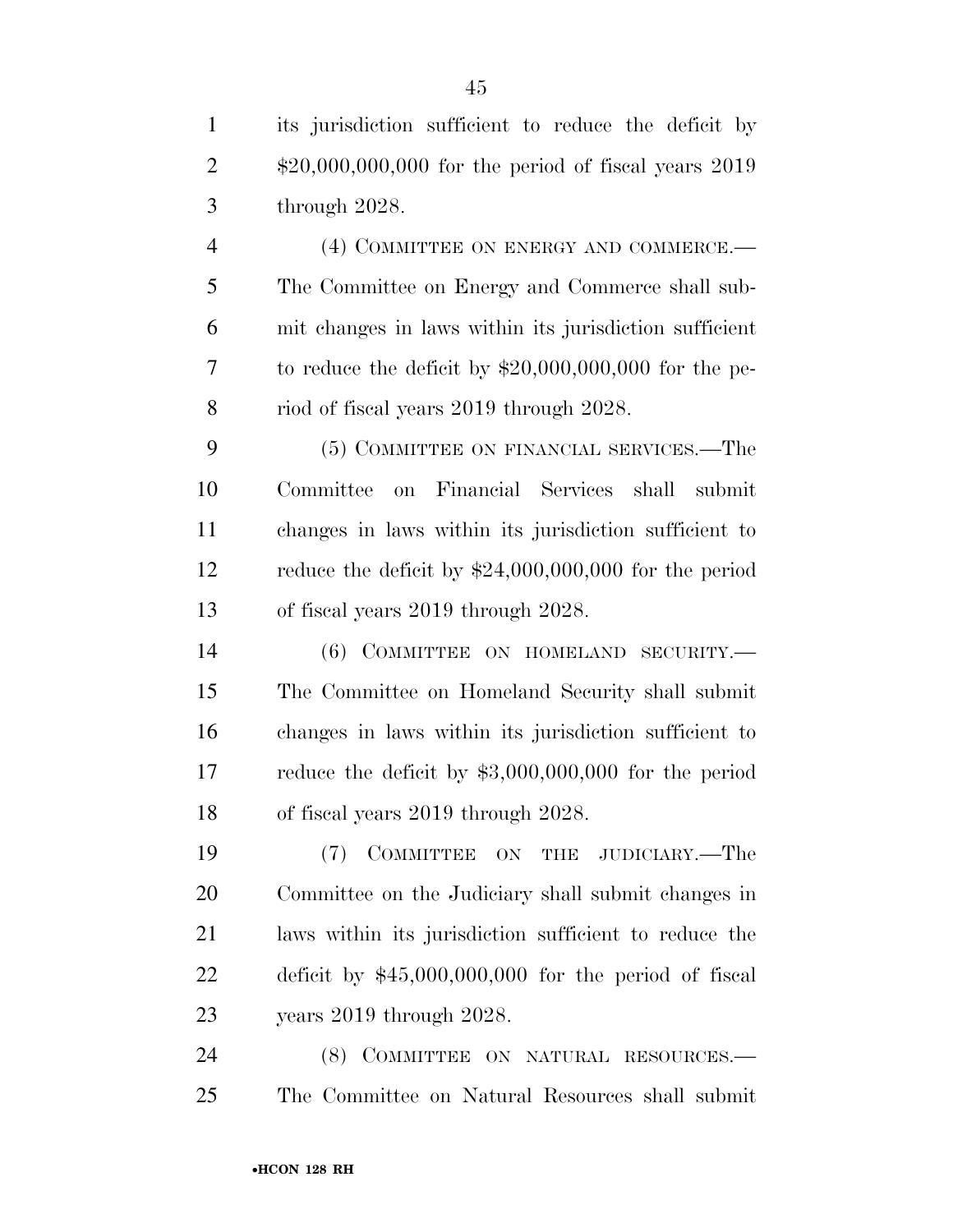changes in laws within its jurisdiction sufficient to reduce the deficit by \$5,000,000,000 for the period of fiscal years 2019 through 2028.

 (9) COMMITTEE ON OVERSIGHT AND GOVERN- MENT REFORM.—The Committee on Oversight and Government Reform shall submit changes in laws within its jurisdiction sufficient to reduce the deficit by \$32,000,000,000 for the period of fiscal years 2019 through 2028.

10 (10) COMMITTEE ON VETERANS' AFFAIRS.— The Committee on Veterans' Affairs shall submit changes in laws within its jurisdiction sufficient to reduce the deficit by \$1,000,000,000 for the period of fiscal years 2019 through 2028.

 (11) COMMITTEE ON WAYS AND MEANS.—The Committee on Ways and Means shall submit changes in laws within its jurisdiction sufficient to reduce the deficit by \$150,000,000,000 for the pe-riod of fiscal years 2019 through 2028.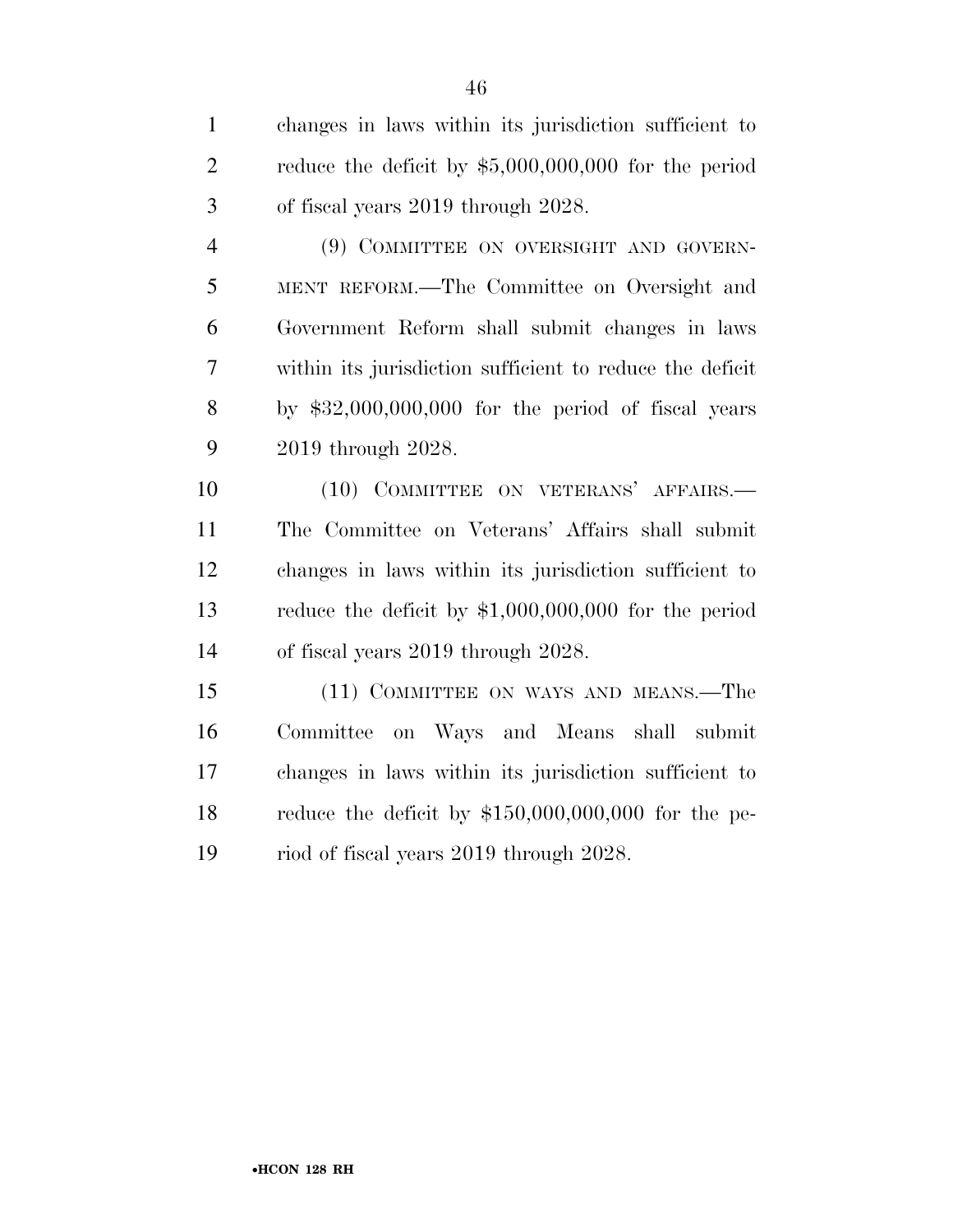## **TITLE III—BUDGET ENFORCE- MENT IN THE HOUSE OF REP-RESENTATIVES**

 **SEC. 301. POINT OF ORDER AGAINST INCREASING LONG-TERM DIRECT SPENDING.** 

 (a) POINT OF ORDER.—It shall not be in order in the House of Representatives to consider any bill or joint resolution, or amendment thereto or conference report thereon, that would cause a net increase in direct spending in excess of \$5,000,000,000 in any of the 4 consecutive 10-fiscal year periods described in subsection (b).

 (b) CONGRESSIONAL BUDGET OFFICE ANALYSIS OF PROPOSALS.—The Director of the Congressional Budget Office shall, to the extent practicable, prepare an estimate of whether a bill or joint resolution reported by a com- mittee (other than the Committee on Appropriations), or amendment thereto or conference report thereon, would cause, relative to current law, a net increase in direct spending in the House of Representatives, in excess of \$5,000,000,000 in any of the 4 consecutive 10-fiscal year periods beginning with the first fiscal year that is 10 fiscal years after the current fiscal year.

 (c) LIMITATION.—In the House of Representatives, the provisions of this section shall not apply to any bills or joint resolutions, or amendments thereto or conference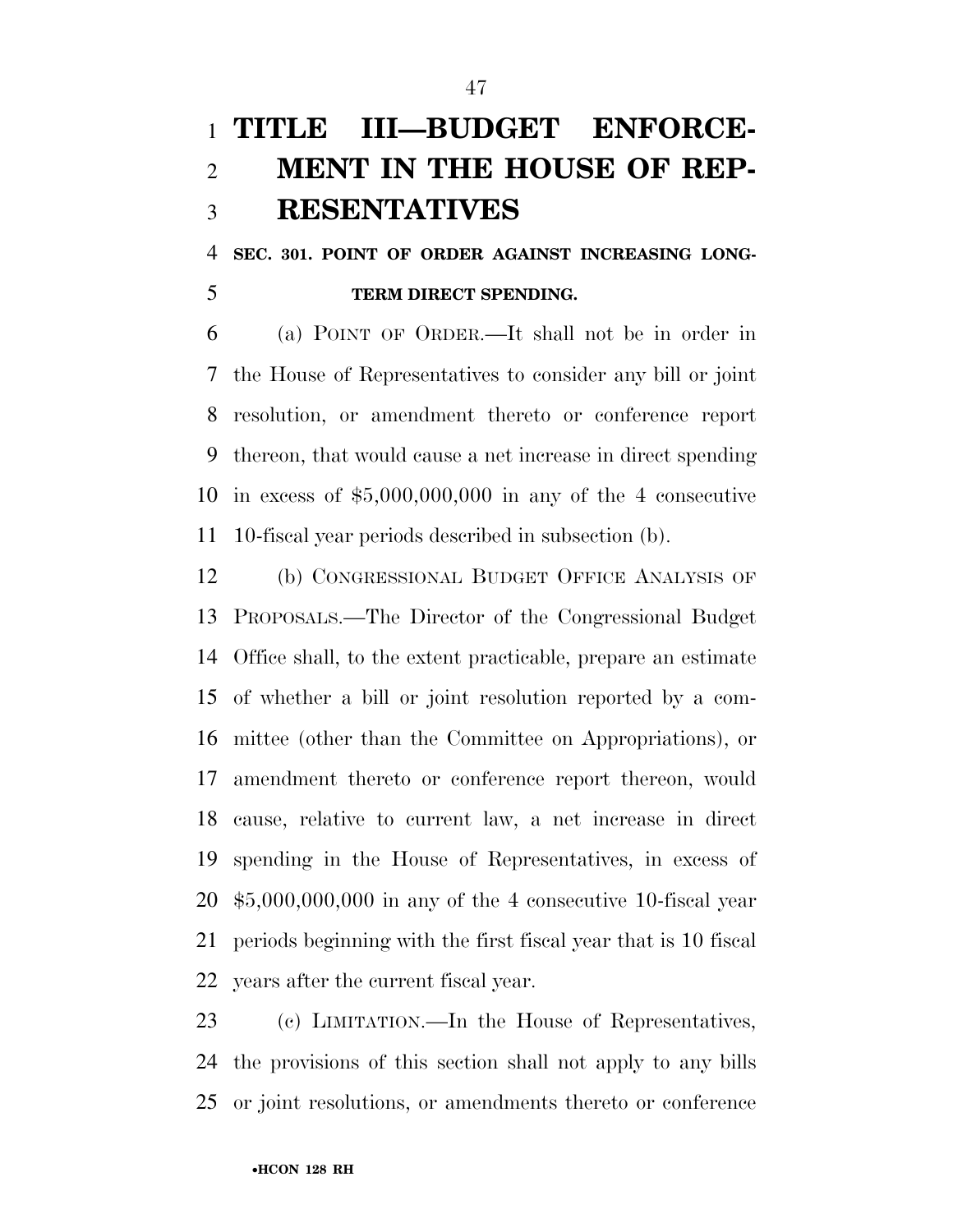reports thereon, for which the chair of the Committee on the Budget has made adjustments to the allocations, ag- gregates, or other budgetary levels in this concurrent reso-lution.

 (d) DETERMINATIONS OF BUDGET LEVELS.—For purposes of this section, the levels of net increases in di- rect spending shall be determined on the basis of estimates provided by the chair of the Committee on the Budget of the House of Representatives.

### **SEC. 302. ALLOCATION FOR OVERSEAS CONTINGENCY OP-ERATIONS/GLOBAL WAR ON TERRORISM.**

 (a) SEPARATE ALLOCATION FOR OVERSEAS CONTIN- GENCY OPERATIONS/GLOBAL WAR ON TERRORISM.—In the House of Representatives, there shall be a separate allocation of new budget authority and outlays provided to the Committee on Appropriations for the purposes of Overseas Contingency Operations/Global War on Ter- rorism, which shall be deemed to be an allocation under section 302(a) of the Congressional Budget Act of 1974. 20 Section  $302(a)(3)$  of such Act shall not apply to such sepa-rate allocation.

 (b) SECTION 302 ALLOCATIONS.—The separate allo- cation referred to in subsection (a) shall be the exclusive allocation for Overseas Contingency Operations/Global War on Terrorism under section 302(b) of the Congres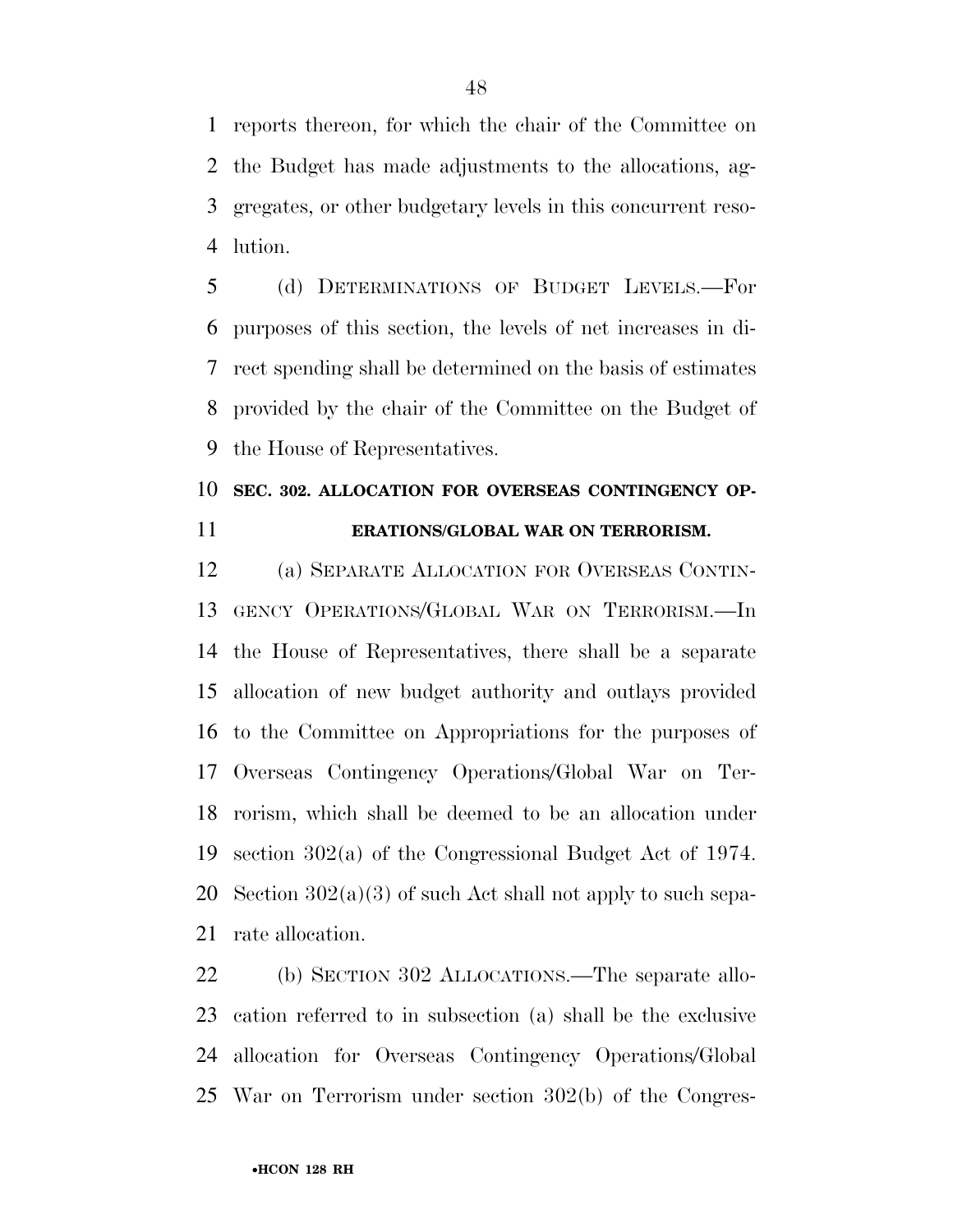sional Budget Act of 1974. The Committee on Appropria- tions of the House of Representatives may provide sub- allocations of such separate allocation under such section 302(b).

 (c) APPLICATION.—For purposes of enforcing the separate allocation referred to in subsection (a) under sec- tion 302(f) of the Congressional Budget Act of 1974, the ''first fiscal year'' and the ''total of fiscal years'' shall be deemed to refer to fiscal year 2019. Section 302(c) of such Act shall not apply to such separate allocation.

 (d) DESIGNATIONS.—New budget authority or out- lays shall only be counted toward the allocation referred to in subsection (a) if designated pursuant to section  $251(b)(2)(A)(ii)$  of the Balanced Budget and Emergency Deficit Control Act of 1985.

 (e) ADJUSTMENTS.—For purposes of subsection (a) for fiscal year 2019, no adjustment shall be made under section 314(a) of the Congressional Budget Act of 1974 if any adjustment would be made under section  $251(b)(2)(A)(ii)$  of the Balanced Budget and Emergency Deficit Control Act of 1985.

 (f) ADJUSTMENTS TO FUND OVERSEAS CONTIN- GENCY OPERATIONS/GLOBAL WAR ON TERRORISM.—In the House of Representatives, the chair of the Committee on the Budget may adjust the allocations, aggregates, and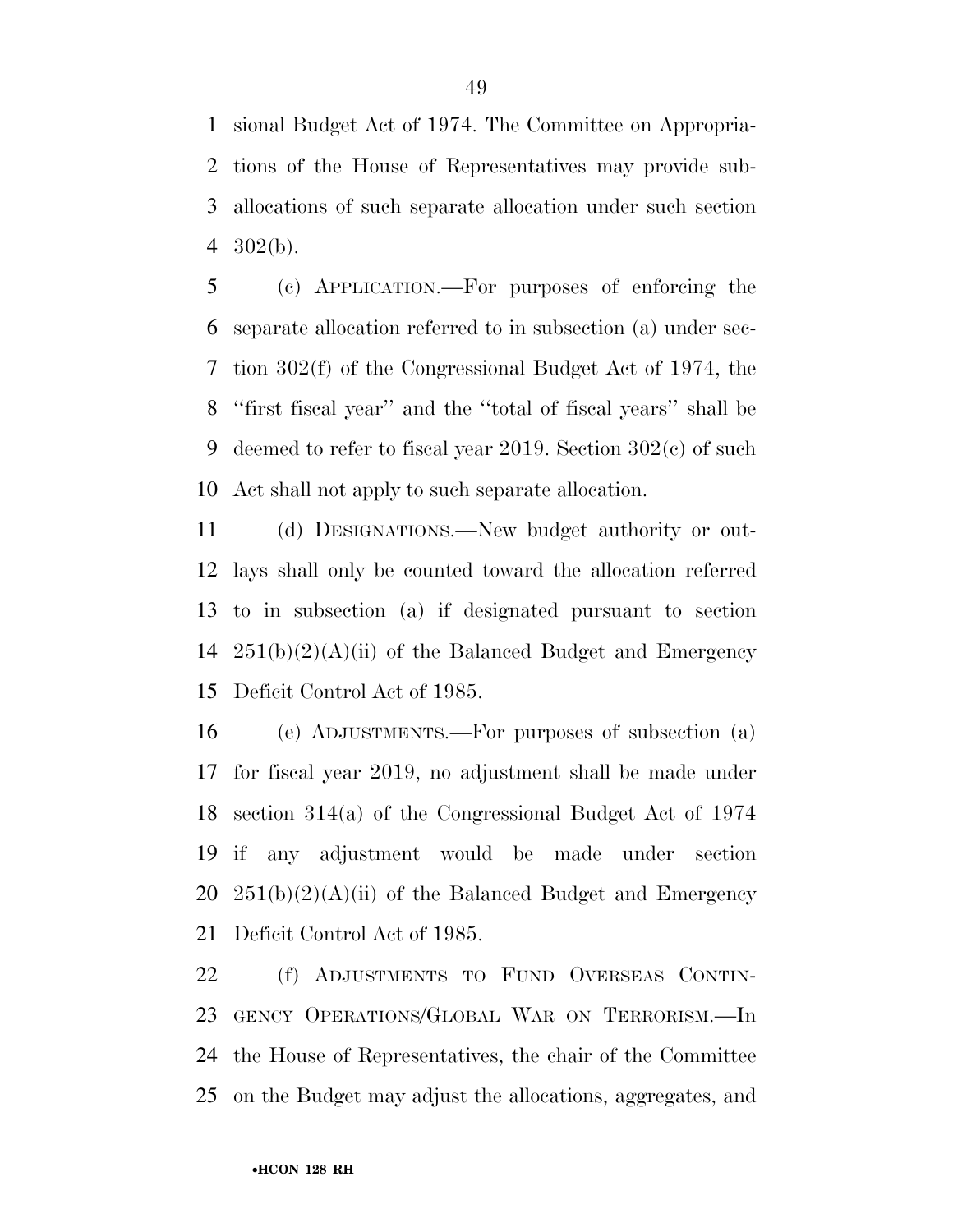other appropriate budgetary levels related to Overseas Contingency Operations/Global War on Terrorism or the allocation under section 302(a) of the Congressional Budget Act of 1974 to the Committee on Appropriations set forth in the report or joint explanatory statement of managers, as applicable, accompanying this concurrent resolution as necessary.

### **SEC. 303. LIMITATION ON CHANGES IN CERTAIN MANDA-TORY PROGRAMS.**

 (a) DEFINITION.—In this section, the term ''change in mandatory programs'' means a provision that—

 (1) would have been estimated as affecting di- rect spending or receipts under section 252 of the Balanced Budget and Emergency Deficit Control Act of 1985 (as in effect prior to September 30, 2002) if the provision were included in legislation other than appropriation Acts; and

 (2) results in a net decrease in budget authority in the budget year, but does not result in a net de- crease in outlays over the total of the current year, the budget year, and all fiscal years covered under 22 the most recently agreed to concurrent resolution on the budget.

 (b) POINT OF ORDER IN THE HOUSE OF REP-RESENTATIVES.—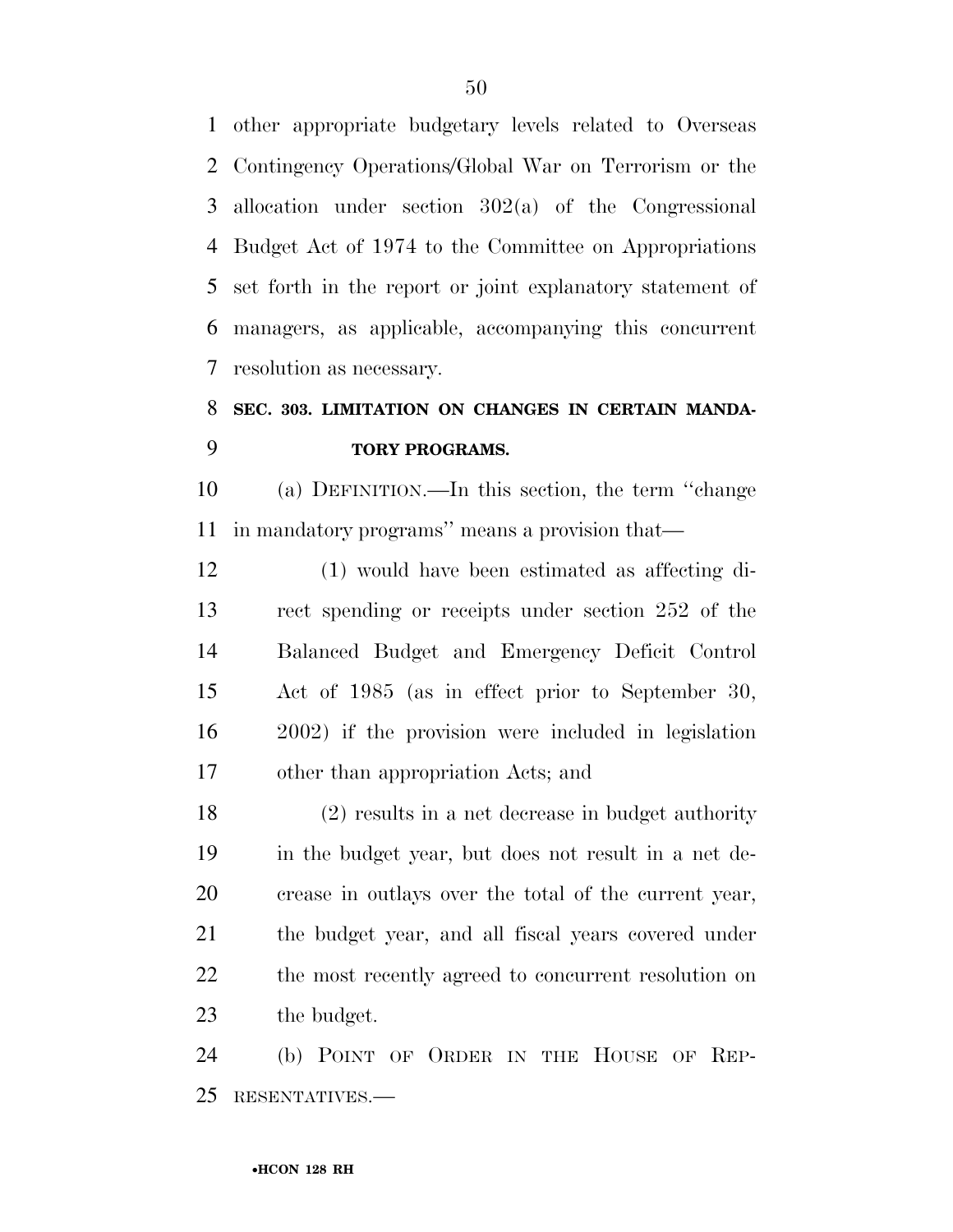(1) IN GENERAL.—In the House of Representa- tives, it shall not be in order to consider a bill or joint resolution making appropriations for a full fis- cal year that includes a provision that proposes a change in mandatory programs, or amendment thereto or conference report thereon, that, if en- acted, would cause the absolute value of the total budget authority of all such changes in mandatory programs enacted in relation to a full fiscal year to be more than the amount specified in paragraph (2). (2) AMOUNT.—The amount specified in this paragraph is— (A) for fiscal year 2019, \$17,000,000,000; and (B) for fiscal year 2020, \$15,000,000,000. (c) DETERMINATION.—For purposes of this section, budgetary levels shall be determined on the basis of esti- mates provided by the chair of the Committee on the Budget of the House of Representatives. **SEC. 304. LIMITATION ON ADVANCE APPROPRIATIONS.**  (a) IN GENERAL.—In the House of Representatives, except as provided for in subsection (b), it shall not be in order to consider any general appropriation bill or bill or joint resolution continuing appropriations, or amend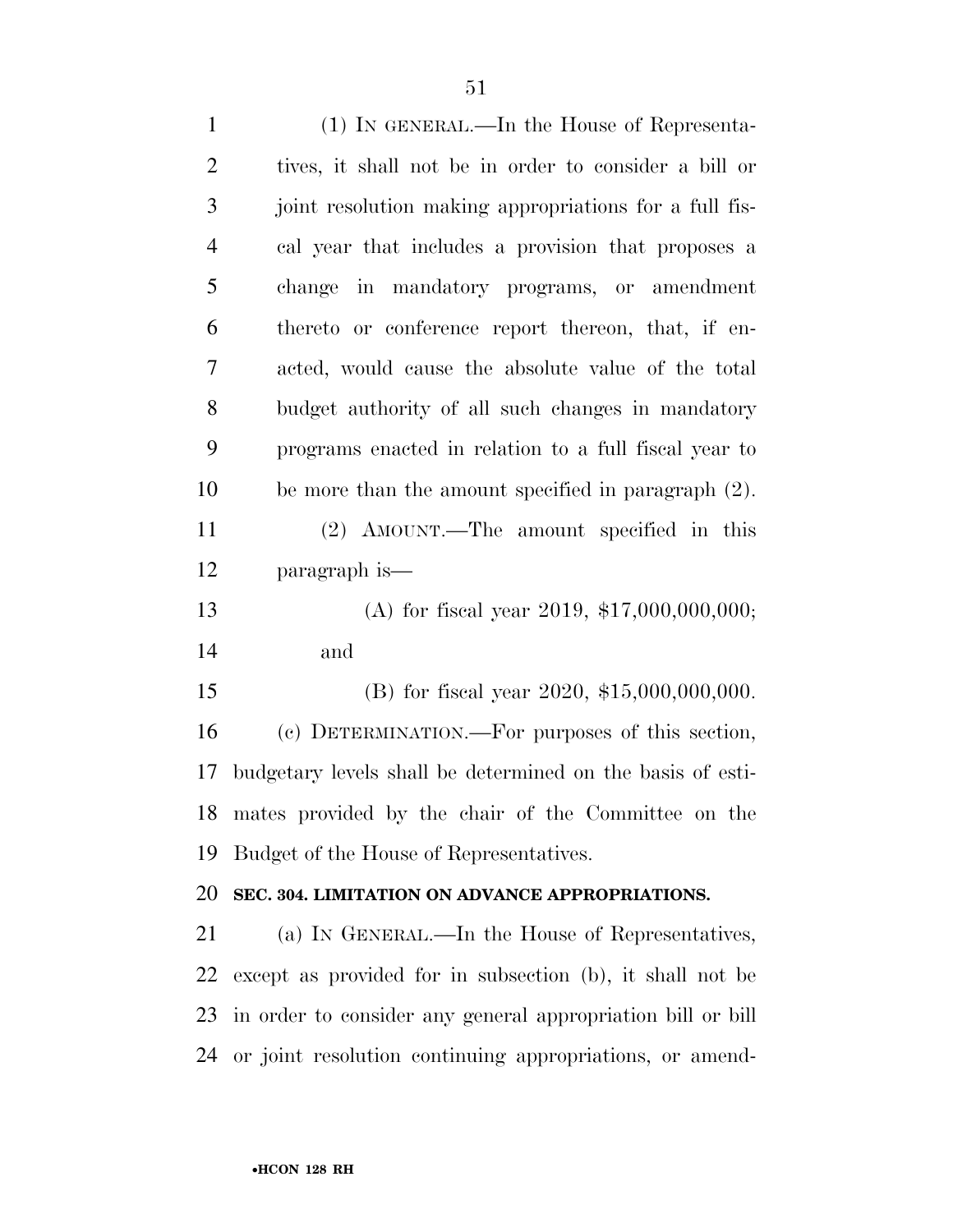ment thereto or conference report thereon, that provides advance appropriations.

 (b) EXCEPTIONS.—An advance appropriation may be provided for programs, projects, activities, or accounts identified in the report or the joint explanatory statement of managers, as applicable, accompanying this concurrent resolution under the following headings:

 (1) GENERAL.—''Accounts Identified for Ad-vance Appropriations''.

 (2) VETERANS.—''Veterans Accounts Identified for Advance Appropriations''.

 (c) LIMITATIONS.—The aggregate level of advance appropriations shall not exceed the following:

 (1) GENERAL.—\$29,014,001,000 in new budget authority for all programs identified pursuant to 16 subsection  $(b)(1)$ .

 (2) VETERANS.—\$75,550,600,000 in new budg- et authority for programs in the Department of Vet- erans Affairs identified pursuant to subsection 20 (b)(2).

 (d) DEFINITION.—The term ''advance appropria- tion'' means any new discretionary budget authority pro- vided in a general appropriation bill or bill or joint resolu- tion continuing appropriations for fiscal year 2019, or any amendment thereto or conference report thereon, that first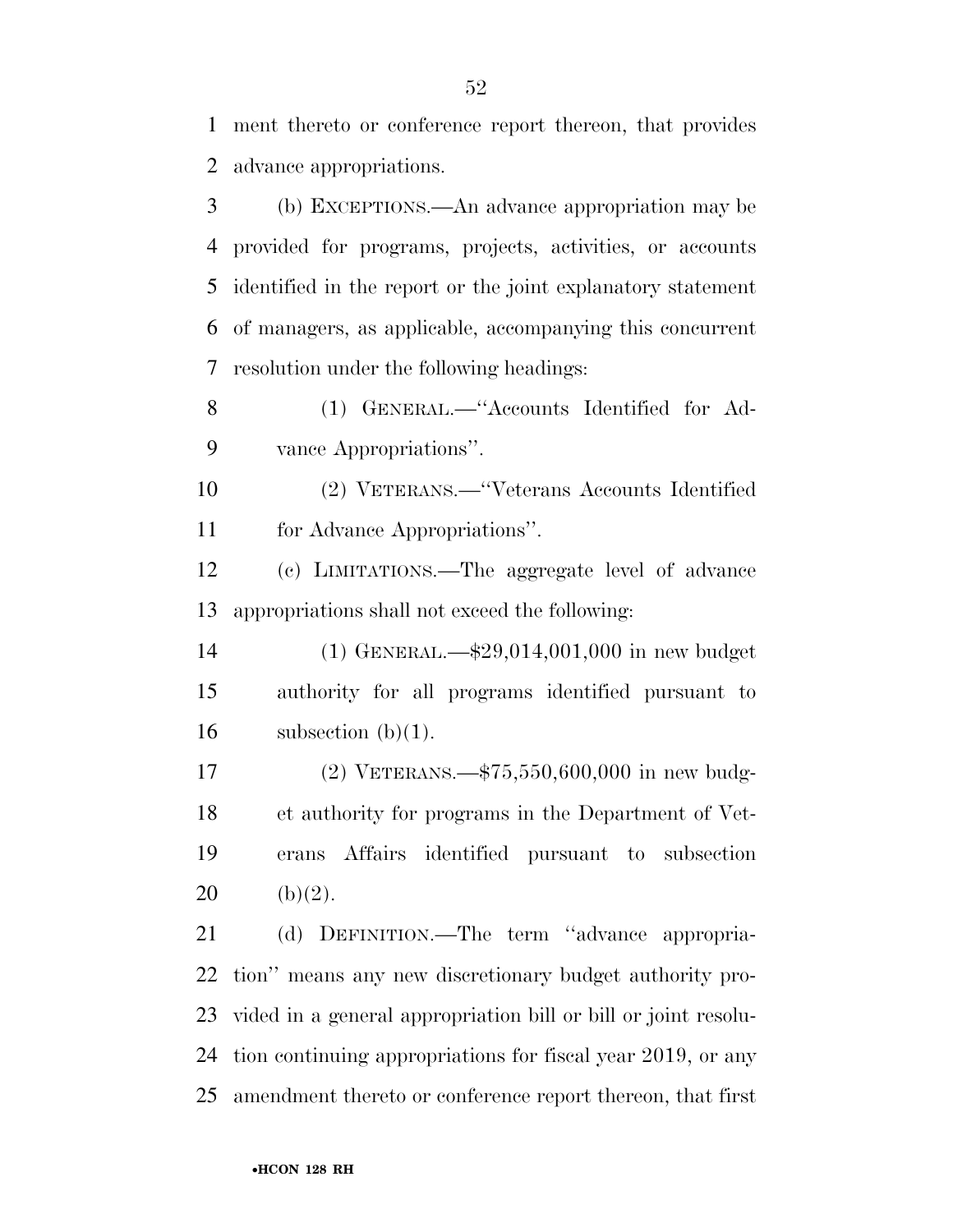becomes available for the first fiscal year following fiscal year 2019.

#### **SEC. 305. ESTIMATES OF DEBT SERVICE COSTS.**

 In the House of Representatives, the chair of the Committee on the Budget may direct the Congressional Budget Office to include, in any estimate of a bill or joint resolution prepared under section 402 of the Congres- sional Budget Act of 1974, an estimate of any change in debt service costs resulting from carrying out such bill or resolution. Any estimate of debt service costs provided under this section shall be advisory and shall not be used for purposes of enforcement of such Act, the rules of the House of Representatives, or this concurrent resolution. This section shall not apply to authorizations of programs funded by discretionary spending or to appropriation bills or joint resolutions, but shall apply to changes in the au-thorization level of appropriated entitlements.

#### **SEC. 306. FAIR-VALUE CREDIT ESTIMATES.**

 (a) FAIR-VALUE ESTIMATES.—Upon the request of chair of the Committee on the Budget of the House of Representatives, any estimate prepared by the Director of the Congressional Budget Office for a measure that estab- lishes or modifies any program providing loans or loan guarantees shall, as a supplement to such estimate and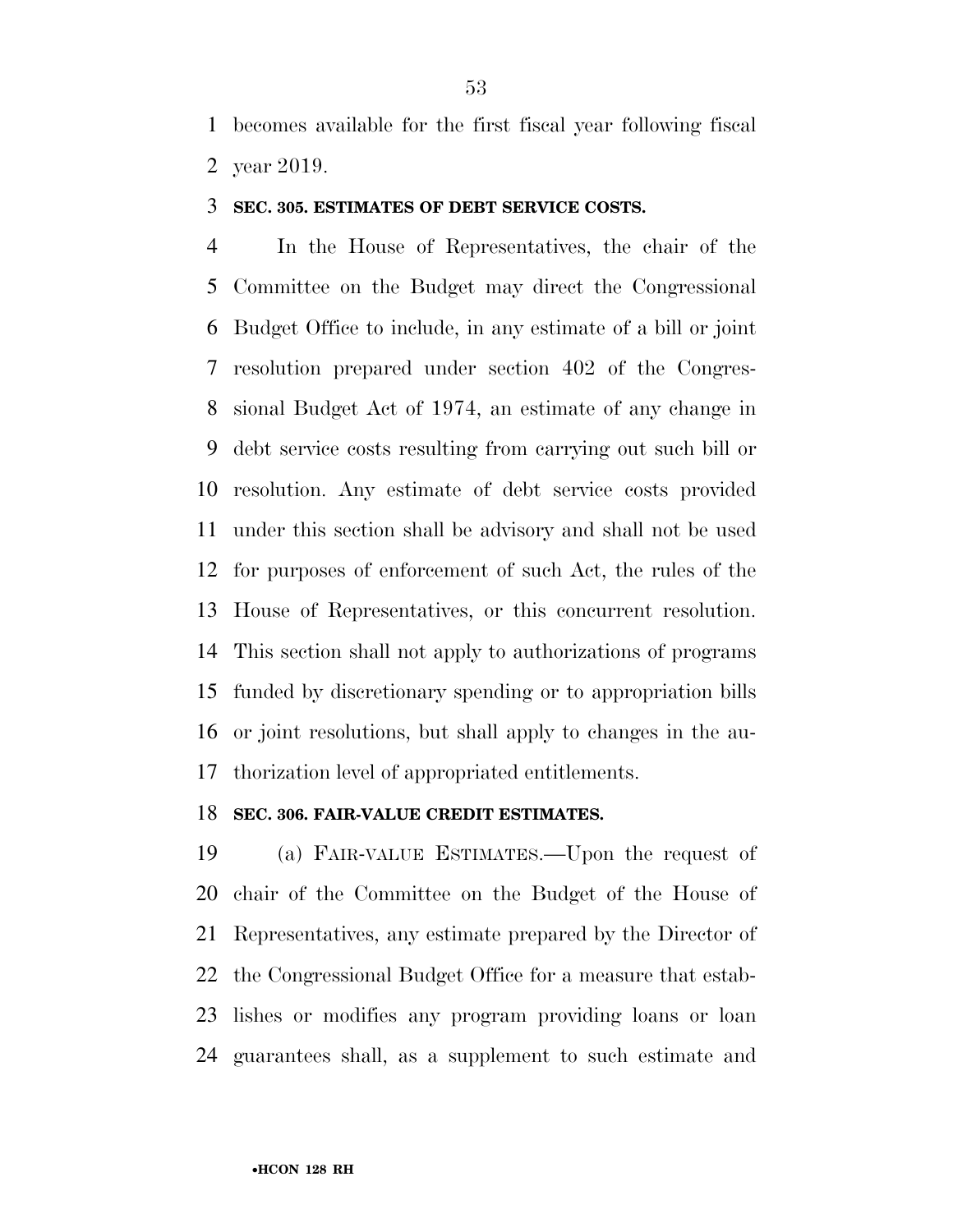to the extent practicable, provide a fair-value estimate of such loan or loan guarantee program.

 (b) BASELINE ESTIMATES.—The Congressional Budget Office shall include estimates of loan and loan guarantee programs, on a fair-value and credit reform basis, as practicable, in its *The Budget and Economic Out-look.* 

8 (c) ENFORCEMENT IN THE HOUSE OF REPRESENTA- TIVES.—If the Director of the Congressional Budget Of- fice provides an estimate pursuant to subsection (a), the chair of the Committee on the Budget of the House of Representatives may use such estimate to determine com- pliance with the Congressional Budget Act of 1974 and other budget enforcement requirements.

### **SEC. 307. ADJUSTMENTS FOR IMPROVED CONTROL OF BUDGETARY RESOURCES.**

 (a) ADJUSTMENTS OF DISCRETIONARY AND DIRECT SPENDING LEVELS.—In the House of Representatives, if a committee (other than the Committee on Appropria- tions) reports a bill or joint resolution, or an amendment thereto is offered or conference report thereon is sub- mitted, providing for a decrease in direct spending (budget authority and outlays flowing therefrom) for any fiscal year and also provides for an authorization of appropria-tions for the same purpose, upon the enactment of such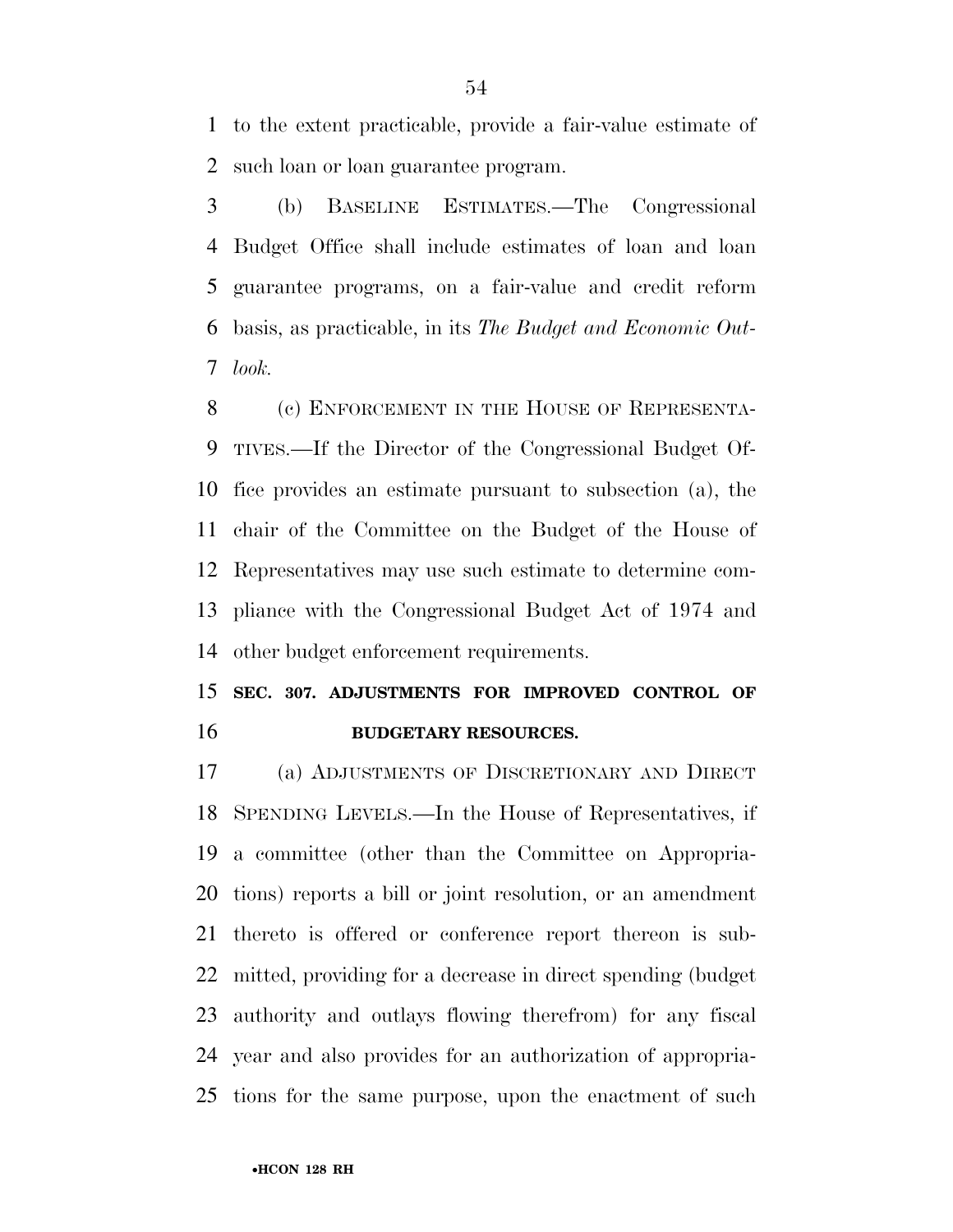measure, the chair of the Committee on the Budget may decrease the allocation to the applicable authorizing com- mittee that reports such measure and increase the alloca- tion of discretionary spending (budget authority and out- lays flowing therefrom) to the Committee on Appropria- tions for fiscal year 2019 by an amount equal to the new budget authority (and outlays flowing therefrom) provided for in a bill or joint resolution making appropriations for the same purpose.

 (b) DETERMINATIONS.—In the House of Representa- tives, for purposes of enforcing this concurrent resolution, the allocations and aggregate levels of new budget author- ity, outlays, direct spending, revenues, deficits, and sur- pluses for fiscal year 2019 and the total of fiscal years 2019 through 2028 shall be determined on the basis of estimates made by the chair of the Committee on the Budget and such chair may adjust the applicable levels in this concurrent resolution.

#### **SEC. 308. LIMITATION ON TRANSFERS FROM THE GENERAL**

### **FUND OF THE TREASURY TO THE HIGHWAY TRUST FUND.**

 In the House of Representatives, for purposes of the Congressional Budget Act of 1974, the Balanced Budget and Emergency Deficit Control Act of 1985, and the rules or orders of the House of Representatives, a bill or joint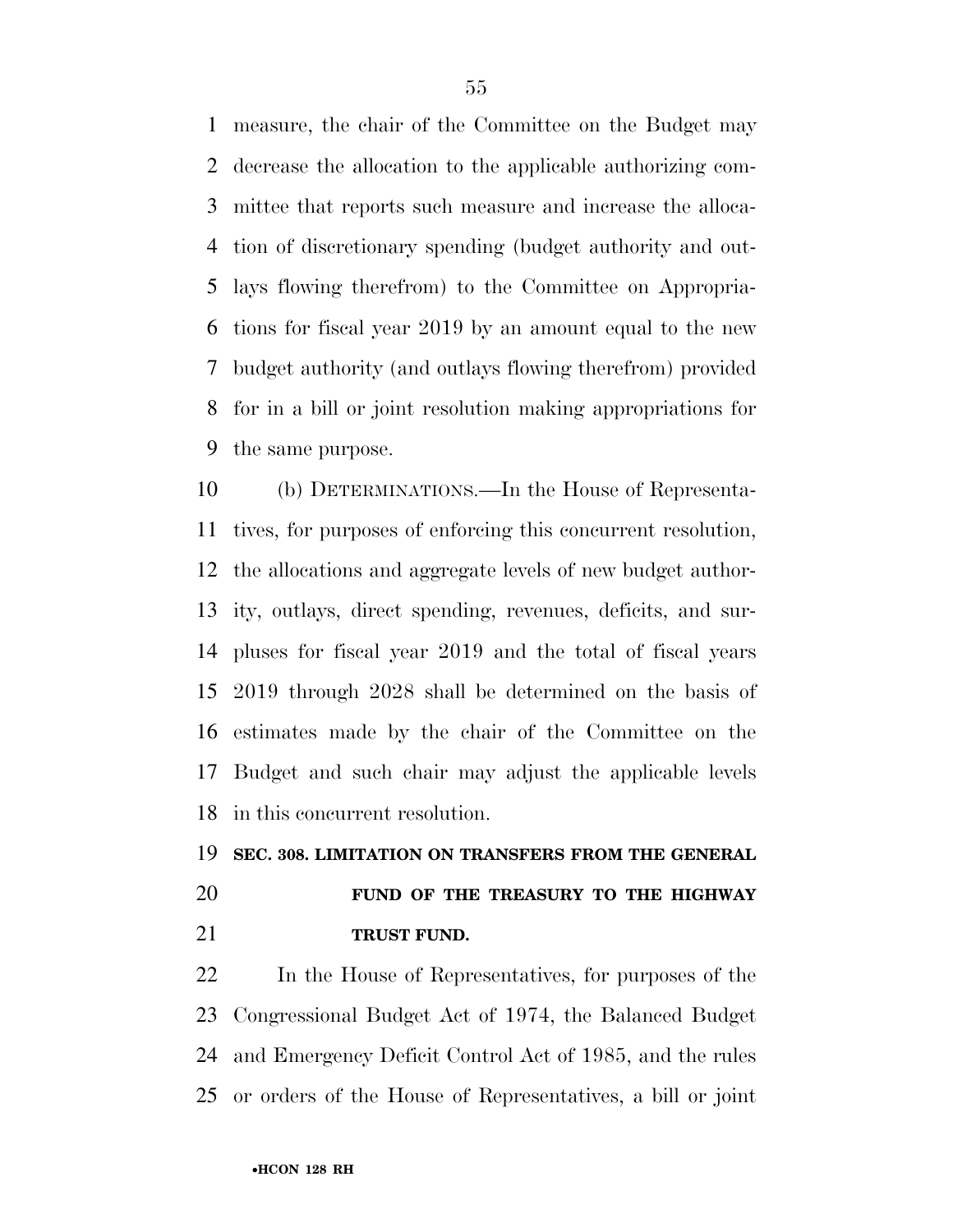resolution, or an amendment thereto or conference report thereon, that transfers funds from the general fund of the Treasury to the Highway Trust Fund shall be counted as new budget authority and outlays equal to the amount of the transfer in the fiscal year the transfer occurs.

### **SEC. 309. PROHIBITION ON USE OF GUARANTEE FEES AS AN OFFSET.**

 In the House of Representatives, any provision of a bill or joint resolution, or amendment thereto or con- ference report thereon, that increases, or extends the in- crease of, any guarantee fees of the Federal National Mortgage Association (Fannie Mae) or the Federal Home Loan Mortgage Corporation (Freddie Mac) shall not be counted for purposes of enforcing the Congressional Budg- et Act of 1974, this concurrent resolution, or clause 10 of rule XXI of the rules of the House of Representatives. **SEC. 310. BUDGETARY TREATMENT OF ADMINISTRATIVE EXPENSES.** 

 (a) IN GENERAL.—In the House of Representatives, 20 notwithstanding section  $302(a)(1)$  of the Congressional Budget Act of 1974, section 13301 of the Budget Enforce- ment Act of 1990, and section 2009a of title 39, United States Code, the report or the joint explanatory statement, as applicable, accompanying this concurrent resolution shall include in its allocation to the Committee on Appro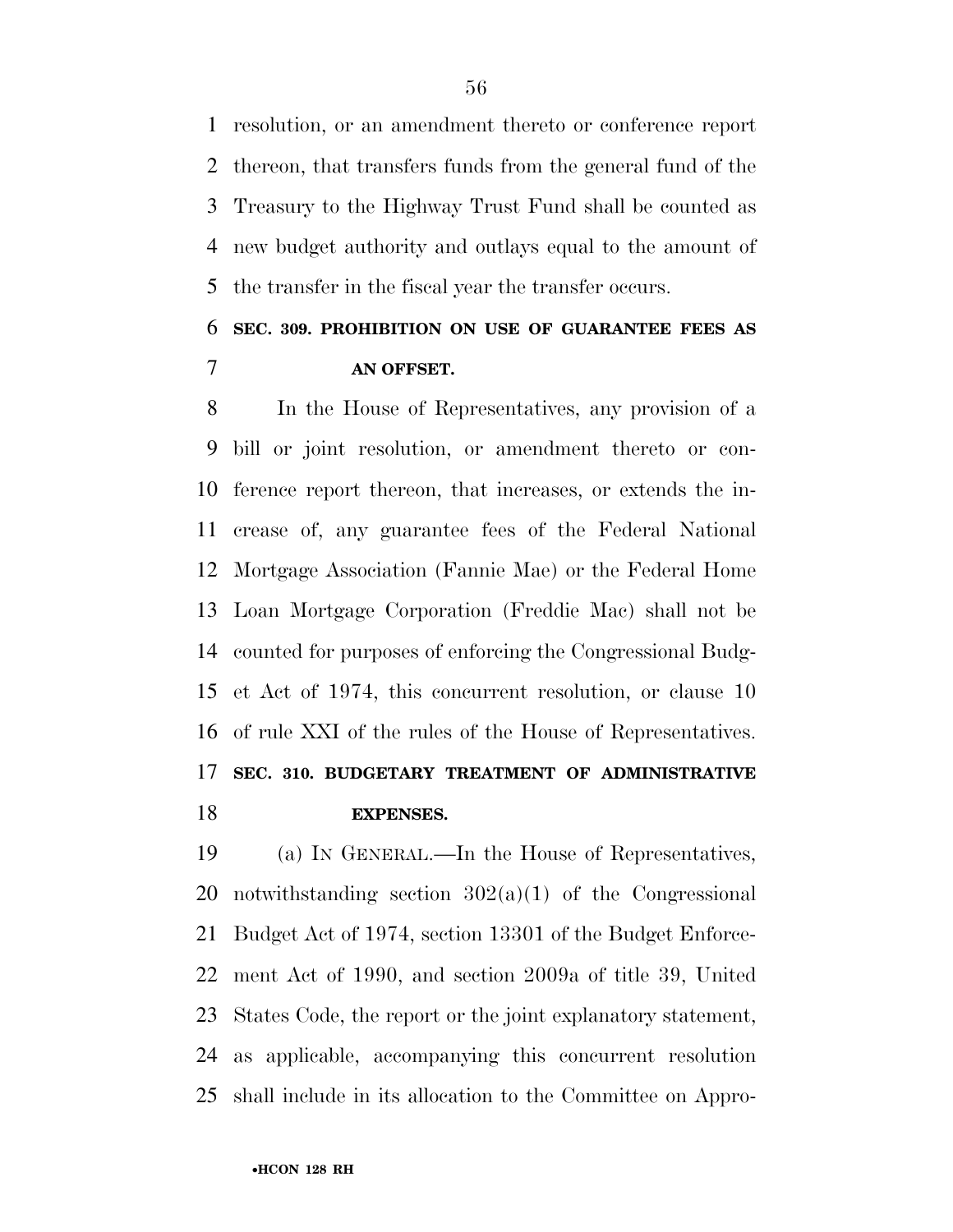priations under section 302(a) of the Congressional Budg- et Act of 1974 amounts for the discretionary administra- tive expenses of the Social Security Administration and the United States Postal Service.

 (b) SPECIAL RULE.—In the House of Representa- tives, for purposes of enforcing section 302(f) of the Con- gressional Budget Act of 1974, estimates of the levels of total new budget authority and total outlays provided by a measure shall include any discretionary amounts de-scribed in subsection (a).

### **SEC. 311. APPLICATION AND EFFECT OF CHANGES IN ALLO-CATIONS AND AGGREGATES.**

 (a) APPLICATION.—In the House of Representatives, any adjustments of the allocations, aggregates, and other budgetary levels made pursuant to this concurrent resolu-tion shall—

 (1) apply while that measure is under consider-ation;

 (2) take effect upon the enactment of that measure; and

 (3) be published in the Congressional Record as soon as practicable.

 (b) EFFECT OF CHANGED ALLOCATIONS AND AG- GREGATES.—Revised allocations and aggregates resulting from these adjustments shall be considered for the pur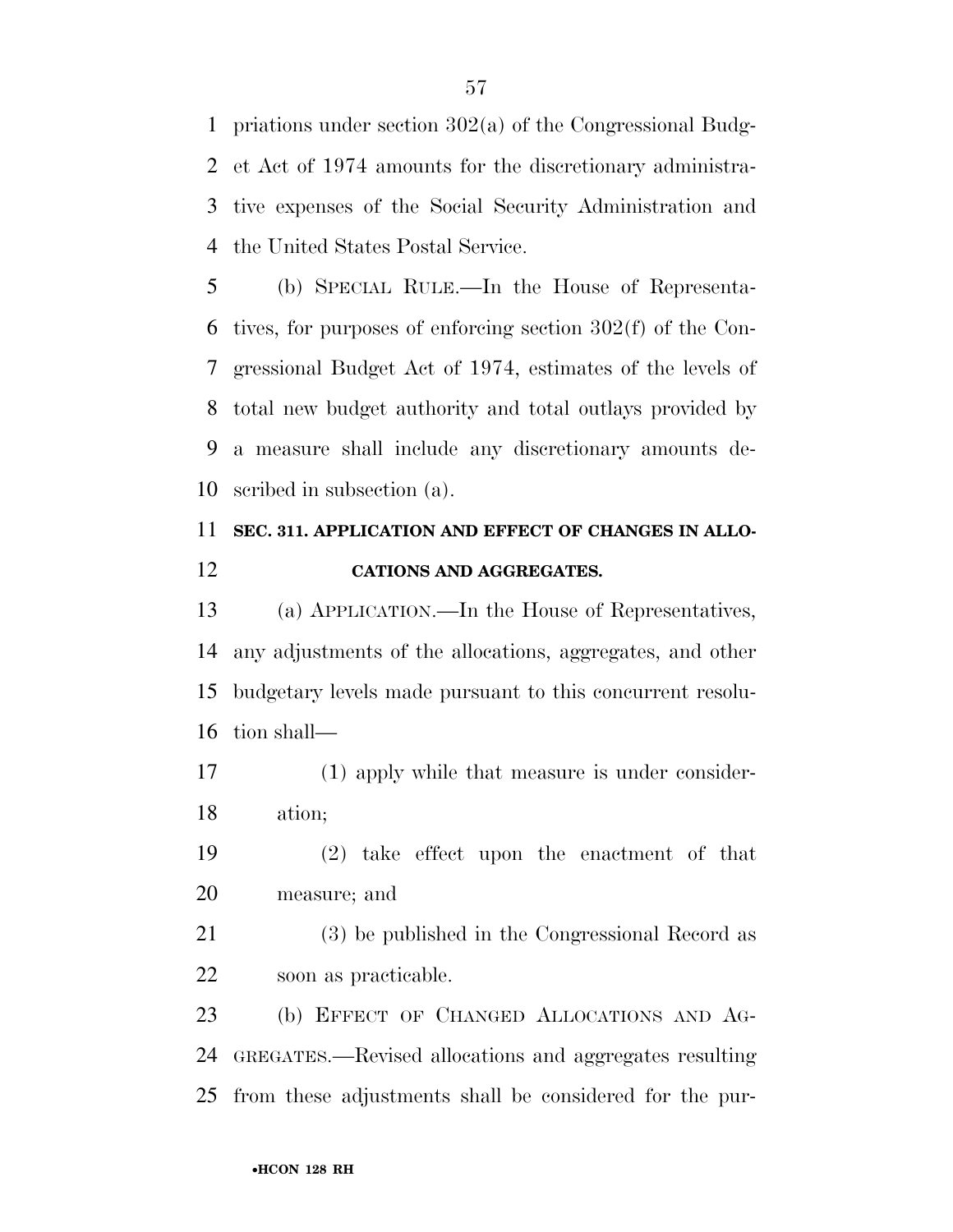poses of the Congressional Budget Act of 1974 as the allo- cations and aggregates contained in this concurrent reso-lution.

 (c) BUDGET COMMITTEE DETERMINATIONS.—For purposes of this concurrent resolution, the budgetary lev- els for a fiscal year or period of fiscal years shall be deter- mined on the basis of estimates made by the chair of the Committee on the Budget of the House of Representa-tives.

 (d) AGGREGATES, ALLOCATIONS AND APPLICA- TION.—In the House of Representatives, for purposes of this concurrent resolution and budget enforcement, the consideration of any bill or joint resolution, or amendment thereto or conference report thereon, for which the chair of the Committee on the Budget makes adjustments or revisions in the allocations, aggregates, and other budg- etary levels of this concurrent resolution shall not be sub- ject to the points of order set forth in clause 10 of rule XXI of the rules of the House of Representatives or sec-tion 301 of this concurrent resolution.

 (e) OTHER ADJUSTMENTS.—The chair of the Com- mittee on the Budget of the House of Representatives may adjust other appropriate levels in this concurrent resolu- tion depending on congressional action on pending rec-onciliation legislation.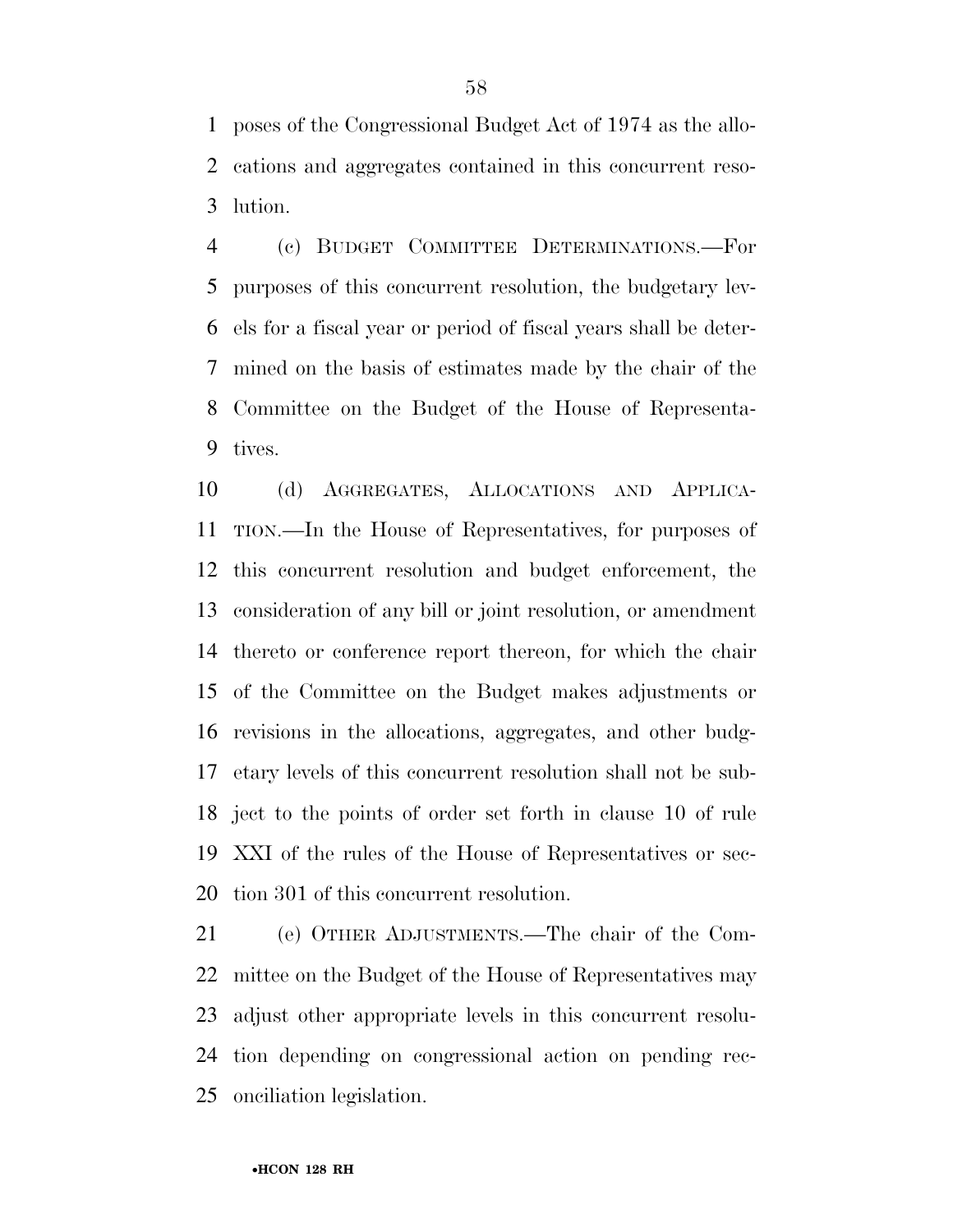#### **CEPTS AND DEFINITIONS.**

 In the House of Representatives, the chair of the Committee on the Budget may adjust the appropriate ag- gregates, allocations, and other budgetary levels in this concurrent resolution for any change in budgetary con- cepts and definitions consistent with section 251(b)(1) of the Balanced Budget and Emergency Deficit Control Act of 1985.

#### **SEC. 313. ADJUSTMENT FOR CHANGES IN THE BASELINE.**

 In the House of Representatives, the chair of the Committee on the Budget may adjust the allocations, ag- gregates, reconciliation targets, and other appropriate budgetary levels in this concurrent resolution to reflect changes resulting from the Congressional Budget Office's update to its baseline for fiscal years 2019 through 2028.

#### **SEC. 314. EXERCISE OF RULEMAKING POWERS.**

 The House of Representatives adopts the provisions of this title and title II—

 (1) as an exercise of the rulemaking power of 21 the House of Representatives, and as such they shall be considered as part of the rules of the House of Representatives, and such rules shall supersede other rules only to the extent that they are incon-sistent with such other rules; and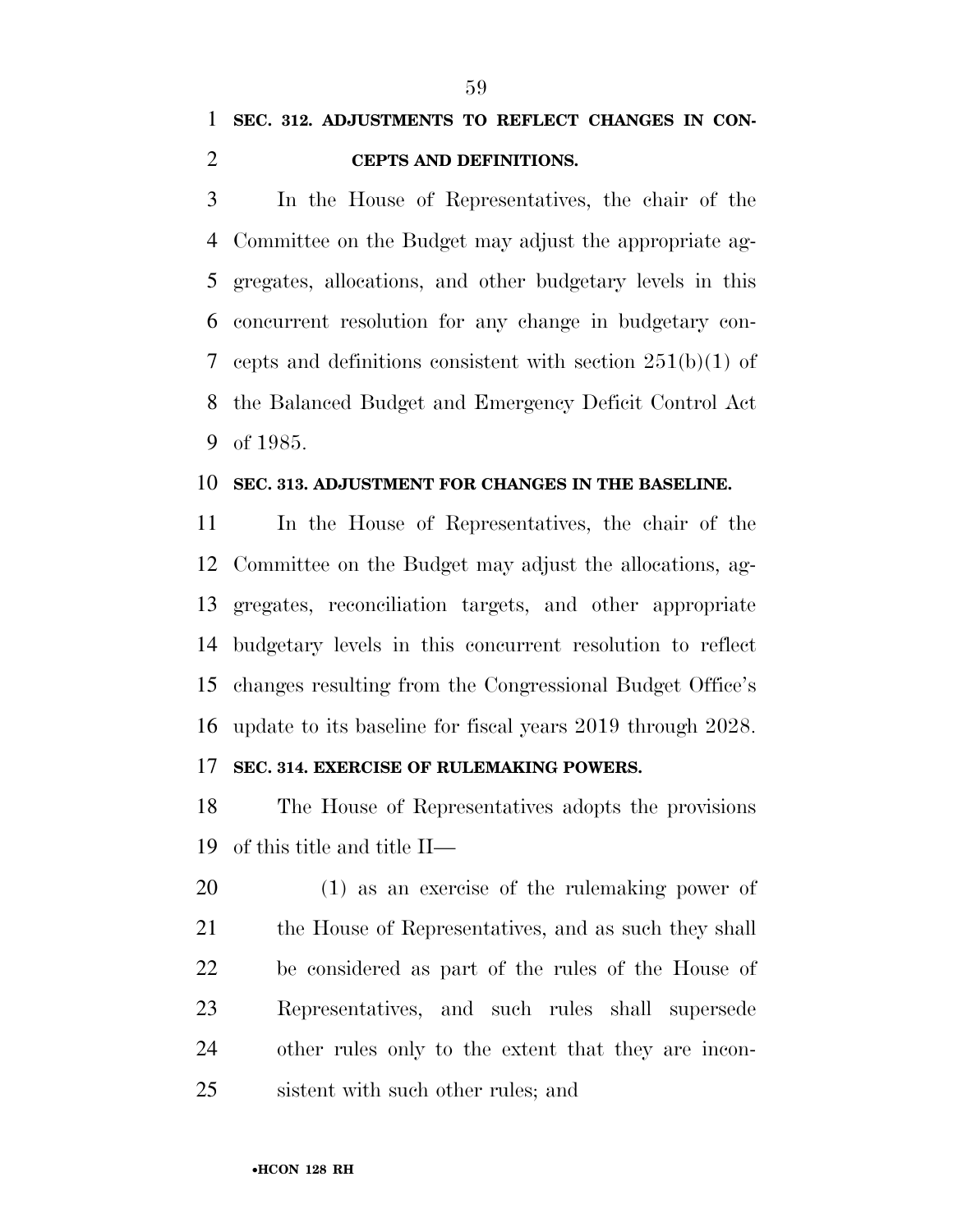(2) with full recognition of the constitutional right of the House of Representatives to change those rules at any time, in the same manner, and to the same extent as is the case of any other rule of the House of Representatives.

### **TITLE IV—RESERVE FUNDS IN THE HOUSE OF REPRESENTA-TIVES**

#### **SEC. 401. DEFICIT NEUTRAL RESERVE FUND FOR INVEST-**

### **MENTS IN NATIONAL INFRASTRUCTURE.**

 In the House of Representatives, the chair of the Committee on the Budget may adjust the allocations, ag- gregates, and other appropriate levels in this concurrent resolution for any bill or joint resolution, or amendment thereto or conference report thereon, that invests in na- tional infrastructure if such measure would not increase the deficit for the period of fiscal years 2019 through 2028.

**SEC. 402. DEFICIT NEUTRAL RESERVE FUND FOR AMEND-**

### **MENTS TO THE INTERNAL REVENUE CODE OF 1986.**

 In the House of Representatives, if the Committee on Ways and Means reports a bill or joint resolution that amends the Internal Revenue Code of 1986, the chair of the Committee on the Budget may adjust the allocations,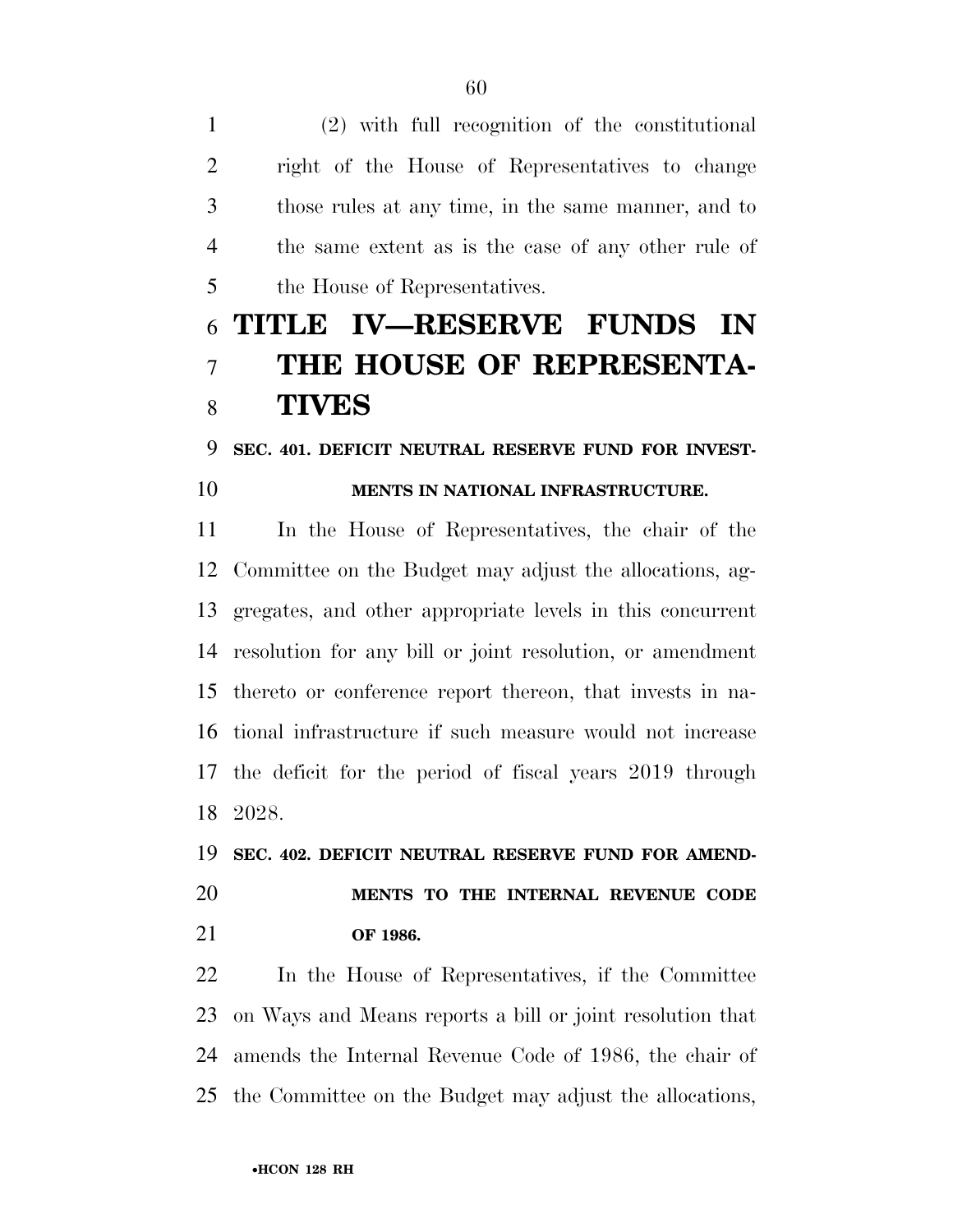aggregates, and other appropriate budgetary levels in this concurrent resolution for the budgetary effects of any such bill or joint resolution, or amendment thereto or con- ference report thereon, if such measure would not increase the deficit for the period of fiscal years 2019 through 2028.

### **SEC. 403. RESERVE FUND FOR EXTENDING PRO-GROWTH TAX POLICIES.**

 In the House of Representatives, if the Committee on Ways and Means reports a bill or joint resolution that extends the pro-growth tax policies of Public Law 115– 97, the chair of the Committee on the Budget may adjust the allocations, aggregates, and other appropriate budg- etary levels in this concurrent resolution for the budgetary effects of any such bill or joint resolution, or amendment thereto or conference report thereon.

#### **SEC. 404. RESERVE FUND FOR THE REPEAL OR REPLACE-**

 **MENT OF PRESIDENT OBAMA'S HEALTH CARE LAWS.** 

 In the House of Representatives, the chair of the Committee on the Budget may revise the allocations, ag- gregates, and other appropriate budgetary levels in this concurrent resolution for the budgetary effects of any bill or joint resolution, or amendment thereto or conference report thereon, that repeals or replaces any provision of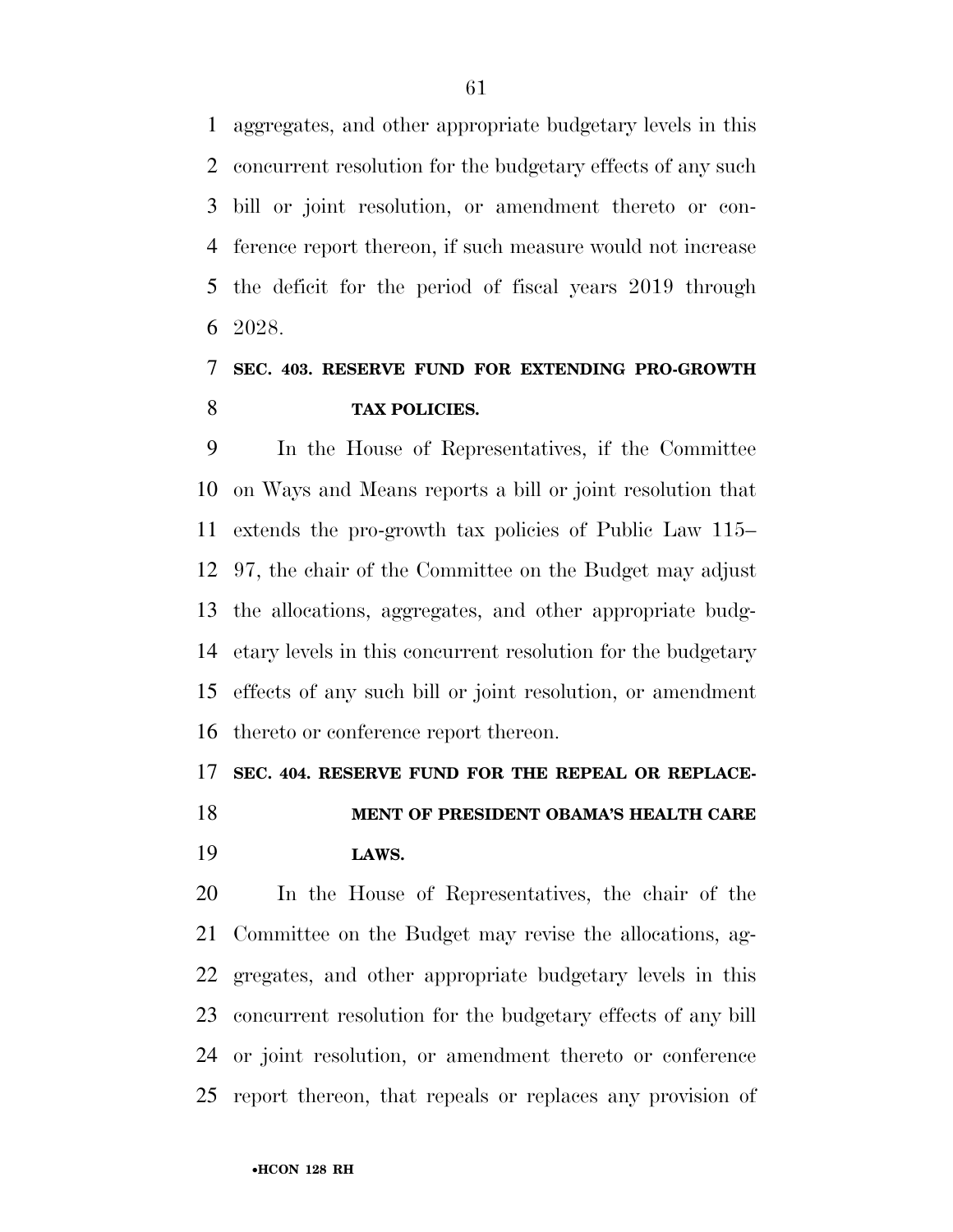the Patient Protection and Affordable Care Act or title I or subtitle B of title II of the Health Care and Education Reconciliation Act of 2010 by the amount of budget au- thority and outlays flowing therefrom provided by such measure for such purpose.

 **SEC. 405. DEFICIT NEUTRAL RESERVE FUND FOR THE CLARIFICATION OF PRESUMPTIONS OF SERV- ICE CONNECTION FOR VETERANS WHO SERVED OFFSHORE OF THE REPUBLIC OF VIETNAM AND KOREA.** 

 In the House of Representatives, if the Committee on Veterans' Affairs reports a bill or joint resolution that clarifies the presumptions of service connection for vet- erans who served offshore of the Republic of Vietnam or Korea, the chair of the Committee on the Budget may ad- just the allocations, aggregates, and other appropriate budgetary levels in this concurrent resolution for the budg- etary effects of any such bill or joint resolution, or amend- ment thereto or conference report thereon, if such measure would not increase the deficit for the period of fiscal years 2019 through 2028.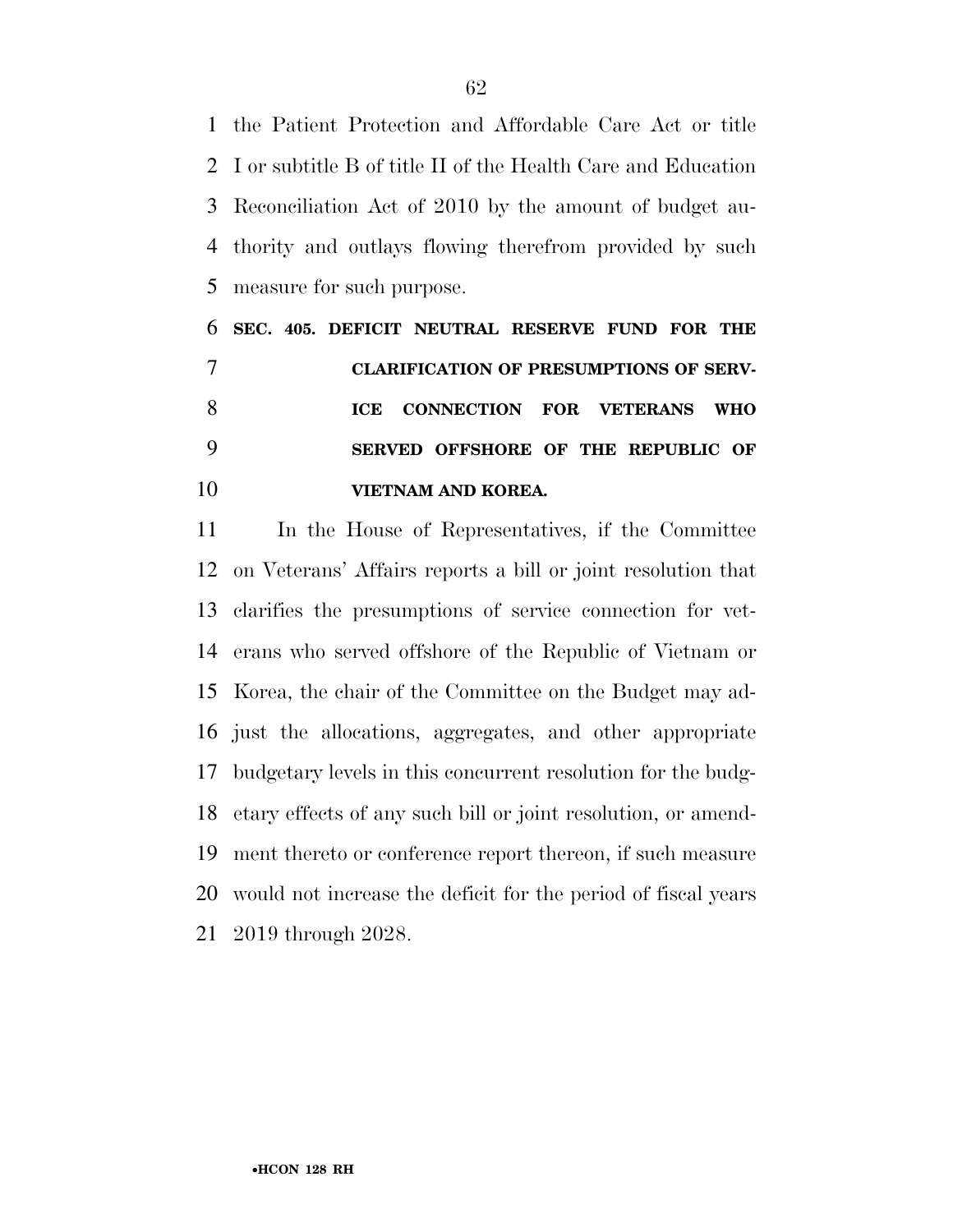| $\mathbf{1}$   | TITLE V-POLICY STATEMENTS                            |
|----------------|------------------------------------------------------|
| $\overline{2}$ | THE HOUSE OF<br>REP-<br>IN                           |
| 3              | <b>RESENTATIVES</b>                                  |
| 4              | SEC. 501. POLICY STATEMENT ON UNAUTHORIZED APPRO-    |
| 5              | PRIATIONS.                                           |
| 6              | (a) FINDINGS.—The House finds the following:         |
| 7              | (1) Article I of the Constitution vests all legisla- |
| 8              | tive power in Congress.                              |
| 9              | (2) Central to the legislative powers of Congress    |
| 10             | is the authorization of appropriations necessary to  |
| 11             | execute the laws that establish agencies and pro-    |
| 12             | grams and impose obligations.                        |
| 13             | (3) Clause 2 of rule XXI of the Rules of the         |
| 14             | House of Representatives prohibits the consideration |
| 15             | of appropriations measures that provide appropria-   |
| 16             | tions for unauthorized programs.                     |
| 17             | $(4)$ As of January 2018, more than \$713 billion    |
| 18             | has been appropriated for unauthorized programs,     |
| 19             | spanning 30 separate laws that include 189 explicit  |
| 20             | authorizations of appropriations set to expire on or |
| 21             | before the end of fiscal year 2018.                  |
| 22             | (5) Agencies such as the Department of State         |
| 23             | have not been authorized for nearly two decades.     |
| 24             | $(6)$ In the 115th Congress, the House adopted       |
| 25             | as part of H. Res. 5 a requirement for each standing |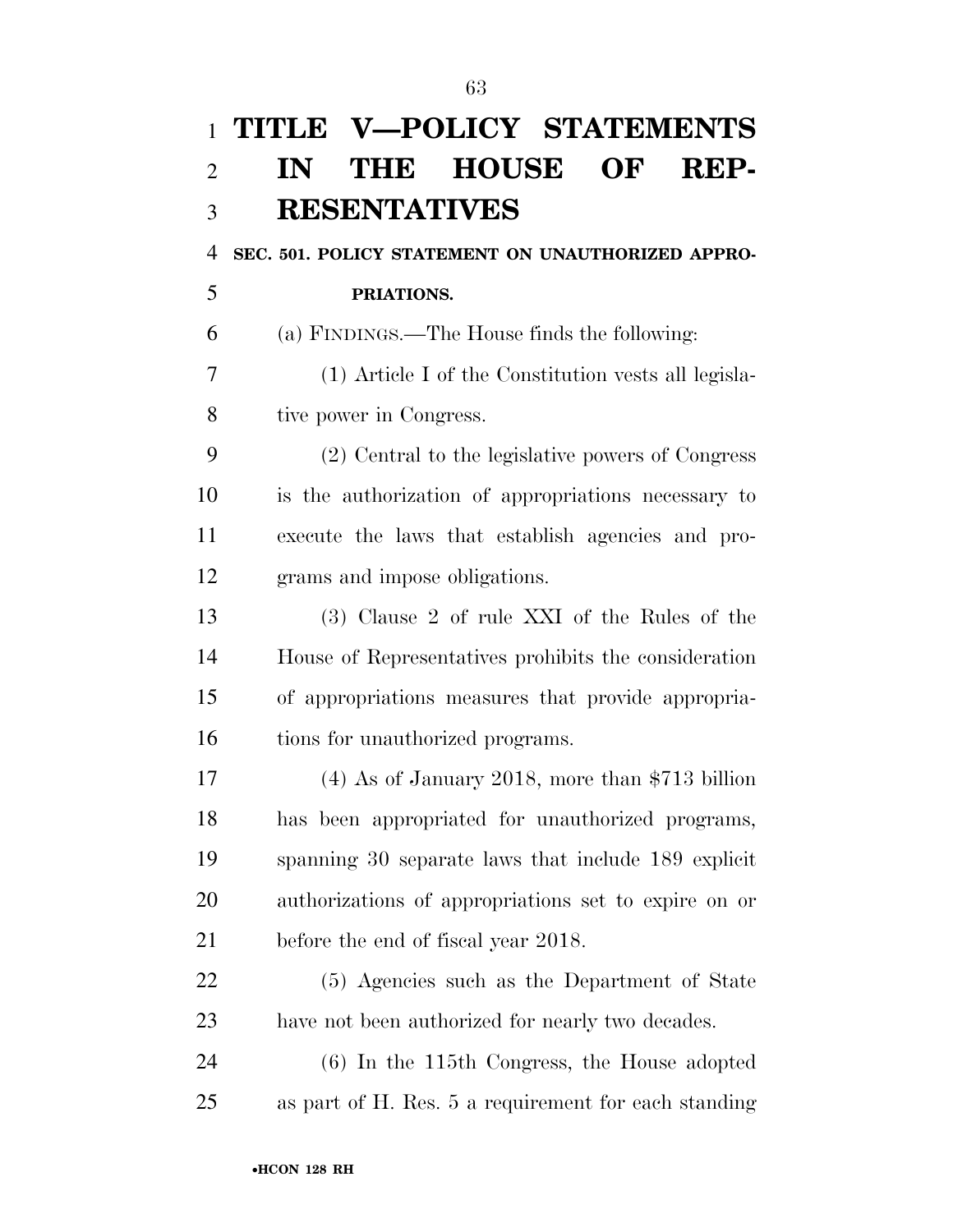| $\mathbf{1}$   | committee of the House to adopt an authorization             |
|----------------|--------------------------------------------------------------|
| $\overline{2}$ | and oversight plan that enumerates all unauthorized          |
| 3              | programs and agencies within its jurisdiction that           |
| $\overline{4}$ | received funding in the prior fiscal year, among             |
| 5              | other oversight requirements.                                |
| 6              | (b) POLICY ON UNAUTHORIZED APPROPRIATIONS.—                  |
| 7              | In the House, it is the policy of this concurrent resolution |
| 8              | that legislation should be enacted that—                     |
| 9              | (1) establishes a schedule for reauthorizing all             |
| 10             | Federal programs on a staggered five-year basis to-          |
| 11             | gether with declining spending targets for each year         |
| 12             | a program is not reauthorized according to such              |
| 13             | schedule;                                                    |
| 14             | (2) prohibits the consideration of appropriations            |
| 15             | measures in the House that provide appropriations            |
| 16             | in excess of spending targets specified for such             |
| 17             | measures and ensures that such rule should be                |
| 18             | strictly enforced; and                                       |
| 19             | (3) limits funding for non-defense or non-secu-              |
| 20             | rity-related Federal programs that are not reauthor-         |
| 21             | ized according to the schedule described in para-            |
| 22             | $graph(1)$ .                                                 |
| 23             | SEC. 502. POLICY STATEMENT ON IMPROPER PAYMENTS.             |
| 24             | (a) FINDINGS.—The House finds the following:                 |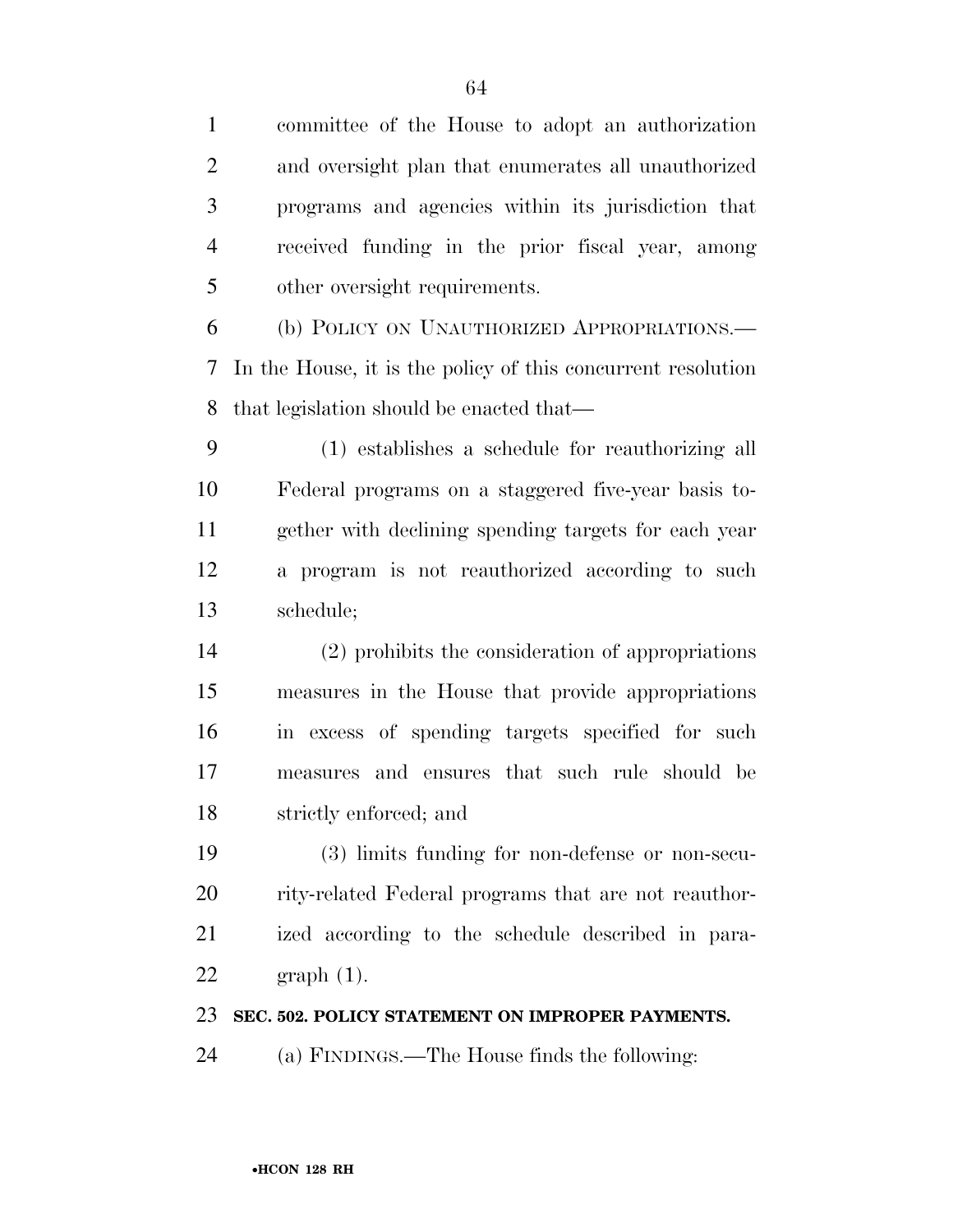| $\mathbf{1}$   | (1) The Government Accountability Office de-                |
|----------------|-------------------------------------------------------------|
| $\overline{2}$ | fines improper payments as any reported payment             |
| 3              | that should not have been made or was made in an            |
| $\overline{4}$ | incorrect amount.                                           |
| 5              | $(2)$ Improper payments totaled roughly \$1.3               |
| 6              | trillion between fiscal years 2003 and 2017.                |
| 7              | (3) Improper payments increased from \$107                  |
| 8              | billion in $2012$ to \$141 billion in $2017$ .              |
| 9              | (4) The Earned Income Tax Credit, Medicare,                 |
| 10             | and Medicaid account for 74 percent of total im-            |
| 11             | proper payments.                                            |
| 12             | (5) Eight agencies did not report payment esti-             |
| 13             | mates for 18 programs that the Comptroller General          |
| 14             | deems susceptible to significant improper payments.         |
| 15             | (b) POLICY ON IMPROPER PAYMENTS.—It is the pol-             |
| 16             | icy of this concurrent resolution that an independent com-  |
| 17             | mission should be established with the goal of finding tan- |
|                | 18 gible solutions to reduce total improper payments by 50  |
| 19             | percent within the next 5 years. The commission should      |
| 20             | also develop a more stringent system of agency oversight    |
| 21             | to achieve this goal.                                       |
| 22             | SEC. 503. POLICY STATEMENT ON EXPENDITURES FROM             |
| 23             | AGENCY FEES AND SPENDING.                                   |
| 24             | (a) FINDINGS.—The House finds the following:                |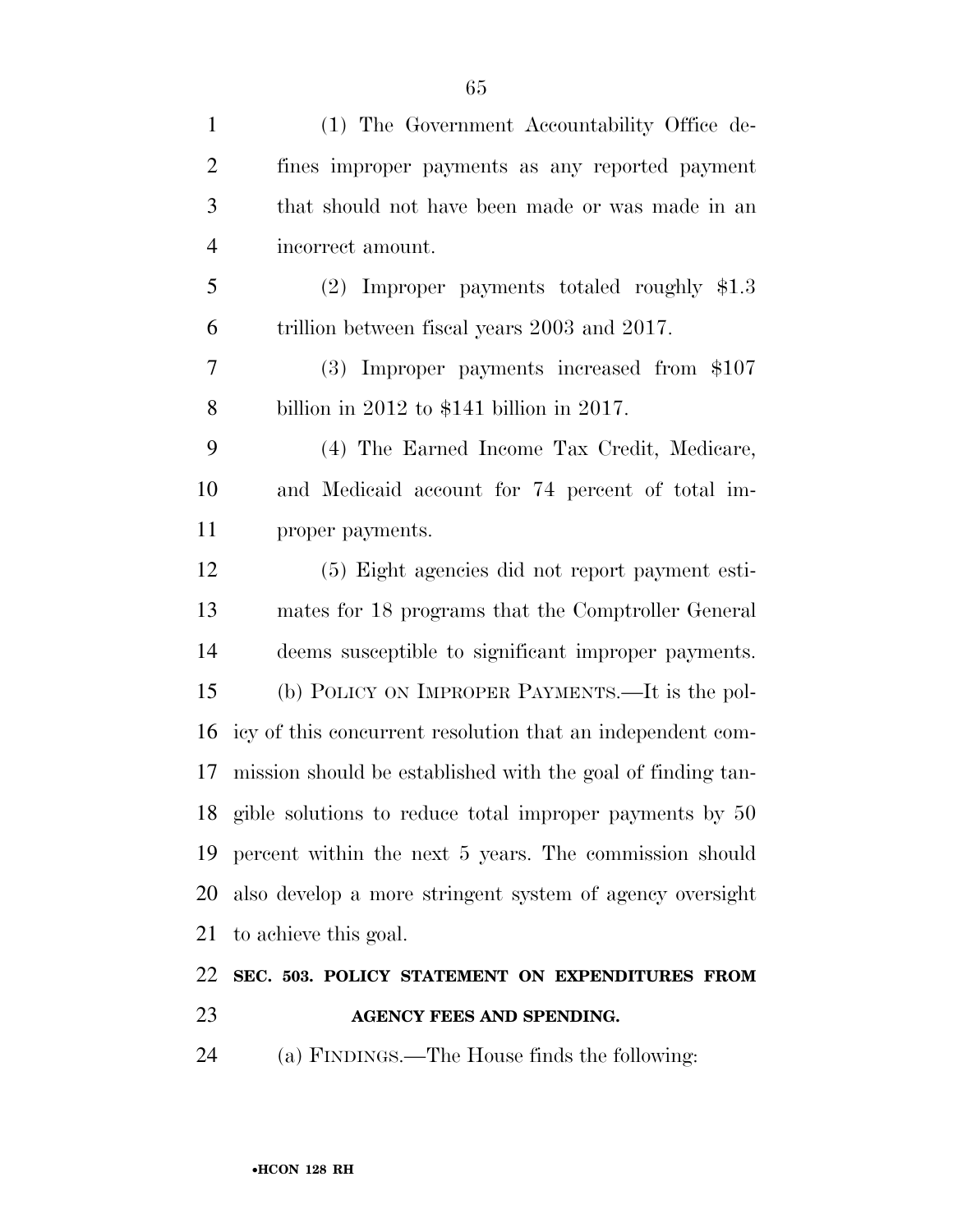(1) Many Federal departments and agencies have permanent authority to collect and spend fees and other offsetting collections.

 (2) The Office of Management and Budget esti- mates the total amount of offsetting fees and collec-tions to be \$542 billion in fiscal year 2018.

 (3) Agency budget justifications are, in some cases, not fully transparent about the amount of program activity funded through offsetting collec- tions or fees. This lack of transparency prevents ef-fective and accountable Government.

 (b) POLICY ON EXPENDITURES FROM AGENCY FEES AND SPENDING.—It is the policy of this concurrent resolu- tion that the House should reassert its constitutional pre- rogative to control Federal spending and exercise rigorous oversight over Federal agencies. Congress should subject all fees paid by the public to Federal agencies to annual appropriations or authorizing legislation and a share of these proceeds should be reserved for taxpayers in the form of deficit reduction.

# **SEC. 504. POLICY STATEMENT ON COMBATING THE OPIOID**

- **EPIDEMIC.**
- (a) FINDINGS.—The House finds the following: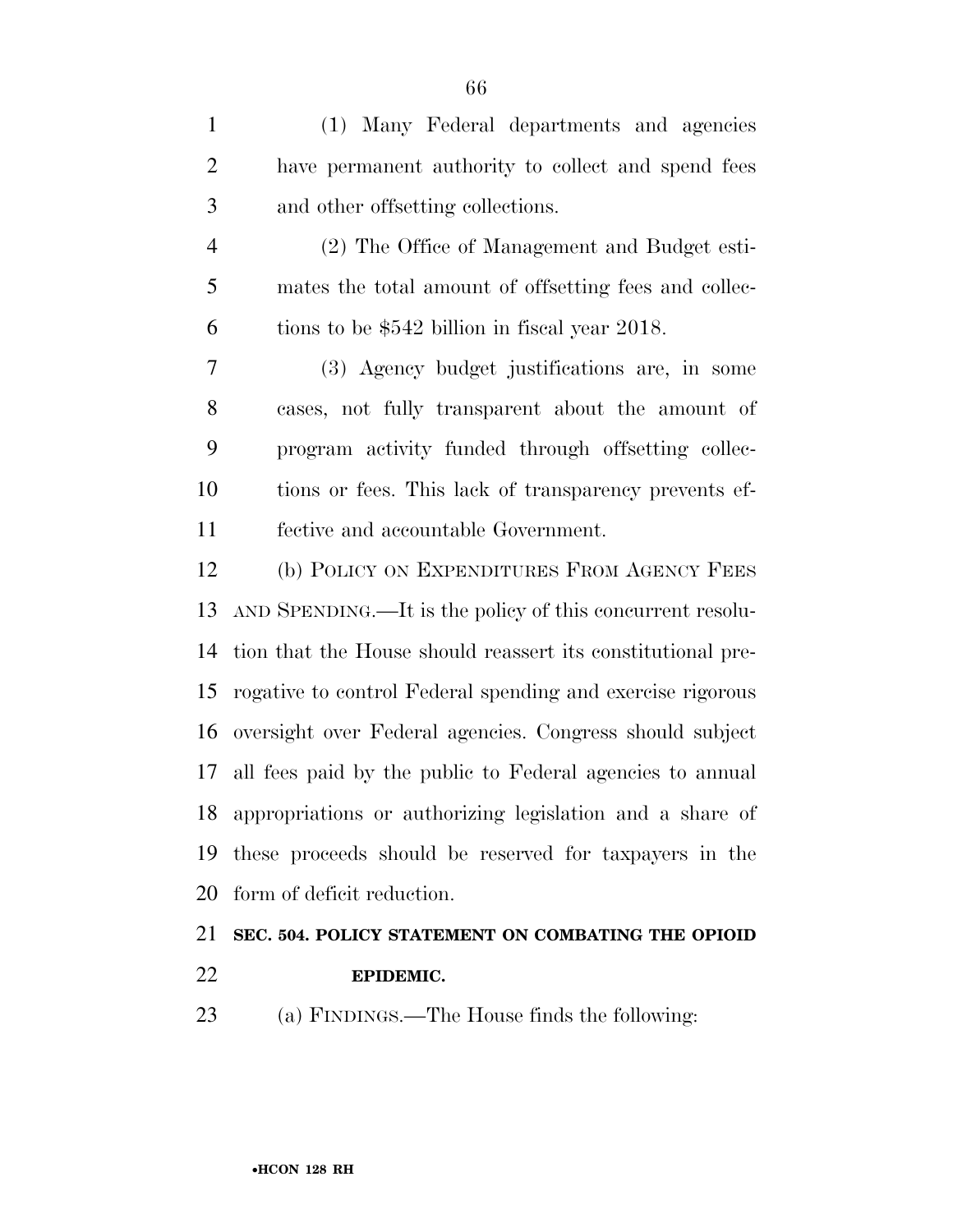| $\mathbf{1}$   | (1) According to the Centers for Disease Con-         |
|----------------|-------------------------------------------------------|
| $\overline{2}$ | trol and Prevention (CDC), on average, 115 Ameri-     |
| 3              | cans die each day from an opioid overdose.            |
| $\overline{4}$ | (2) Forty percent of deaths from an opioid            |
| 5              | overdose are attributable to overdose from prescrip-  |
| 6              | tion opioids.                                         |
| 7              | (3) Opioid overdose deaths involving a prescrip-      |
| 8              | tion opioid were five times higher in 2016 than in    |
| 9              | 1999.                                                 |
| 10             | $(4)$ Since 1999, the number of prescription          |
| 11             | opioids sold in the U.S. has nearly quadrupled.       |
| 12             | $(5)$ Since 1999, the number of deaths from pre-      |
| 13             | scription opioids has more than quadrupled.           |
| 14             | (6) The CDC asserts that improving opioid pre-        |
| 15             | scribing practices will reduce exposure to opioids,   |
| 16             | prevent abuse, and stop addiction.                    |
| 17             | (7) The CDC has found that individuals in             |
| 18             | rural counties are almost twice as likely to overdose |
| 19             | on prescription painkillers as those in urban areas.  |
| 20             | $(8)$ According to the CDC, nearly 7,000 people       |
| 21             | are treated in emergency rooms every day for using    |
| 22             | opioids in a non-approved manner.                     |
| 23             | (9) The 21st Century Cures Act and the Com-           |
| 24             | prehensive Addiction and Recovery Act were signed     |
| 25             | into law in the 114th Congress in an overwhelming     |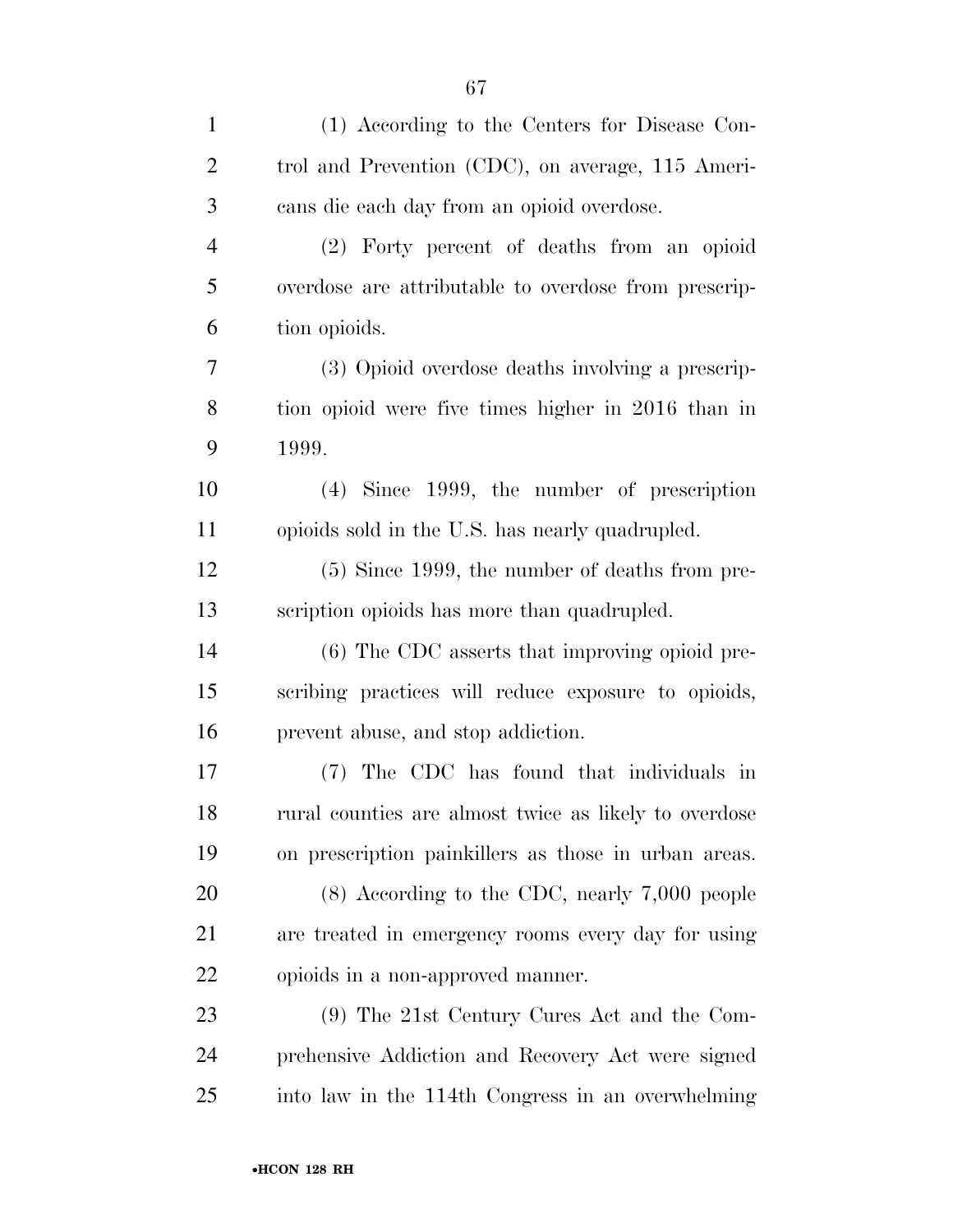| $\mathbf{1}$   | display of congressional and executive branch sup-    |
|----------------|-------------------------------------------------------|
| $\overline{2}$ | port in the fight against the opioid epidemic.        |
| 3              | (10) The Committee on Energy and Commerce             |
| $\overline{4}$ | and the Committee on Ways and Means have consid-      |
| 5              | ered dozens of opioid epidemic-related bills during   |
| 6              | the 115 <sup>th</sup> Congress.                       |
| 7              | (11) Bipartisan efforts to eliminate opioid           |
| 8              | abuse and provide relief from addiction for all Amer- |
| 9              | icans should continue.                                |
| 10             | (b) POLICY ON OPIOID ABUSE.—It is the policy of       |
| 11             | this concurrent resolution that—                      |
| 12             | (1) combating opioid abuse using available            |
| 13             | budgetary resources remains a high priority;          |
| 14             | (2) the House, in a bipartisan manner, should         |
| 15             | continue to examine the Federal response to the       |
| 16             | opioid abuse epidemic and support essential activi-   |
| 17             | ties to reduce and prevent substance abuse;           |
| 18             | (3) the House should continue to support initia-      |
| 19             | tives included in the 21st Century Cures Act and the  |
| 20             | Comprehensive Addiction and Recovery Act;             |
| 21             | (4) the House should continue its oversight ef-       |
| 22             | forts, particularly ongoing investigations conducted  |
| 23             | by the House Committee on Energy and Commerce,        |
| 24             | to ensure that taxpayer dollars intended to combat    |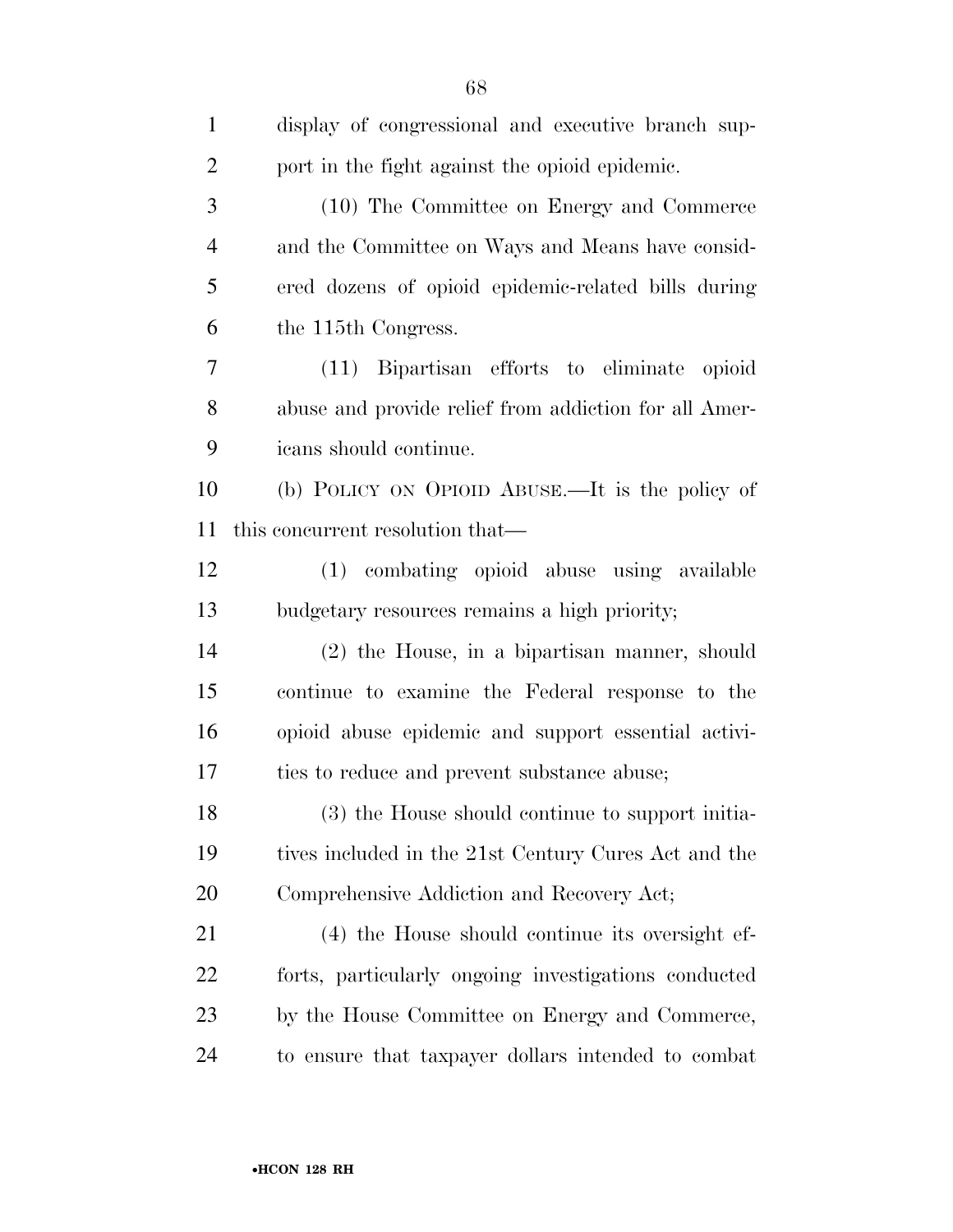opioid abuse are spent appropriately and efficiently; and (5) the House should collaborate with State, local, and tribal entities to develop a comprehensive strategy for addressing the opioid addiction crisis. **SEC. 505. POLICY STATEMENT ON MEDICAL DISCOVERY, DEVELOPMENT, DELIVERY, AND INNOVA- TION.**  (a) FINDINGS.—The House finds the following: (1) The Nation's commitment to the discovery, development, and delivery of new treatments and cures has made the United States the biomedical in- novation capital of the world for decades. (2) The history of scientific discovery and med- ical breakthroughs in the United States is extensive, including the creation of the polio vaccine, the first genetic mapping, and the invention of the implantable cardiac pacemaker. (3) Reuters ranked the United States Health and Human Services Laboratories as first in the world for innovation on its 2017 list of the Top 25 Global Innovators. (4) The United States leads the world in the

•**HCON 128 RH**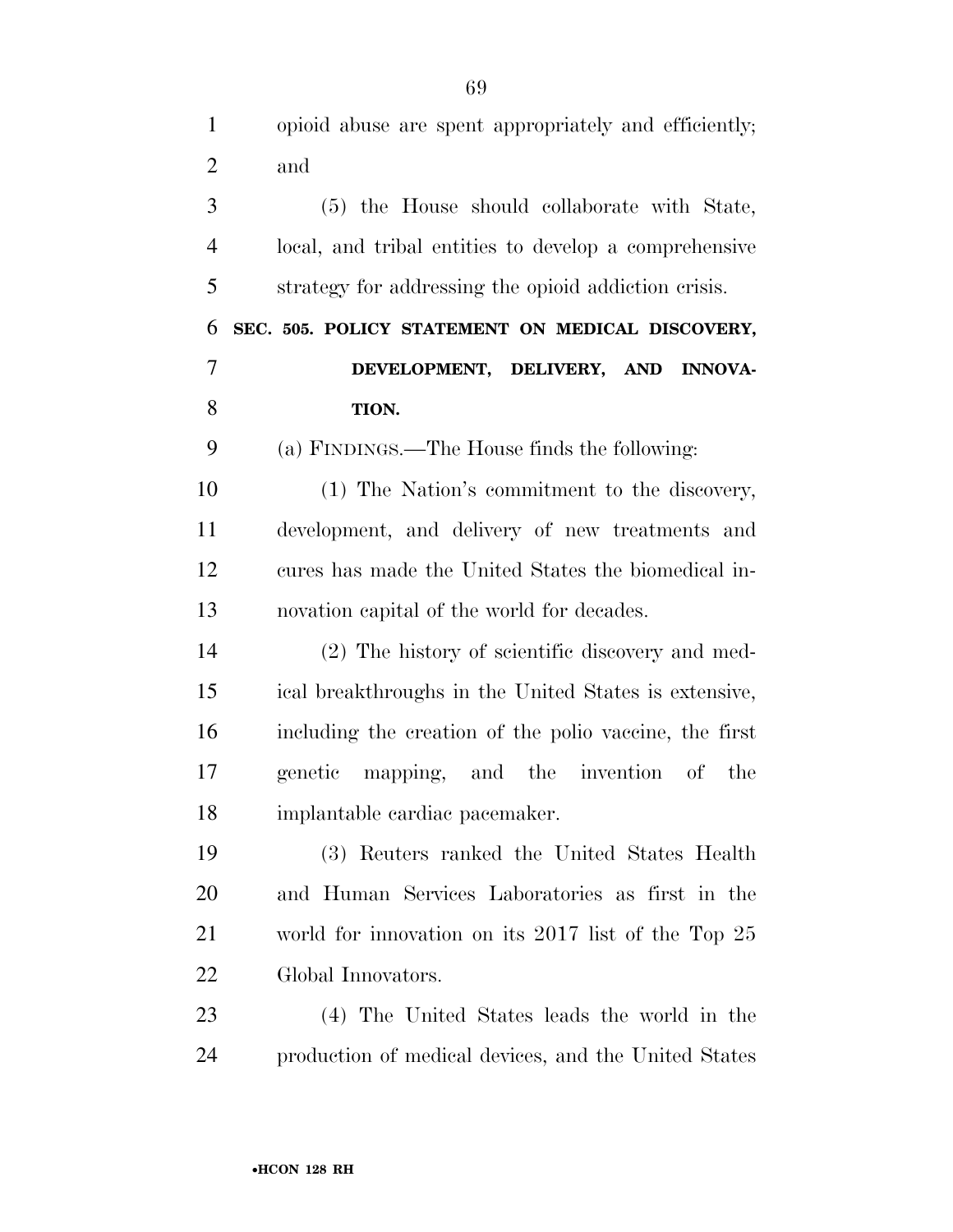| $\mathbf{1}$   | medical device market accounts for approximately 40  |
|----------------|------------------------------------------------------|
| $\overline{2}$ | percent of the global market.                        |
| 3              | (5) The United States remains a global leader        |
| 4              | in pharmaceutical research and development invest-   |
| 5              | ment, has produced more than half of the world's     |
| 6              | new molecules in the past decade, and represents the |
| 7              | world's largest pharmaceutical market, which is tri- |
| 8              | ple the size of the nearest rival, China.            |
| 9              | (b) POLICY ON MEDICAL INNOVATION.—It is the pol-     |
| 10             | icy of this concurrent resolution that—              |
| 11             | (1) the Federal Government should foster in-         |
| 12             | vestment in health care innovation and maintain the  |
| 13             | Nation's world leadership status in medical science  |
| 14             | by encouraging competition;                          |
| 15             | (2) the House should continue to support the         |
| 16             | critical work of medical innovators throughout the   |
| 17             | country through continued funding for agencies, in-  |
| 18             | cluding the National Institutes of Health and the    |
| 19             | Centers for Disease Control and Prevention, to con-  |
| 20             | duct life-saving research and development; and       |
| 21             | (3) the Federal Government should unleash the        |
| 22             | power of private-sector medical innovation by remov- |
| 23             | ing regulatory obstacles that impede the adoption of |
| 24             | new medical technology and pharmaceuticals.          |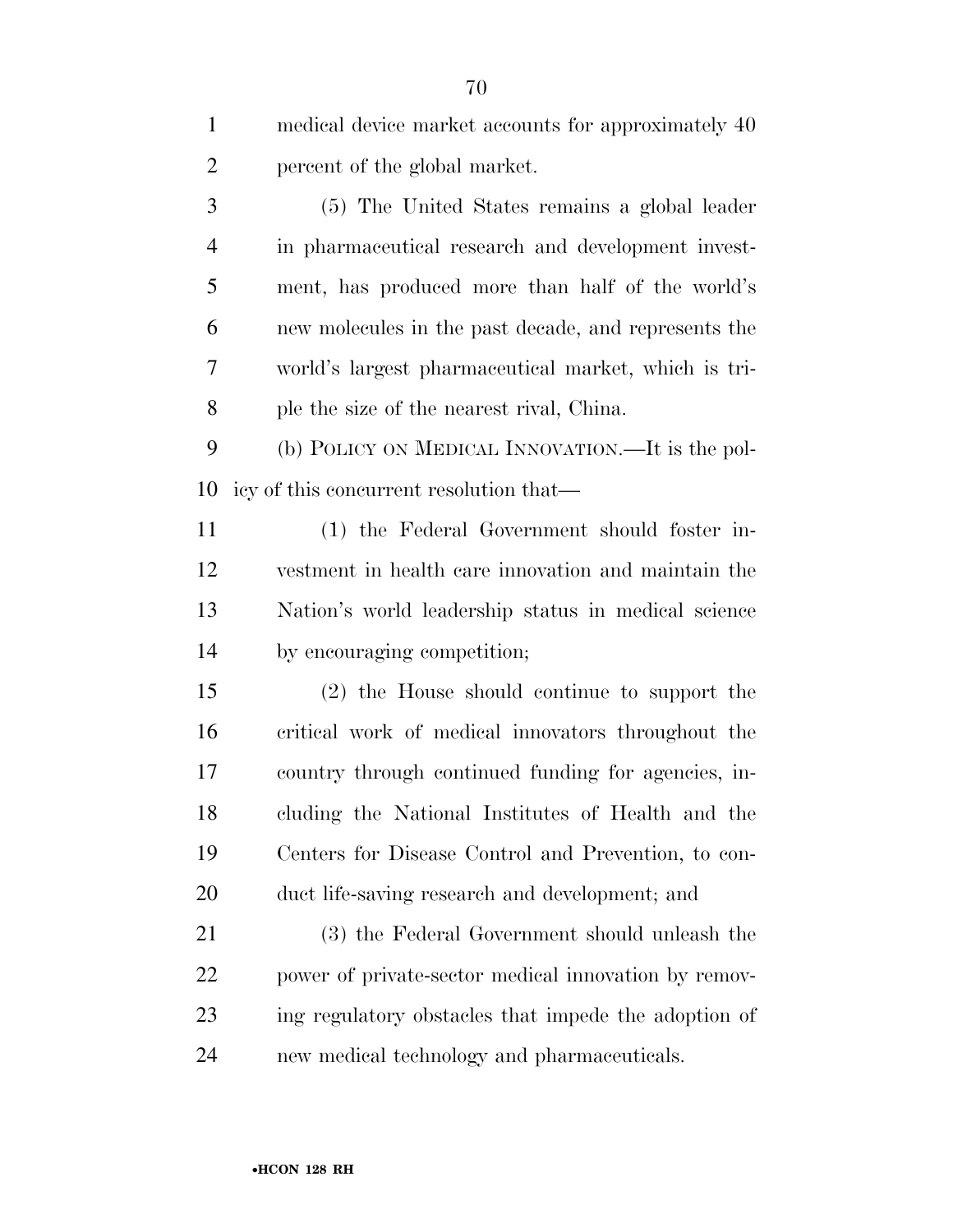(a) FINDINGS.—The House finds the following:

 (1) Medicaid is a Federal-State program that provides health care coverage for impoverished Americans.

 (2) Medicaid serves four major population cat- egories: the elderly, the blind and disabled, children, and adults.

 (3) The Congressional Budget Office projects the average monthly enrollment in Medicaid for fis-cal year 2018 to be 76 million people.

 (4) Of this 76 million people, 27 million - more than one third of the enrollees - are non-elderly, non-disabled adults.

 (5) Medicaid continues to grow at an unsustainable rate, and will cost approximately one trillion dollars per year within the decade, between Federal and State spending.

 (6) Congress has a responsibility to preserve limited Medicaid resources for America's most vul-nerable - those who cannot provide for themselves.

•**HCON 128 RH**  (7) In 2016, the Foundation for Government Accountability conducted a first-of-its-kind study on the power of work. It analyzed data from the State of Kansas, which demonstrates that work require-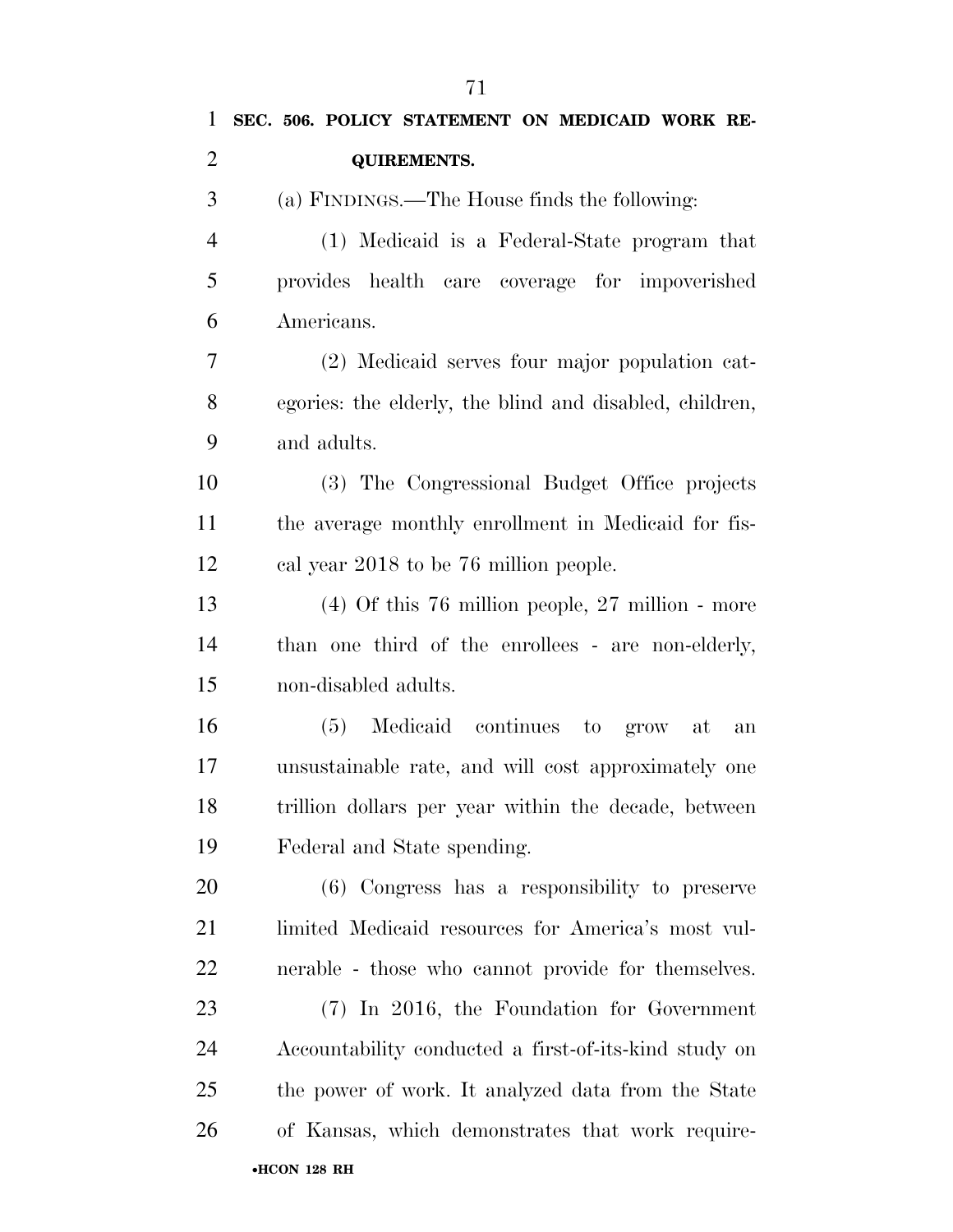| $\mathbf{1}$   | ments have led to greater employment, higher in-      |
|----------------|-------------------------------------------------------|
| $\overline{2}$ | comes, and less poverty.                              |
| 3              | (8) The State of Maine implemented work re-           |
| $\overline{4}$ | quirements in 2014, and saw incomes rise for able-    |
| 5              | bodied welfare recipients by an average of 114 per-   |
| 6              | cent within a year.                                   |
| 7              | (9) Work is a valuable source of human dignity,       |
| 8              | and work requirements help lift Americans out of      |
| 9              | poverty by incentivizing self-reliance.               |
| 10             | (b) POLICY ON MEDICAID WORK REQUIREMENTS.—            |
| 11             | It is the policy of this concurrent resolution that—  |
| 12             | (1) Congress should enact legislation that en-        |
| 13             | courages able-bodied, non-elderly, non-pregnant       |
| 14             | adults without dependents to work, actively seek      |
| 15             | work, participate in a job-training program, or do    |
| 16             | community service, in order to receive Medicaid;      |
| 17             | Medicaid work requirements legislation<br>(2)         |
| 18             | could include 30 hours per week of work, of which     |
| 19             | 20 of those hours should be spent in the core activi- |
| 20             | ties of: public or private sector employment, work    |
| 21             | experience, on-the-job training, job-search or job-   |
| 22             | readiness assistance program participation, commu-    |
| 23             | nity service, or vocational training and education;   |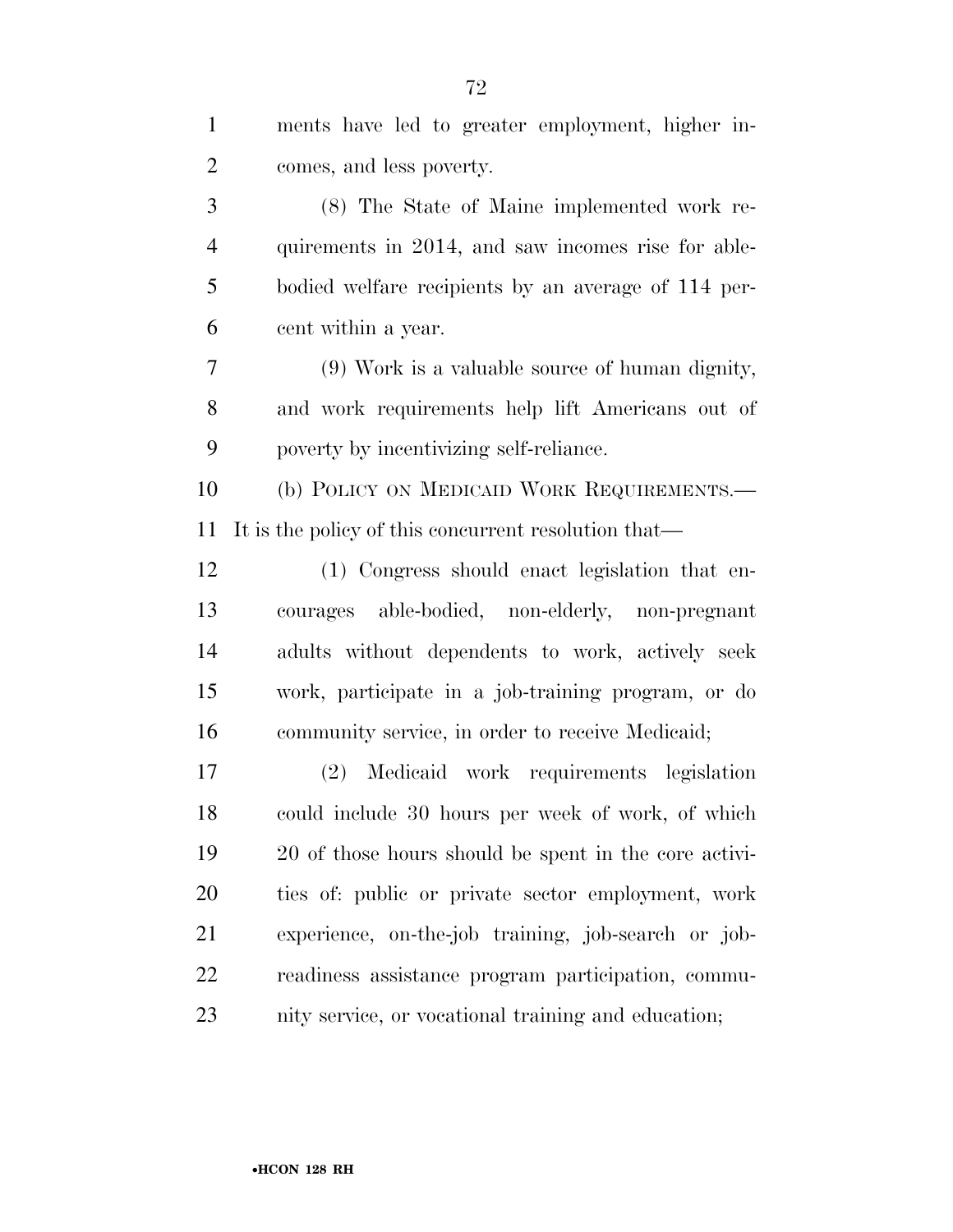| $\mathbf{1}$   | (3) States should be given flexibility to deter-      |
|----------------|-------------------------------------------------------|
| $\overline{2}$ | mine the parameters of qualifying program partici-    |
| 3              | pation and work-equivalent experience;                |
| $\overline{4}$ | (4) States should perform regular case checks         |
| 5              | to ensure taxpayer dollars are appropriately spent;   |
| 6              | and                                                   |
| 7              | (5) the Government Accountability Office or the       |
| 8              | Department of Health and Human Services Inspec-       |
| 9              | tor General should conduct annual audits of State     |
| 10             | Medicaid programs to ensure proper reporting and      |
| 11             | prevent waste, fraud, and abuse.                      |
| 12             | SEC. 507. POLICY STATEMENT ON MEDICARE.               |
| 13             | (a) FINDINGS.—The House finds the following:          |
| 14             | (1) More than 58 million Americans depend on          |
| 15             | Medicare for their health security.                   |
| 16             | (2) The Medicare Trustees Report has repeat-          |
| 17             | edly recommended that Congress address Medicare's     |
| 18             | long-term financial challenges. Each year without re- |
| 19             | form, the financial condition of Medicare becomes     |
| 20             | more precarious and the threat to those in or near    |
| 21             | retirement more pronounced. The current challenges    |
| <u>22</u>      | that Congress will need to address include—           |
| 23             | (A) the Hospital Insurance Trust Fund                 |
| 24             | will be exhausted in 2026 and unable to pay the       |
| 25             | full scheduled benefits;                              |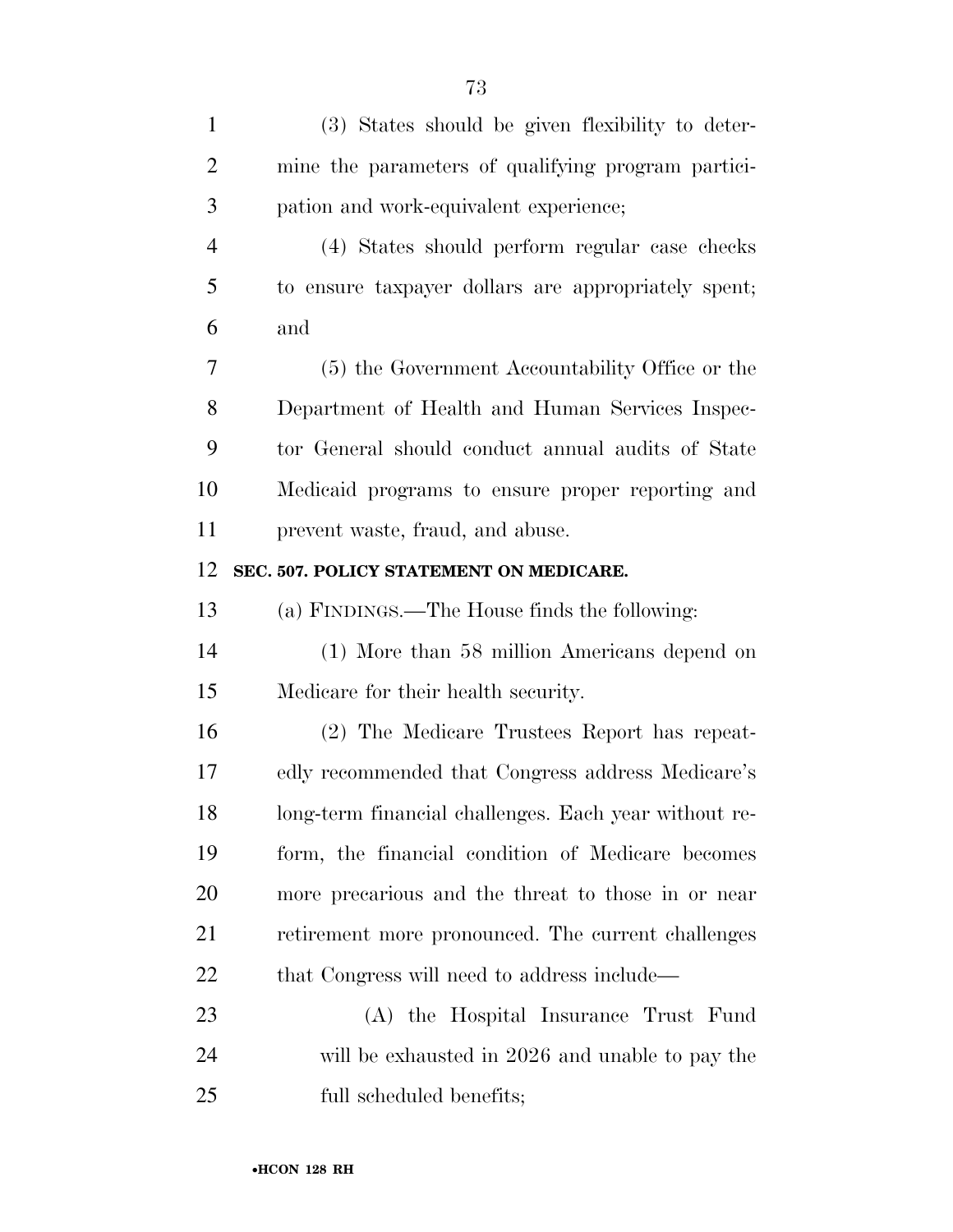| $\mathbf{1}$   | (B) Medicare enrollment is expected to in-         |
|----------------|----------------------------------------------------|
| $\overline{2}$ | crease more than 50 percent in the next two        |
| 3              | decades, as 10,000 baby boomers reach retire-      |
| $\overline{4}$ | ment age each day;                                 |
| 5              | (C) due to extended life spans, enrollees          |
| 6              | remain in Medicare three times longer than at      |
| 7              | the outset of the program five decades ago;        |
| 8              | (D) notwithstanding the program's trust            |
| 9              | fund arrangement, current workers' payroll tax     |
| 10             | contributions pay for current Medicare bene-       |
| 11             | ficiaries instead of being set aside for their own |
| 12             | future use;                                        |
| 13             | (E) the number of workers supporting               |
| 14             | each beneficiary continues to fall; in 1965, the   |
| 15             | ratio was 4.5 workers per beneficiary, and by      |
| 16             | 2030, the ratio will be only 2.4 workers per       |
| 17             | beneficiary;                                       |
| 18             | (F) the average Medicare beneficiary re-           |
| 19             | ceives about three dollars in Medicare benefits    |
| 20             | for every dollar paid into the program;            |
| 21             | (G) Medicare is growing faster than the            |
| 22             | economy, with an average projected growth rate     |
| 23             | of 7 percent per year over the next 10 years;      |
| 24             | and                                                |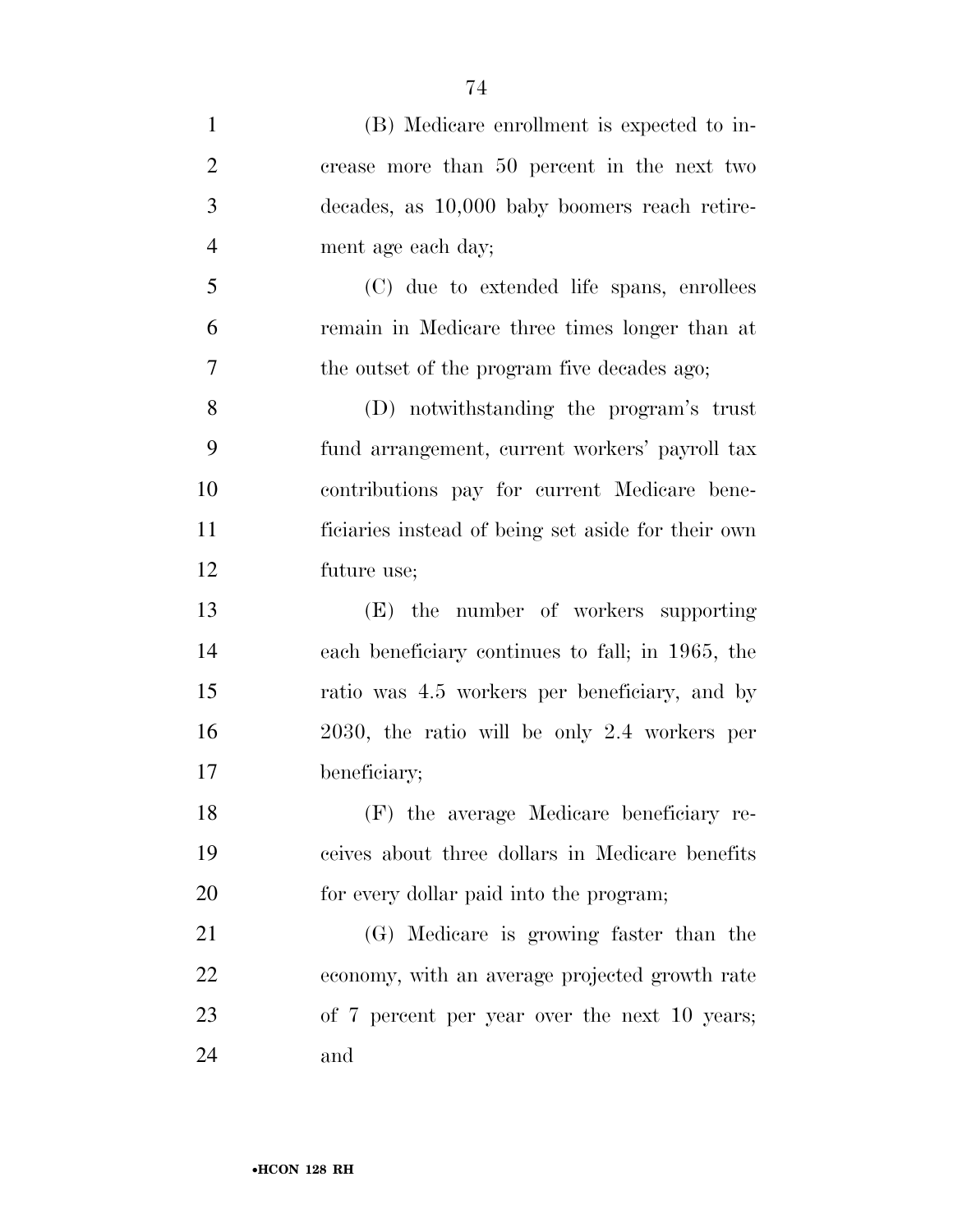(H) by 2028, Medicare spending will reach more than \$1.5 trillion, more than double the 2017 spending level of \$702 billion. (3) Failing to address the impending insolvency of Medicare will leave millions of American seniors without adequate health security and younger gen-

erations burdened with having to pay for these

unsustainable spending levels.

 (b) POLICY ON MEDICARE REFORM.—It is the policy of this concurrent resolution to save Medicare for those in or near retirement and to strengthen the program's sol-vency for future beneficiaries.

 (c) ASSUMPTIONS.—This concurrent resolution as- sumes transition to an improved Medicare program that ensures—

 (1) Medicare is preserved for current and fu-17 ture beneficiaries;

 (2) future Medicare beneficiaries may select from competing guaranteed health coverage options 20 for a managed care plan that best suits their needs;

 (3) traditional fee-for-service Medicare remains a plan option;

 (4) Medicare provides additional assistance for lower-income beneficiaries and those with greater health risks; and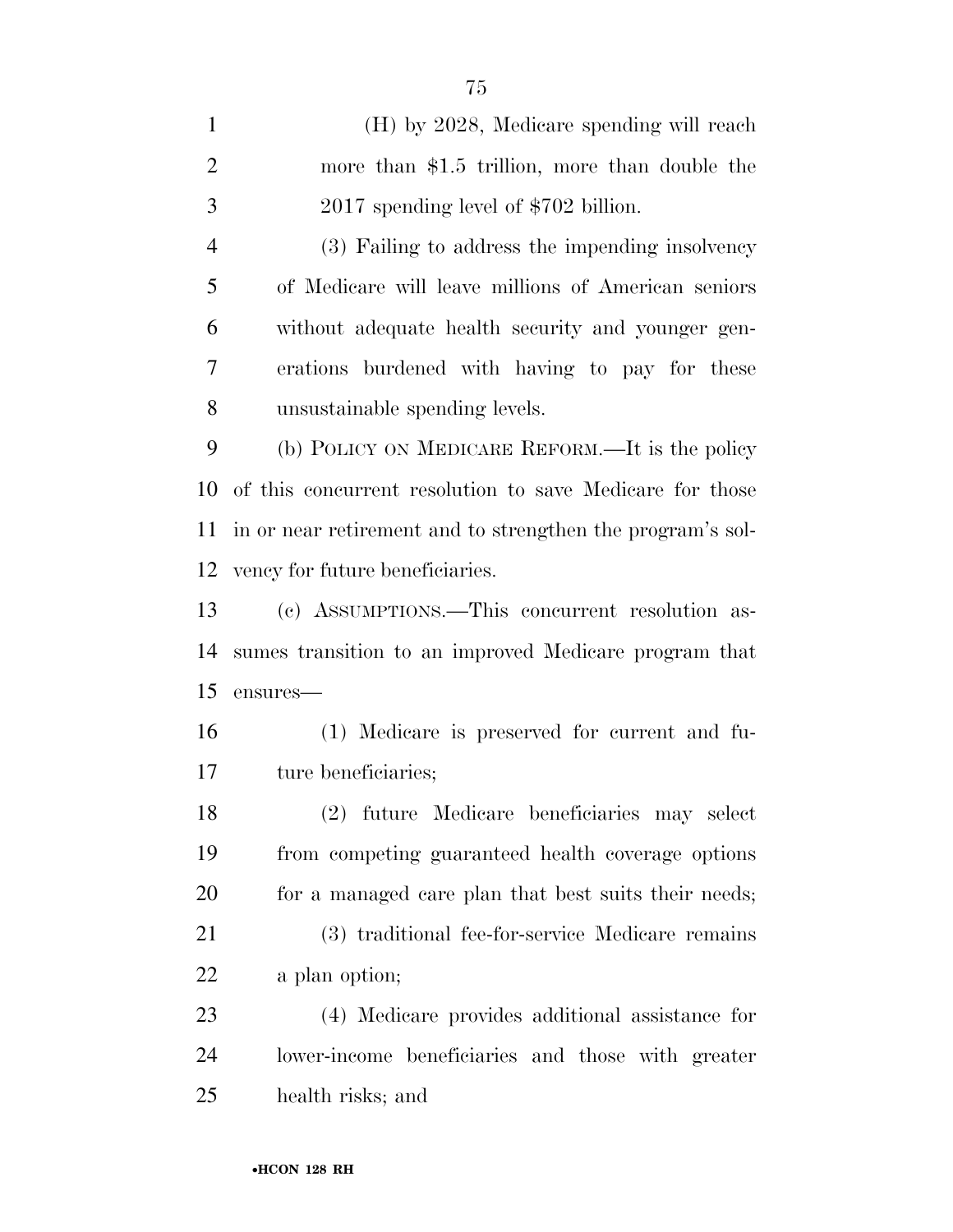| $\mathbf{1}$   | (5) Medicare spending is put on a sustainable          |
|----------------|--------------------------------------------------------|
| $\overline{2}$ | path and becomes solvent over the long term.           |
| 3              | SEC. 508. POLICY STATEMENT ON SOCIAL SECURITY.         |
| $\overline{4}$ | (a) FINDINGS.—The House finds the following:           |
| 5              | (1) More than 60 million retirees, individuals         |
| 6              | with disabilities, and survivors depend on Social Se-  |
| 7              | curity. Since enactment, Social Security has served    |
| 8              | as a vital leg of the "three-legged stool" of retire-  |
| 9              | ment security, which includes employer provided        |
| 10             | pensions as well as personal savings.                  |
| 11             | (2) Social Security's progressive benefit design       |
| 12             | provides lower lifetime earners with a Social Security |
| 13             | benefit that replaces a higher percentage of their     |
| 14             | pre-retirement earnings than is the case for higher    |
| 15             | earners. Reforms should align with Social Security's   |
| 16             | progressive nature.                                    |
| 17             | (3) The Social Security Trustees Report has re-        |
| 18             | peatedly recommended that Social Security's long-      |
| 19             | term financial challenges be addressed soon.           |
| 20             | (4) The financial condition of Social Security         |
| 21             | and the threat to seniors and those receiving Social   |
| 22             | Security disability benefits becomes<br>more<br>pro-   |
| 23             | nounced each year without reform. For example, ac-     |
| 24             | cording to the Congressional Budget Office (CBO)—      |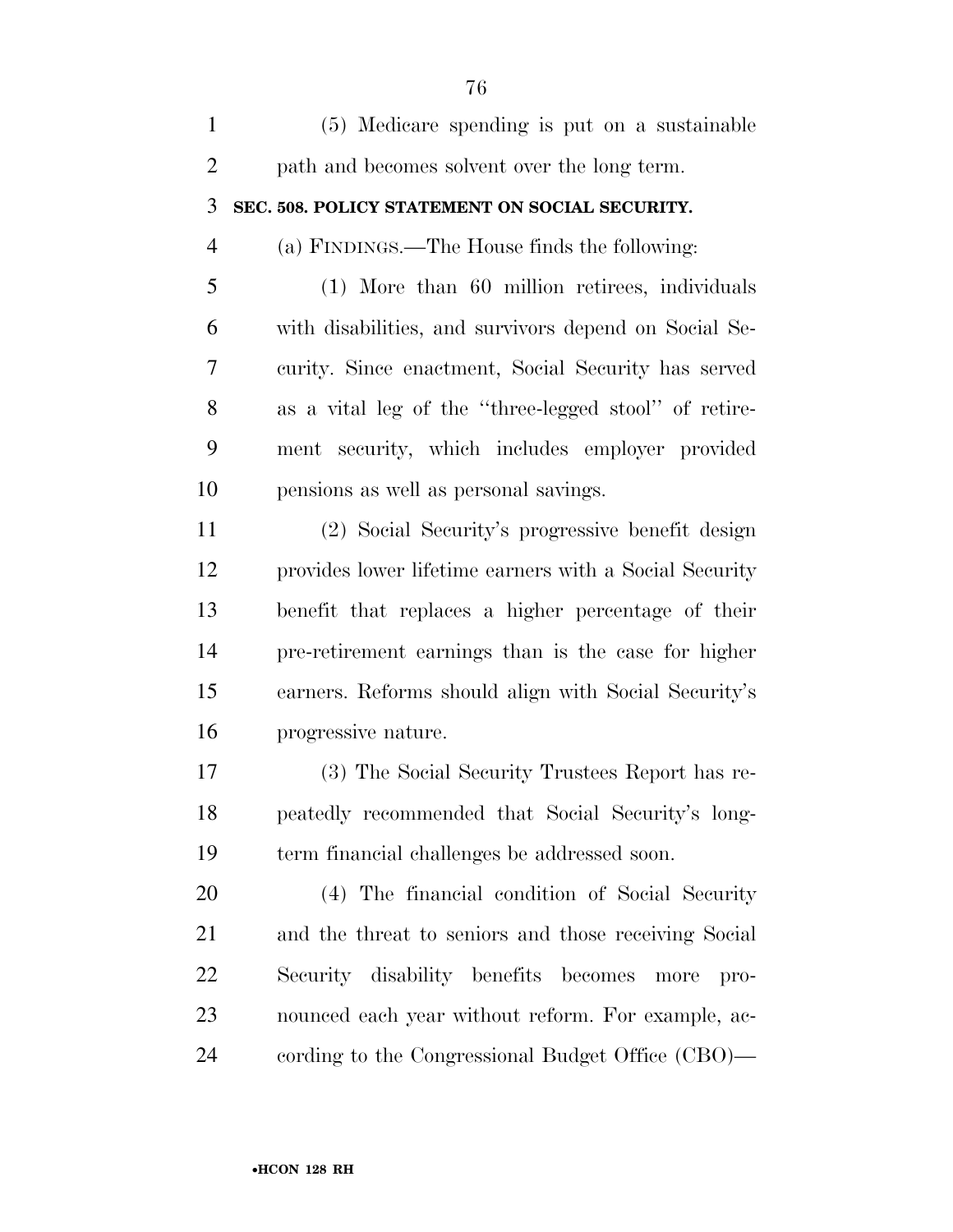(A) in 2025, the Disability Insurance Trust Fund will be exhausted and program rev- enues will be unable to pay scheduled benefits; and (B) with the exhaustion of the combined Old-Age and Survivors and Disability Insurance Trust Funds in 2030, benefits will be cut by 28 percent across the board. (5) The recession and slow recovery exacerbated the looming fiscal crisis facing Social Security. The most recent CBO projections find that Social Secu- rity will run a cumulative cash flow deficit of more 13 than \$1.5 trillion over the next 10 years. (6) The Disability Insurance program provides an essential income safety net for those with disabil-16 ities and their families. According to CBO, between 1970 and 2018 the number of disabled workers and their dependent family members receiving disability benefits has increased by about 280 percent from 2.7 million to close to 10.3 million. This increase is not due strictly to population growth or decreases in health. CBO also attributes program growth to changes in demographics and the composition of the labor force as well as Federal policies.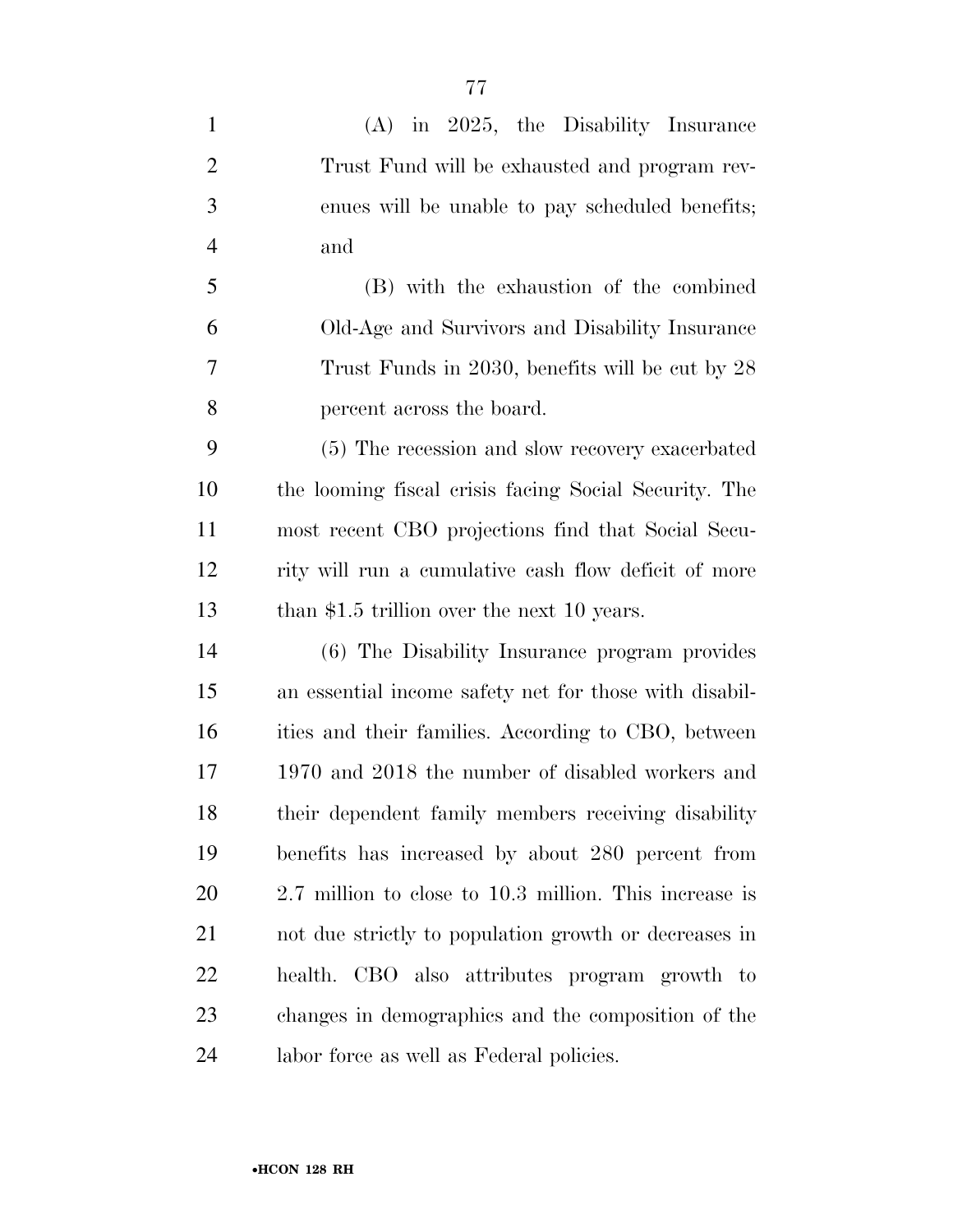(7) In the past, Social Security has been re- formed on a bipartisan basis, most notably by the ''Greenspan Commission'', which helped address So-cial Security shortfalls for more than a generation.

 (8) Americans deserve action by the President and Congress to preserve and strengthen Social Se- curity to ensure that Social Security remains a crit-ical part of the safety net.

 (b) POLICY ON SOCIAL SECURITY.—It is the policy of this concurrent resolution that the House should work in a bipartisan manner to make Social Security solvent on a sustainable basis. This concurrent resolution as-sumes, under a reform trigger, that—

 (1) if in any year the Board of Trustees of the Federal Old-Age and Survivors Insurance Trust Fund and the Federal Disability Insurance Trust Fund annual Trustees Report determines that the 75-year actuarial balance of the Social Security Trust Funds is in deficit, and the annual balance of the Social Security Trust Funds in the 75th year is in deficit, the Board of Trustees should, no later than September 30 of the same calendar year, sub- mit to the President recommendations for statutory reforms necessary to achieve a positive 75-year actu-arial balance and a positive annual balance in the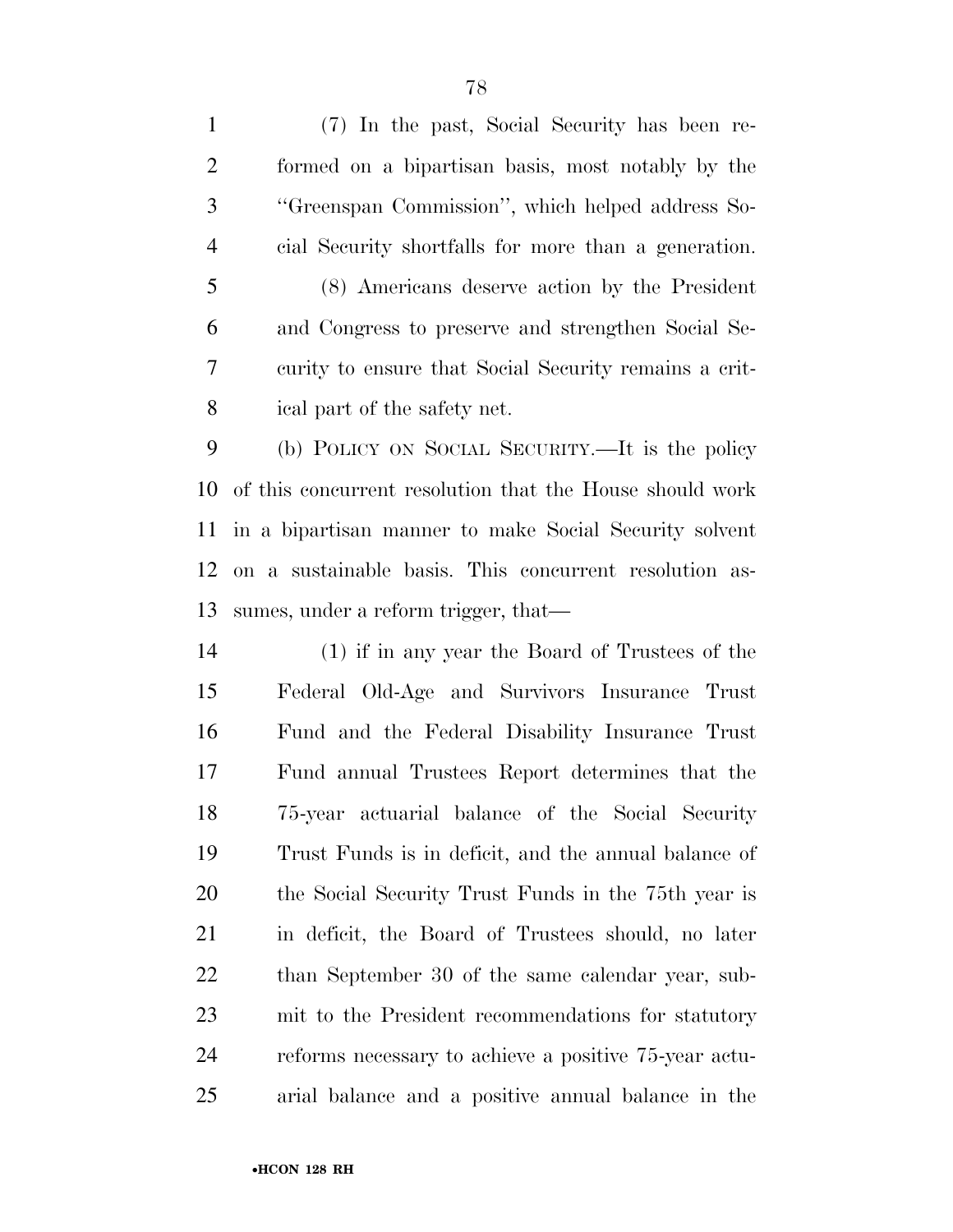75th year, and any recommendations provided to the President must be agreed upon by both Public Trustees of the Board of Trustees;

 (2) not later than December 1 of the same cal- endar year in which the Board of Trustees submit its recommendations, the President should promptly submit implementing legislation to both Houses of Congress including recommendations necessary to achieve a positive 75-year actuarial balance and a positive annual balance in the 75th year, and the majority leader of the Senate and the majority lead- er of the House should introduce the President's leg-islation upon receipt;

 (3) within 60 days of the President submitting legislation, the committees of jurisdiction should re- port a bill, which the House or Senate should con-sider under expedited procedures; and

 (4) legislation submitted by the President should—

(A) protect those in or near retirement;

 (B) preserve the safety net for those who count on Social Security the most, including 23 those with disabilities and survivors;

(C) improve fairness for participants;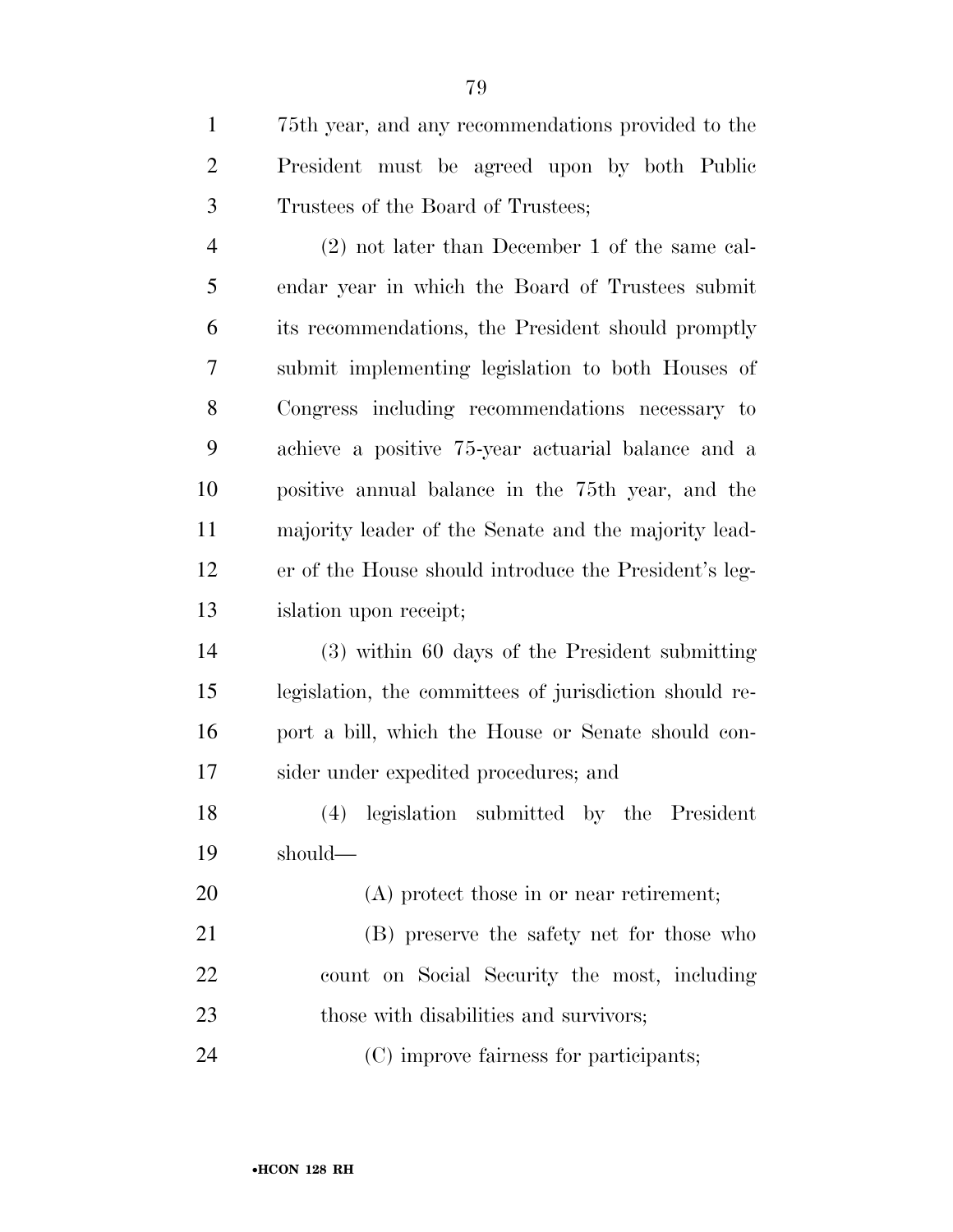| $\mathbf{1}$   | (D) reduce the burden on and provide cer-                     |
|----------------|---------------------------------------------------------------|
| $\overline{2}$ | tainty for future generations; and                            |
| 3              | (E) secure the future of the Disability In-                   |
| $\overline{4}$ | surance program while addressing the needs of                 |
| 5              | those with disabilities today and improving the               |
| 6              | determination process.                                        |
| 7              | (c) POLICY ON DISABILITY INSURANCE.—It is the                 |
| 8              | policy of this concurrent resolution that the House should    |
| 9              | consider legislation on a bipartisan basis to reform the      |
| 10             | Disability Insurance program prior to the exhaustion of       |
| 11             | the Disability Insurance Trust Fund in 2025 and should        |
| 12             | not reallocate funds from the Social Security Old-Age and     |
| 13             | Survivors Insurance Trust Fund without reforms to the         |
| 14             | Disability Insurance system. This concurrent resolution       |
| 15             | assumes reform that—                                          |
| 16             | (1) promotes opportunity for those trying to re-              |
| 17             | turn to work;                                                 |
| 18             | (2) ensures benefits continue to be paid to indi-             |
| 19             | viduals with disabilities and their family members            |
| 20             | who rely on them;                                             |
| 21             | $(3)$ prevents a 12 percent across-the-board ben-             |
| 22             | efit cut; and                                                 |
| 23             | (4) improves the Disability Insurance program.                |
| 24             | (d) POLICY ON SOCIAL SECURITY SOLVENCY.—It is                 |
| 25             | the policy of this concurrent resolution that any legislation |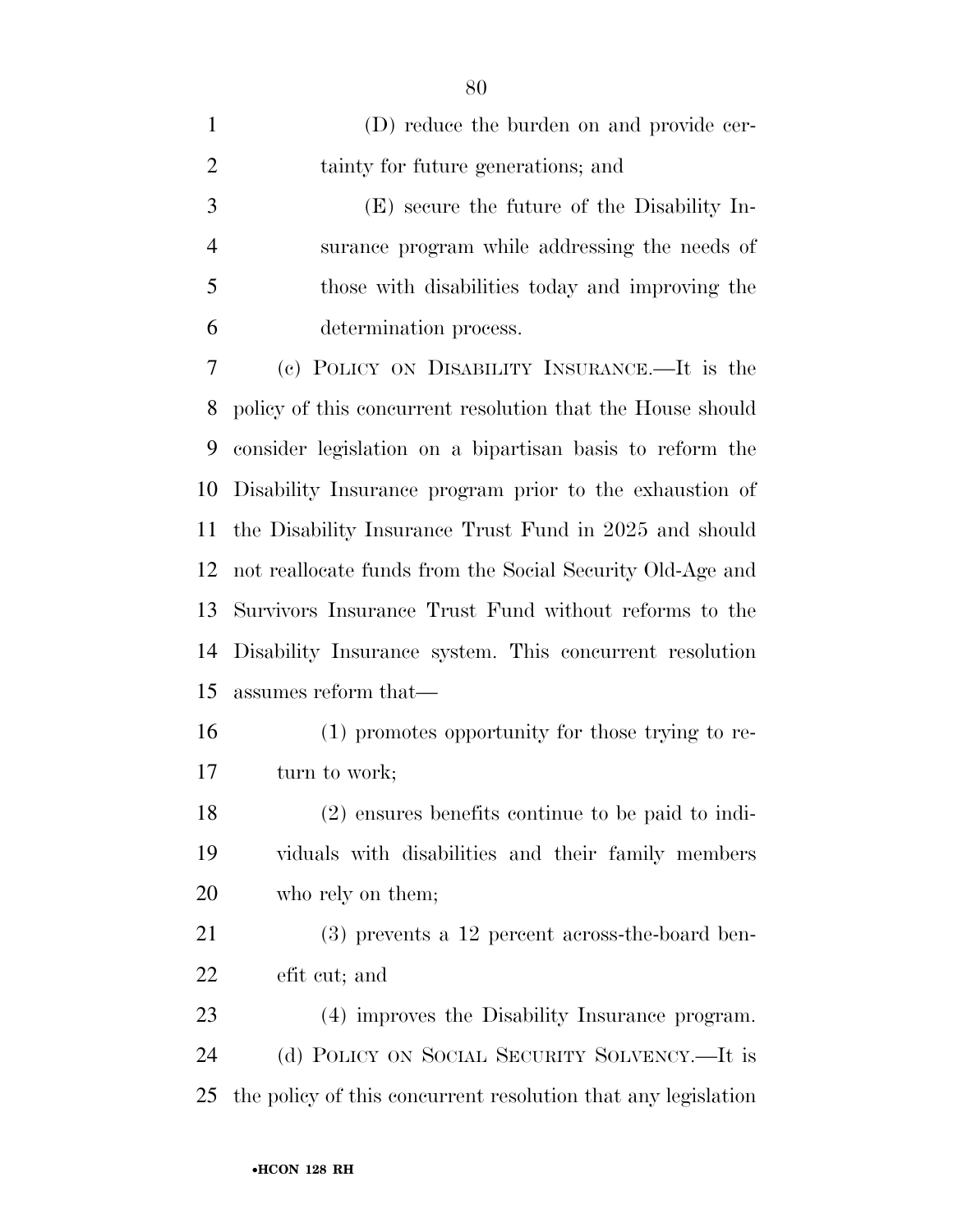| $\mathbf{1}$   | the House considers to improve the solvency of the Dis-  |
|----------------|----------------------------------------------------------|
| $\overline{2}$ | ability Insurance Trust Fund must also improve the long- |
| 3              | term solvency of the combined Old Age and Survivors Dis- |
| $\overline{4}$ | ability Insurance Trust Funds.                           |
| 5              | SEC. 509. POLICY STATEMENT ON HIGHER EDUCATION AND       |
| 6              | WORKFORCE DEVELOPMENT OPPORTUNITY.                       |
| 7              | (a) FINDINGS ON HIGHER EDUCATION.—The House              |
| 8              | finds the following:                                     |
| 9              | (1) A well-educated, high-skilled workforce is           |
| 10             | critical to economic, job, and wage growth.              |
| 11             | (2) Average published tuition and fees have in-          |
| 12             | creased consistently above the rate of inflation         |
| 13             | across all types of colleges and universities.           |
| 14             | (3) With an outstanding student loan portfolio           |
| 15             | of nearly \$1.4 trillion, the Federal Government is      |
| 16             | the largest education lender to undergraduate and        |
| 17             | graduate students, parents, and other guarantors.        |
| 18             | (4) Students who do not complete their college           |
| 19             | degree are at a greater risk of defaulting on their      |
| 20             | loans than those who complete their degree.              |
| 21             | (5) Participation in Federal income-driven re-           |
| 22             | payment plans is rising, in terms of the percent of      |
| 23             | both borrowers and loan dollars, according to the        |
| 24             | Government Accountability Office. Because these          |
| 25             | plans offer loan balance forgiveness after a repay-      |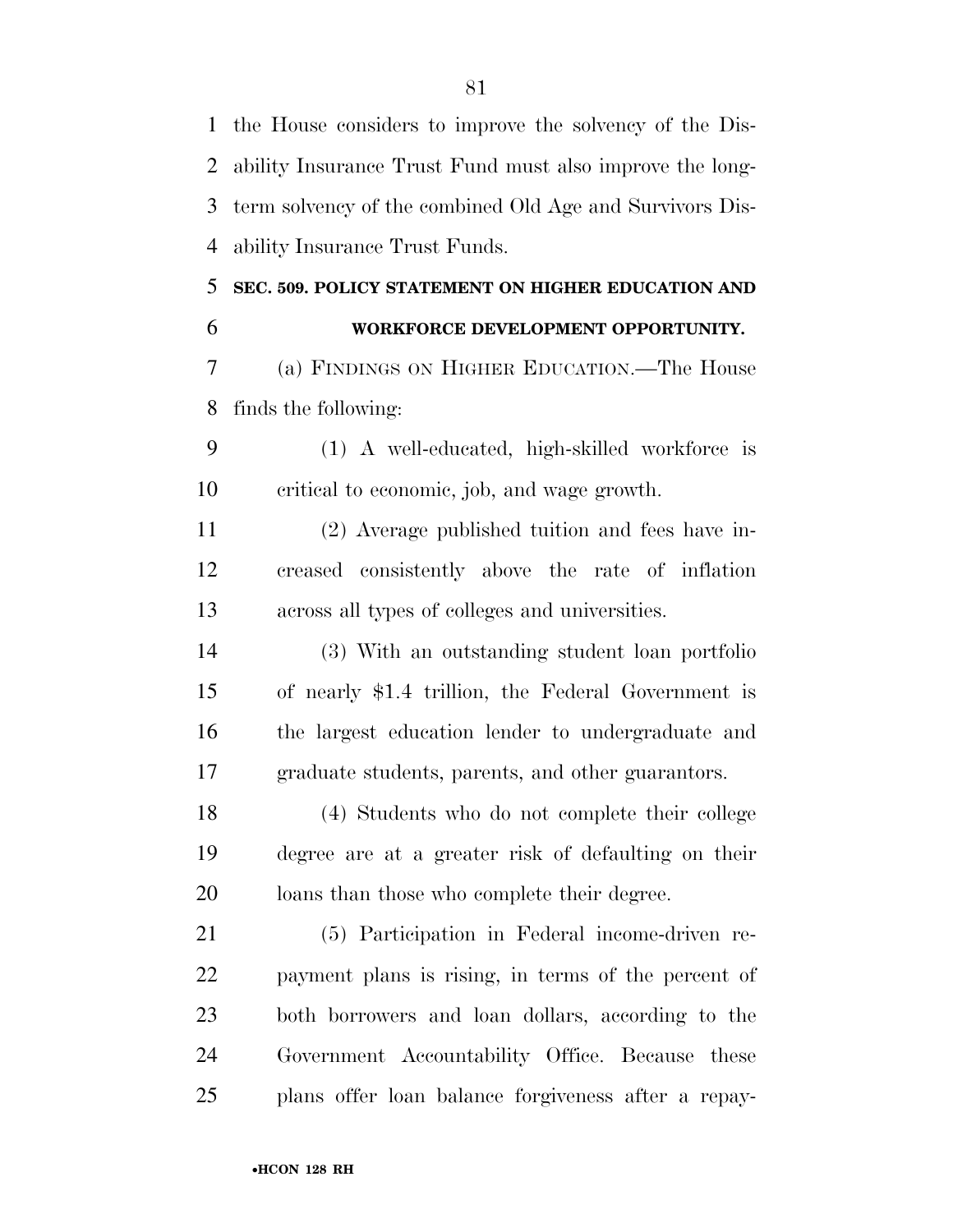ment period, this increased use portends higher pro- jected costs to taxpayers. (b) POLICY ON HIGHER EDUCATION.—It is the policy of this concurrent resolution to promote college afford- ability, access, and success by— (1) reserving Federal financial aid for those most in need and streamlining grant and loan aid programs to help students and families more easily assess their options for financing postsecondary edu- cation; and (2) removing regulatory barriers to reduce costs, increase access, and allow for innovative teaching models. (c) FINDINGS ON WORKFORCE DEVELOPMENT.—The House finds the following: (1) 6.1 million Americans are currently unem- ployed. (2) Despite billions of dollars in spending, those looking for work are stymied by a broken workforce development system that fails to connect workers with assistance and employers with skilled personnel. (3) The House Committee on Education and 23 the Workforce successfully consolidated 15 workforce development programs when Congress enacted the Workforce Innovation and Opportunity Act in 2014.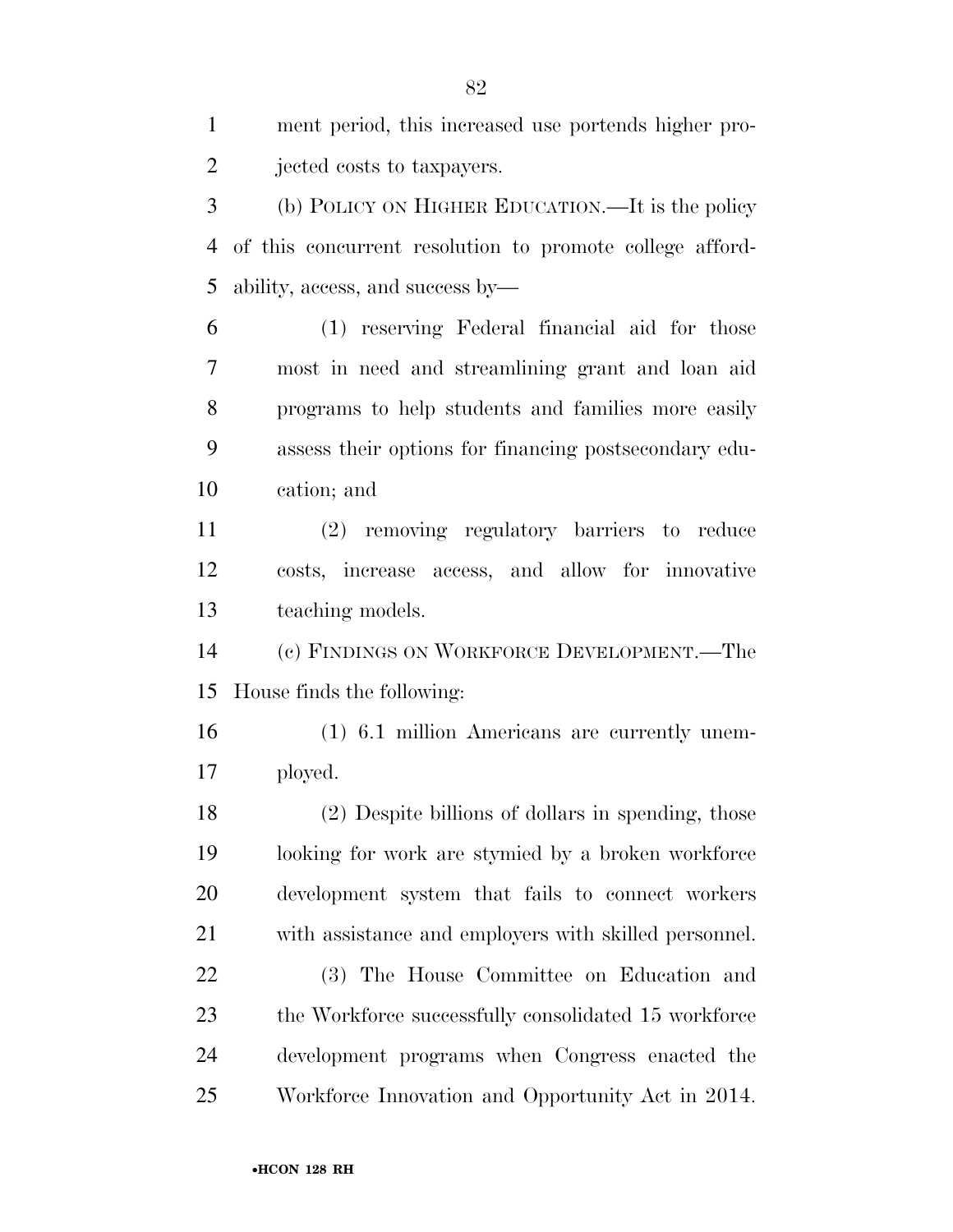| 1  | (d) POLICY ON WORKFORCE DEVELOPMENT.—It is                    |
|----|---------------------------------------------------------------|
| 2  | the policy of this concurrent resolution to build on the suc- |
| 3  | cess of the Workforce Innovation and Opportunity Act          |
| 4  | $by-$                                                         |
| 5  | (1) further streamlining and consolidating Fed-               |
| 6  | eral workforce development programs; and                      |
| 7  | (2) empowering States with the flexibility to                 |
| 8  | tailor funding and programs to the specific needs of          |
| 9  | their workforce.                                              |
| 10 | SEC. 510. POLICY STATEMENT ON THE JUDGMENT FUND.              |
| 11 | (a) FINDINGS.—The House finds the following:                  |
| 12 | (1) The Judgment Fund (Fund), established in                  |
| 13 | 1956, was created to pay judgments and settlements            |
| 14 | of lawsuits against the Federal Government.                   |
| 15 | $(2)$ As a result of the Fund's design, it is ripe            |
| 16 | for executive branch exploitation. The Obama Ad-              |
| 17 | ministration used the Fund to make billions of dol-           |
| 18 | lars in payments to Federal agencies and foreign en-          |
| 19 | tities. For example—                                          |
| 20 | $(A)$ on January 17, 2016, the State De-                      |
| 21 | partment announced the Federal Government                     |
| 22 | agreed to pay the Iranian government \$1.7 bil-               |
| 23 | lion to settle a case related to the sale of mili-            |
| 24 | tary equipment prior to the Iranian revolution,               |
| 25 | of which \$1.3 billion was sourced through the                |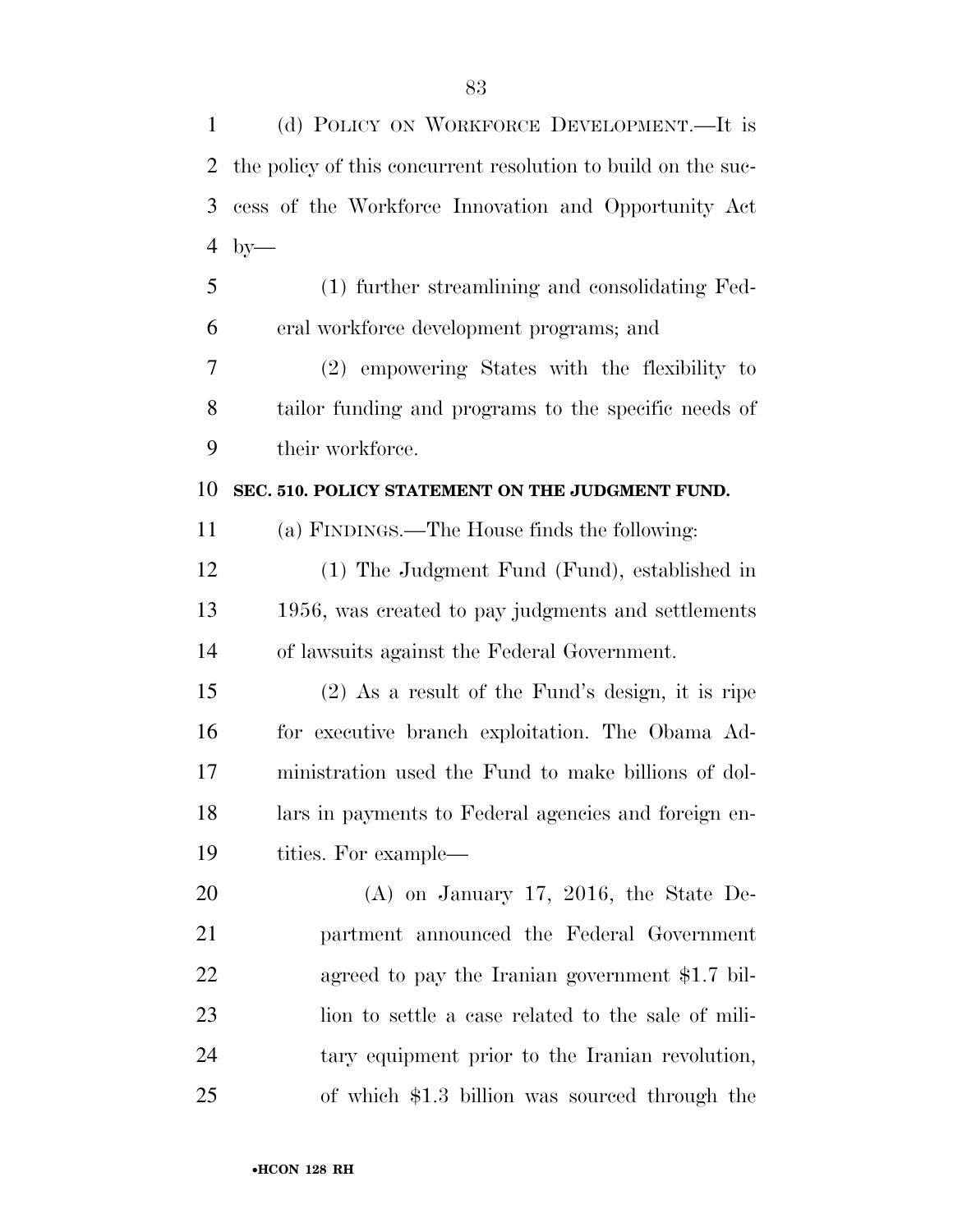Fund, without prior congressional notification; the Obama Administration's use of the Fund to make this and other payments raises serious concerns by sidestepping Congress; and (B) in 2016, the Department of Health and Human Services announced its intentions to use the Fund for settlements with health in- surers who sued the Federal Government over the loss of funds for risk corridors under the Patient Protection and Affordable Care Act. (3) Failing to address the lack of oversight over the Fund annually costs taxpayers billions of dollars, payments exceeded \$3.8 billion in 2017, \$4.5 billion in 2016, and almost \$29 billion in the preceding 10- year period. (b) POLICY ON JUDGMENT FUND.—It is the policy of this concurrent resolution that the House should con- sider legislation that reclaims Congress's power of the purse over the Fund. Such legislation should— (1) prohibit interest payments paid from the Fund for accounts or assets frozen by the Federal Government and listed on— (A) the Sanctions Programs list of the Of-fice of Foreign Asset Control of the Depart-

ment of Treasury; or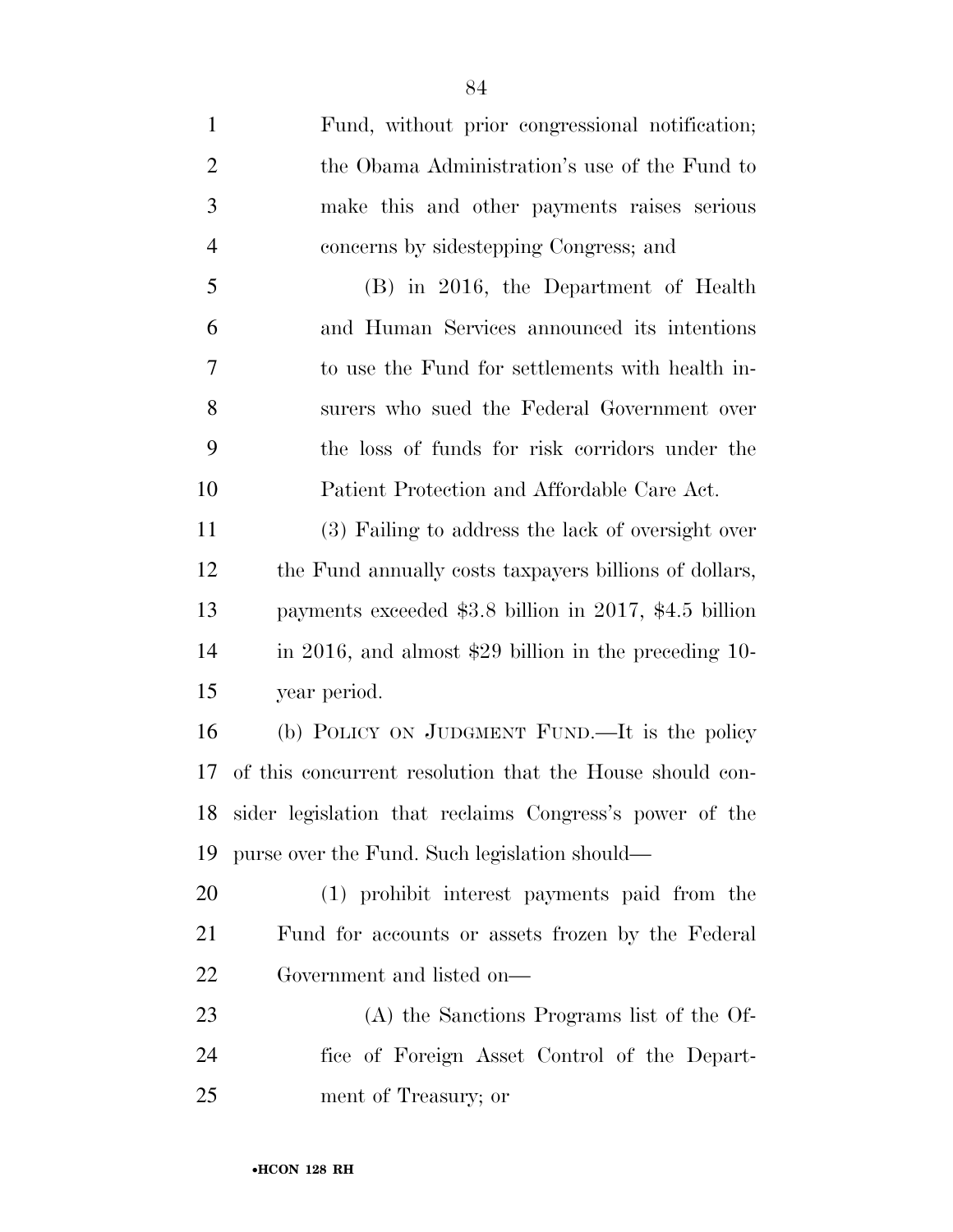| $\mathbf{1}$   | (B) Sponsors of Terrorism list of the De-            |
|----------------|------------------------------------------------------|
| $\overline{2}$ | partment of State;                                   |
| 3              | $(2)$ amend sections 2414 and 1304 of titles 28      |
| $\overline{4}$ | and 31, United States Code, respectively, to-        |
| 5              | (A) provide a clear definition and expla-            |
| 6              | nation of a "foreign court or tribunal"; and         |
| $\overline{7}$ | (B) require congressional notification               |
| 8              | whenever the Fund makes a settlement or court        |
| 9              | ordered lump sum or aggregated payment ex-           |
| 10             | ceeding \$500 million; and                           |
| 11             | (3) require legislative action to approve pay-       |
| 12             | ments from the Fund in excess of a specified thresh- |
| 13             | old, increase transparency, and require Federal      |
| 14             | agencies to reimburse the Fund over a fixed time pe- |
| 15             | riod.                                                |